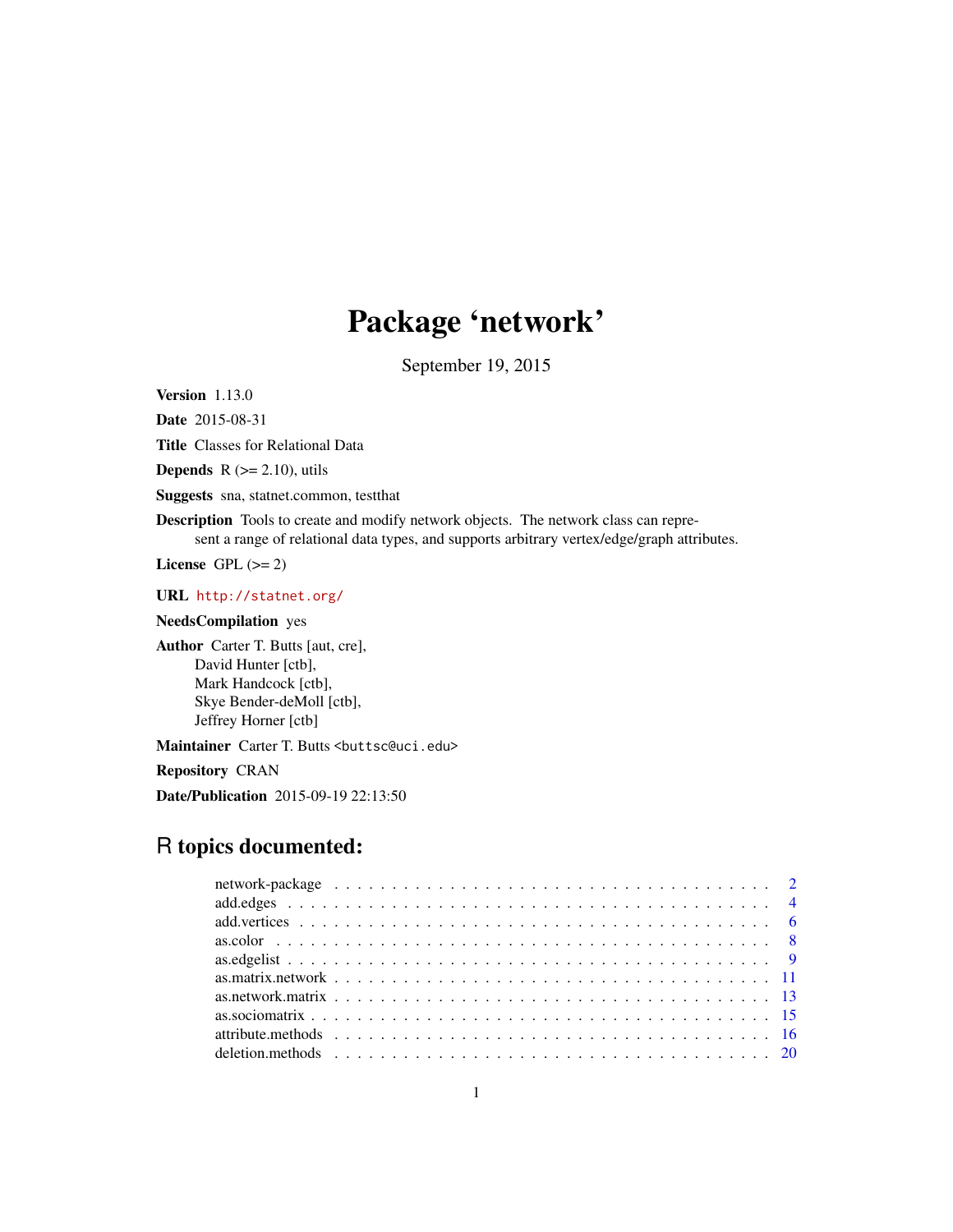<span id="page-1-0"></span>

| Index |                                                                                                                     | 74 |
|-------|---------------------------------------------------------------------------------------------------------------------|----|
|       |                                                                                                                     | 72 |
|       | valid.eids                                                                                                          | 71 |
|       |                                                                                                                     | 70 |
|       |                                                                                                                     | 67 |
|       |                                                                                                                     | 66 |
|       |                                                                                                                     | 65 |
|       | $plot.next work.de fault \dots \dots \dots \dots \dots \dots \dots \dots \dots \dots \dots \dots \dots \dots \dots$ | 61 |
|       | $permute.vertex IDs \ldots \ldots \ldots \ldots \ldots \ldots \ldots \ldots \ldots \ldots \ldots \ldots \ldots$     | 60 |
|       | network.vertex                                                                                                      | 58 |
|       |                                                                                                                     | 57 |
|       |                                                                                                                     | 55 |
|       |                                                                                                                     | 53 |
|       |                                                                                                                     | 51 |
|       |                                                                                                                     | 49 |
|       | network.indicators                                                                                                  | 48 |
|       |                                                                                                                     | 46 |
|       |                                                                                                                     | 45 |
|       |                                                                                                                     | 43 |
|       |                                                                                                                     | 42 |
|       |                                                                                                                     | 41 |
|       |                                                                                                                     | 39 |
|       |                                                                                                                     | 37 |
|       |                                                                                                                     | 36 |
|       | $loading. attributes \ldots \ldots \ldots \ldots \ldots \ldots \ldots \ldots \ldots \ldots \ldots \ldots$           | 32 |
|       |                                                                                                                     | 31 |
|       |                                                                                                                     | 30 |
|       |                                                                                                                     | 29 |
|       |                                                                                                                     | 27 |
|       | get.edges                                                                                                           | 26 |
|       | flo                                                                                                                 | 25 |
|       | emon                                                                                                                | 23 |
|       |                                                                                                                     | 21 |

network-package *Classes for Relational Data*

# Description

Tools to create and modify network objects. The network class can represent a range of relational data types, and supports arbitrary vertex/edge/graph attributes.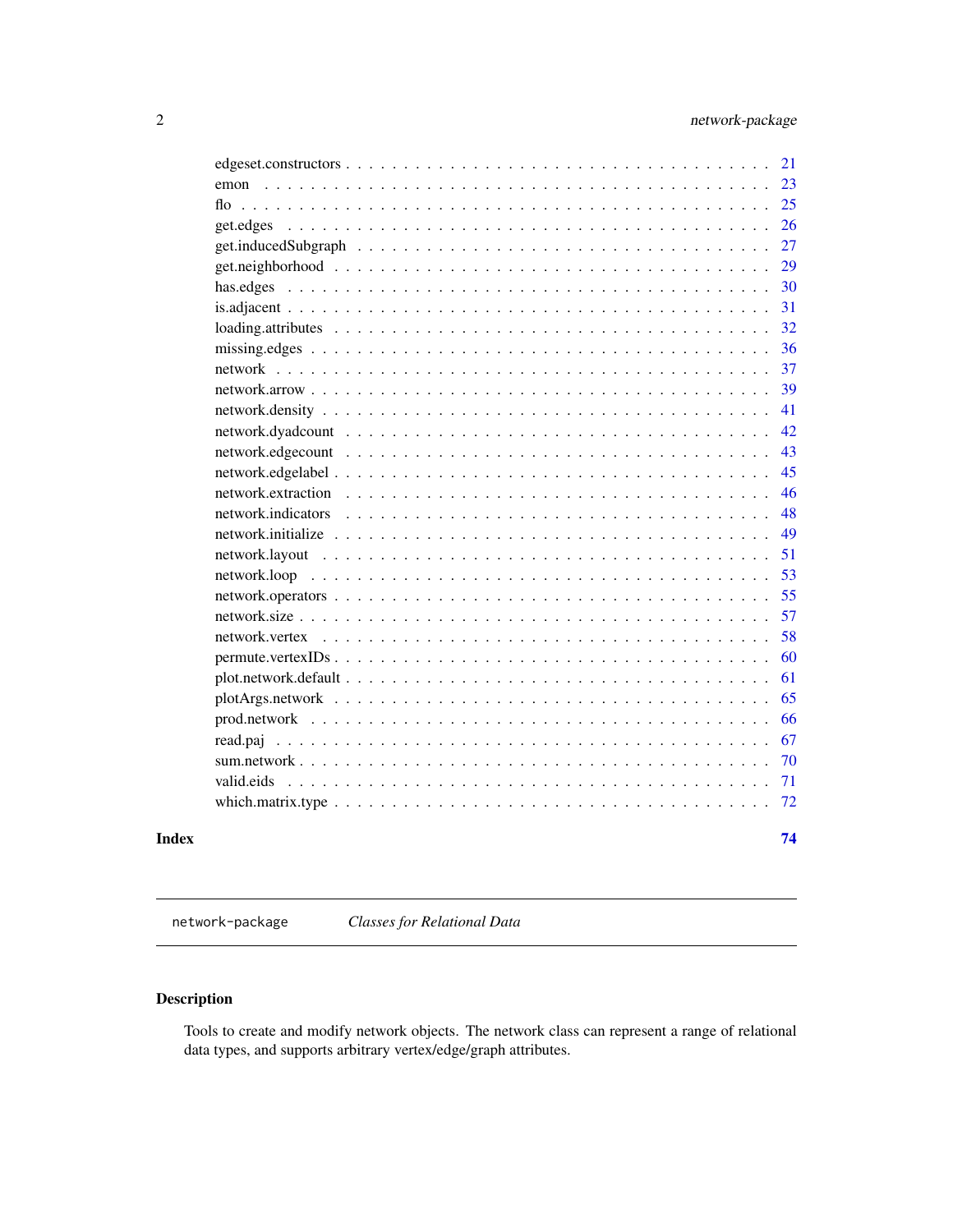# Details

The network package provides tools for creation, access, and modification of network class objects. These objects allow for the representation of more complex structures than can be readily handled by other means (e.g., adjacency matrices), and are substantially more efficient in handling large, sparse networks. While the full capabilities of the network class can only be exploited by means of the various custom interface methods (see below), many simple tasks are streamlined through the use of operator overloading; in particular, network objects can often be treated as if they were adjacency matrices (a representation which will be familiar to users of the sna package). network objects are compatible with the sna package, and are required for many packages in the statnet bundle.

Basic information on the creation of network objects can be found by typing help(network). To learn about setting, modifying, or deleting network, vertex, or edge attributes, see help(attribute.methods). For information on custom network operators, type help(network.operators); information on overloaded operators can be found via help(network.extraction). Additional help topics are listed below.

| Package:  | network                          |
|-----------|----------------------------------|
| Version:  | 1.13                             |
| Date:     | Aug 31, 2015                     |
| Depends:  | $R$ ( $>= 2.10$ ), utils         |
| Suggests: | sna, statnet.common $(>= 3.1-0)$ |
| License:  | $GPL (=2)$                       |
|           |                                  |

Index of documentation pages:

| Add Edges to a Network Object                                       |
|---------------------------------------------------------------------|
| Add Vertices to an Existing Network                                 |
| Coerce a Network Object to Matrix Form                              |
| Coercion from Matrices to Network Objects                           |
| Coerce One or More Networks to Sociomatrix Form                     |
| Attribute Interface Methods for the Network<br>Class                |
| Remove Elements from a Network Object                               |
| Edgeset Constructors for Network Objects                            |
| Interorganizational Search and Rescue Networks<br>(Drabek et al.)   |
| Florentine Wedding Data (Padgett)                                   |
| Retrieve Edges or Edge IDs Associated with a<br>Given Vertex        |
| Retrieve Induced Subgraphs and Cuts                                 |
| Obtain the Neighborhood of a Given Vertex                           |
| Determine Whether Two Vertices Are Adjacent                         |
| Examples of how to load vertex and edge<br>attributes into networks |
| Identifying and Counting Missing Edges in a<br>Network Object       |
| Network Objects                                                     |
|                                                                     |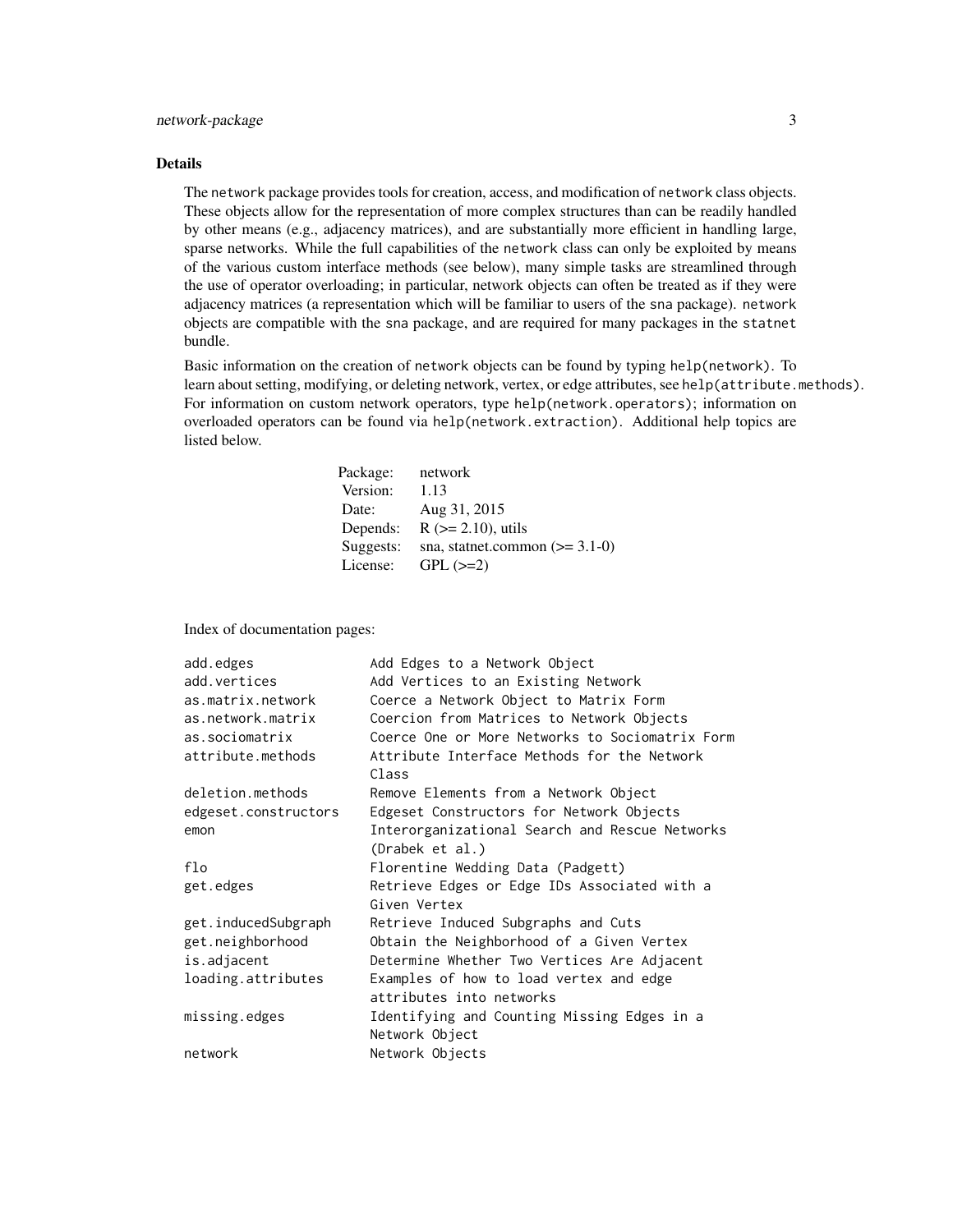<span id="page-3-0"></span>

| network.arrow        | Add Arrows or Segments to a Plot                                      |
|----------------------|-----------------------------------------------------------------------|
| network.density      | Compute the Density of a Network                                      |
| network.dyadcount    | Return the Number of (Possibly Directed) Dyads<br>in a Network Object |
| network.edgecount    | Return the Number of Edges in a Network Object                        |
| network.edgelabel    | Plots a label corresponding to an edge in a<br>network plot.          |
| network.extraction   | Extraction and Replacement Operators for<br>Network Objects           |
| network.indicators   | Indicator Functions for Network Properties                            |
| network.initialize   | Initialize a Network Class Object                                     |
| network.layout       | Vertex Layout Functions for plot.network                              |
| network.loop         | Add Loops to a Plot                                                   |
| network.operators    | Network Operators                                                     |
| network-package      | Classes for Relational Data                                           |
| network.size         | Return the Size of a Network                                          |
| network.vertex       | Add Vertices to a Plot                                                |
| permute.vertexIDs    | Permute (Relabel) the Vertices Within a Network                       |
| plotArgs.network     | Expand and transform attributes of networks to                        |
|                      | values appropriate for aguments to plot.network                       |
| plot.network.default | Two-Dimensional Visualization for Network<br>Objects                  |
| prod.network         | Combine Networks by Edge Value Multiplication                         |
| read.paj             | Read a Pajek Project or Network File and                              |
|                      | Convert to an R 'Network' Object                                      |
| sum.network          | Combine Networks by Edge Value Addition                               |
| valid.eids           | Get the valid edge which are valid in a network                       |
| which.matrix.type    | Heuristic Determination of Matrix Types for                           |
|                      | Network Storage                                                       |
|                      |                                                                       |

# Author(s)

Carter T. Butts <br/>couci.edu>, with help from Mark S. Handcock <handcock@stat.ucla.edu>, David Hunter <dhunter@stat.psu.edu>, Martina Morris <morrism@u.washington.edu>, Skye BenderdeMoll <skyebend@u.washington.edu>, and Jeffrey Horner <jeffrey.horner@gmail.com>.

Maintainer: Carter T. Butts <br/>buttsc@uci.edu>

<span id="page-3-1"></span>add.edges *Add Edges to a Network Object*

# Description

Add one or more edges to an existing network object.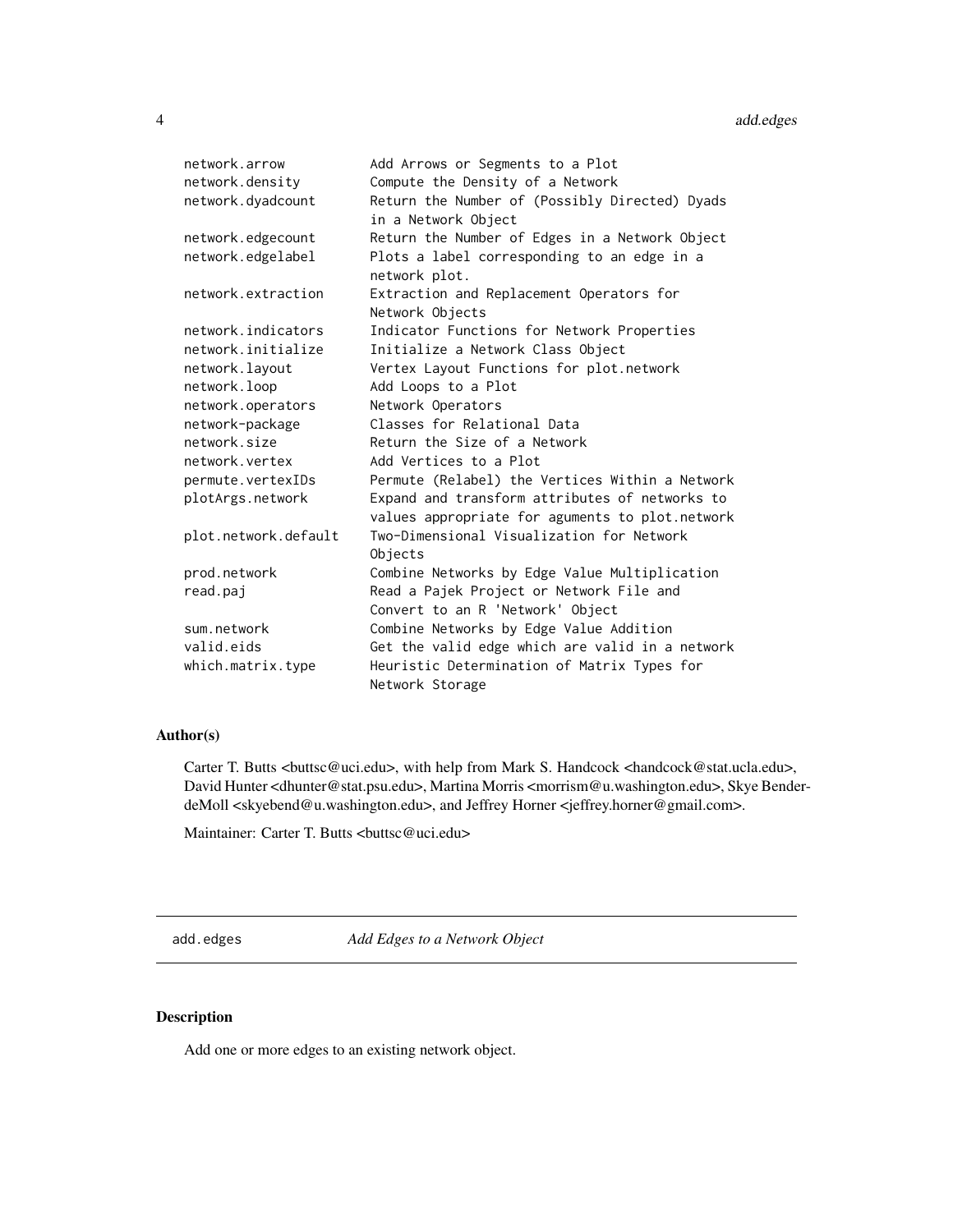#### add.edges 5

#### Usage

```
add.edge(x, tail, head, names.eval=NULL, vals.eval=NULL,
   edge.check=FALSE, ...)
add.edges(x, tail, head, names.eval=NULL, vals.eval=NULL, ...)
```
#### **Arguments**

| $\mathsf{x}$ | an object of class network                                                                                                                                                                                                   |
|--------------|------------------------------------------------------------------------------------------------------------------------------------------------------------------------------------------------------------------------------|
| tail         | for add edge, a vector of vertex IDs reflecting the tail set for the edge to be<br>added; for add edges, a list of such vectors                                                                                              |
| head         | for add edge, a vector of vertex IDs reflecting the head set for the edge to be<br>added; for add edges, a list of such vectors                                                                                              |
| names.eval   | for add, edge, an optional list of names for edge attributes; for add, edges, a list<br>of length equal to the number of edges, with each element containing a list of<br>names for the attributes of the corresponding edge |
| vals.eval    | for add.edge, an optional list of edge attribute values (matching names.eval);<br>for add. edges, a list of such lists                                                                                                       |
| edge.check   | logical; should we perform (computationally expensive) tests to check for the<br>legality of submitted edges?                                                                                                                |
|              | additional arguments                                                                                                                                                                                                         |
|              |                                                                                                                                                                                                                              |

#### Details

The edge checking procedure is very slow, but should always be employed when debugging; without it, one cannot guarantee that the network state is consistent with network level variables (see [network.indicators](#page-47-1)). For example, by default it is possible to add multiple edges to a pair of vertices.

Edges can also be added/removed via the extraction/replacement operators. See the associated man page for details.

#### Value

Invisibly, add.edge and add.edges return pointers to their modified arguments; both functions modify their arguments in place..

#### Note

add.edges and add.edge were converted to an S3 generic funtions in version 1.9, so they actually call add.edges.network and add.edge.network by default, and may call other versions depending on context (i.e. when called with a networkDynamic object).

# Author(s)

Carter T. Butts <br/>buttsc@uci.edu>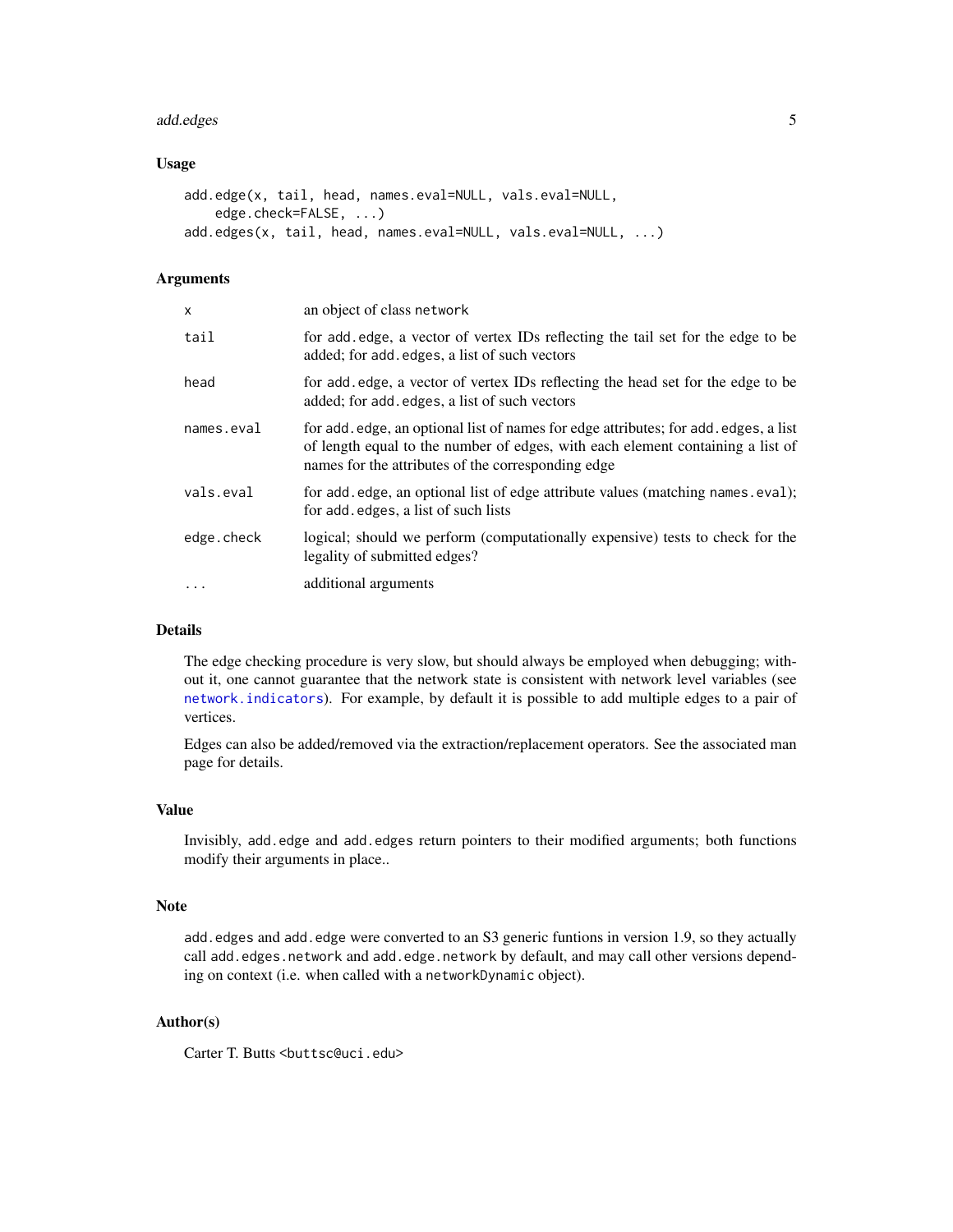#### <span id="page-5-0"></span>References

Butts, C. T. (2008). "network: a Package for Managing Relational Data in R." *Journal of Statistical Software*, 24(2). <http://www.jstatsoft.org/v24/i02/>

#### See Also

[network](#page-36-1), [add.vertices](#page-5-1), [network.extraction](#page-45-1), [delete.edges](#page-19-1), [network.edgelist](#page-20-1)

#### Examples

```
#Initialize a small, empty network
g<-network.initialize(3)
#Add an edge
add.edge(g,1,2)
g
#Can also add edges using the extraction/replacement operators
#note that replacement operators are much slower than add.edges()
g[,3]<-1
g[, ]
#Add multiple edges with attributes to a network
# pretend we just loaded in this data.frame from a file
# Note: network.edgelist() may be simpler for this case
elData<-data.frame(
 from_id=c("1","2","3","1","3","1","2"),
 to_id=c("1", "1", "1", "2", "2", "3", "3"),
  myEdgeWeight=c(1, 2, 1, 2, 5, 3, 9.5),
  someLetters=c("B", "W", "L", "Z", "P", "Q", "E"),
 edgeCols=c("red","green","blue","orange","pink","brown","gray"),
 stringsAsFactors=FALSE
)
valueNet<-network.initialize(3,loops=TRUE)
add.edges(valueNet,elData[,1],elData[,2],
   names.eval=rep(list(list("myEdgeWeight","someLetters","edgeCols")),nrow(elData)),
    vals.eval=lapply(1:nrow(elData),function(r){as.list(elData[r,3:5])}))
list.edge.attributes(valueNet)
```
<span id="page-5-1"></span>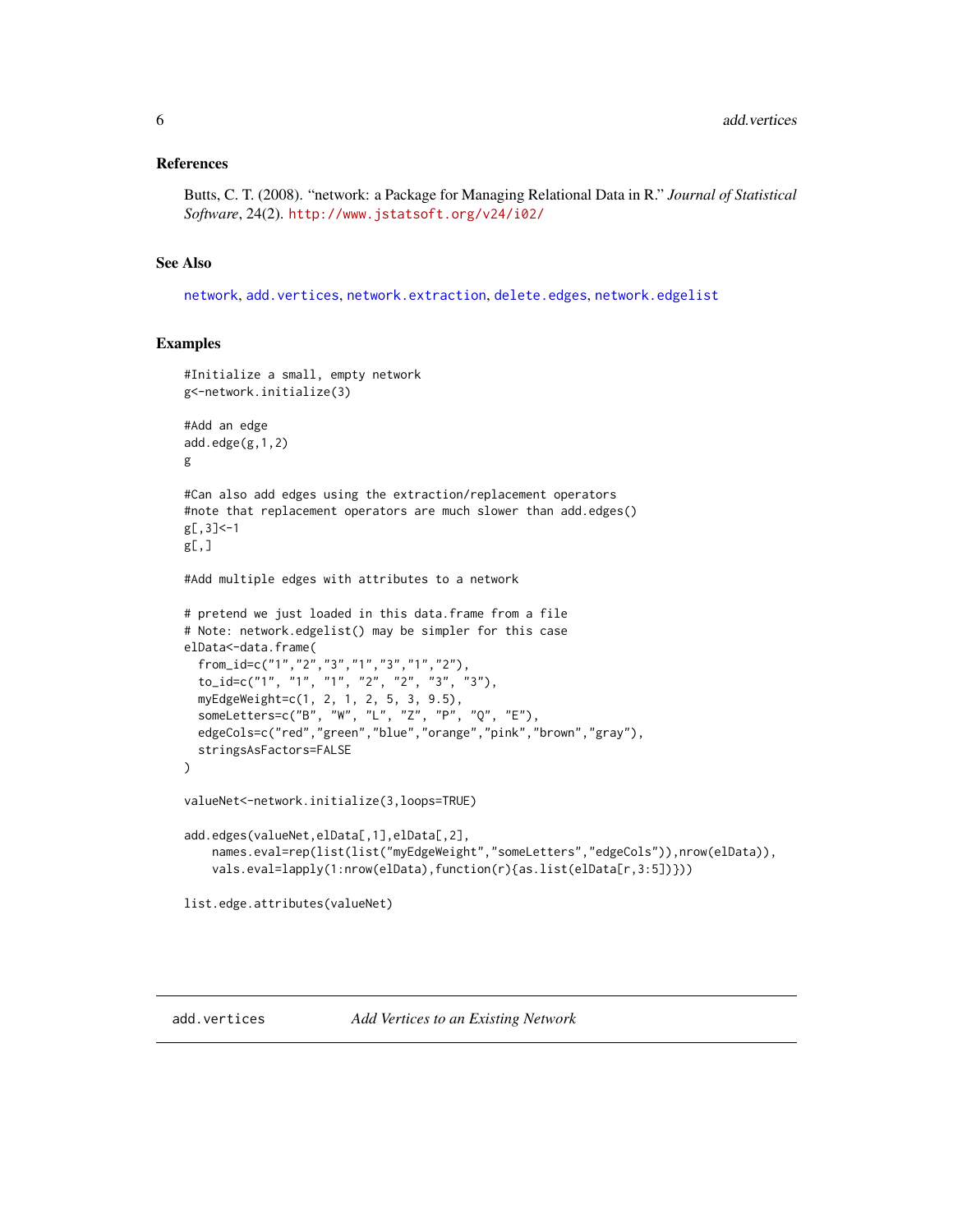#### add.vertices 7

#### Description

add.vertices adds a specified number of vertices to an existing network; if desired, attributes for the new vertices may be specified as well.

#### Usage

```
add.vertices(x, nv, vattr = NULL, last.mode = TRUE, \ldots)
```
#### Arguments

| x         | an object of class network                                                                                    |
|-----------|---------------------------------------------------------------------------------------------------------------|
| nv        | the number of vertices to add                                                                                 |
| vattr     | optionally, a list of attributes with one entry per new vertex                                                |
| last.mode | logical; should the new vertices be added to the last (rather than the first) mode<br>of a bipartite network? |
| .         | possible additional arguments to add vertices                                                                 |

#### Details

New vertices are generally appended to the end of the network (i.e., their vertex IDs begin with network. size $(x)$  an count upward). The one exception to this rule is when x is bipartite and last.mode==FALSE. In this case, new vertices are added to the end of the first mode, with existing second-mode vertices being permuted upward in ID. (x's bipartite attribute is adjusted accordingly.)

Note that the attribute format used here is based on the internal (vertex-wise) storage method, as opposed to the attribute-wise format used by [network](#page-36-1). Specifically, vattr should be a list with one entry per new vertex, the ith element of which should be a list with an element for every attribute of the ith vertex. (If the required na attribute is not given, it will be automatically created.)

#### Value

Invisibly, a pointer to the updated network object; add.vertices modifies its argument in place.

#### Note

add.vertices was converted to an S3 generic funtion in version 1.9, so it actually calls add.vertices.network by default and may call other versions depending on context (i.e. when called with a networkDynamic object).

# Author(s)

Carter T. Butts <br/>buttsc@uci.edu>

# References

Butts, C. T. (2008). "network: a Package for Managing Relational Data in R." *Journal of Statistical Software*, 24(2). <http://www.jstatsoft.org/v24/i02/>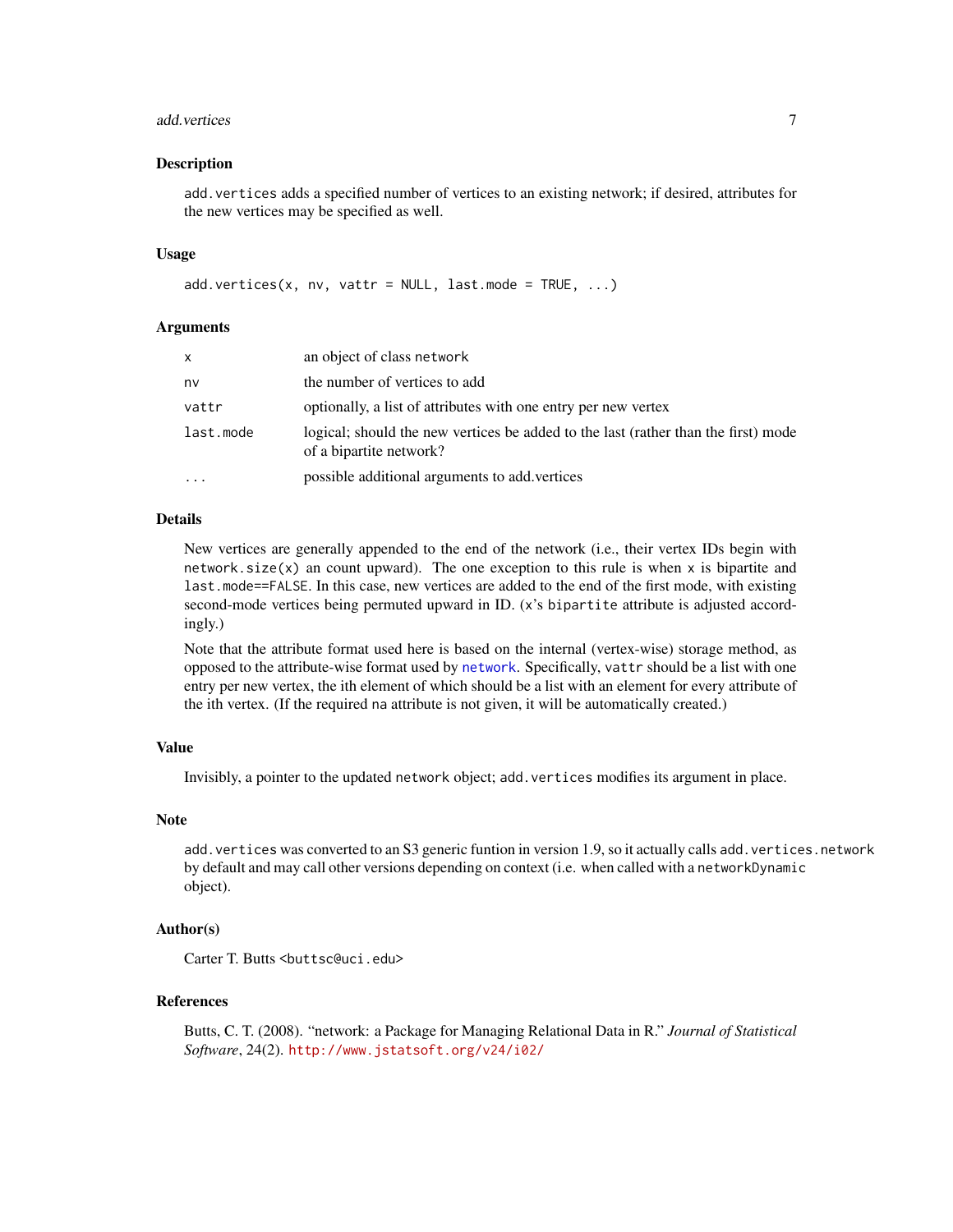<span id="page-7-0"></span>8 associated a set of the set of the set of the set of the set of the set of the set of the set of the set of the set of the set of the set of the set of the set of the set of the set of the set of the set of the set of th

# See Also

[network](#page-36-1), [get.vertex.attribute](#page-15-1), [set.vertex.attribute](#page-15-1)

# Examples

```
#Initialize a network object
g<-network.initialize(5)
g
#Add five more vertices
add.vertices(g,5)
g
#Create two more, with attributes
vat<-replicate(2,list(is.added=TRUE,num.added=2),simplify=FALSE)
add.vertices(g,2,vattr=vat)
g%v%"is.added" #Values are only present for the new cases
g%v%"num.added"
#Add to a bipartite network
bip <-network.initialize(5,bipartite=3)
get.network.attribute(bip,'bipartite') # how many vertices in first mode?
add.vertices(bip,3,last.mode=FALSE)
get.network.attribute(bip,'bipartite')
```
as.color *Transform vector of values into color specification*

# Description

Convenience function to convert a vector of values into a color specification.

#### Usage

```
as.color(x, \text{ opacity} = 1)is.color(x)
```
# Arguments

|         | vector of numeric, character or factor values to be transformed                                                                                                                          |
|---------|------------------------------------------------------------------------------------------------------------------------------------------------------------------------------------------|
| opacity | optional numeric value in the range $0.0$ to 1.0 used to specify the opacity/transparency<br>(alpha) of the colors to be returned. 0 means fully opaque, 1 means fully trans-<br>parent. |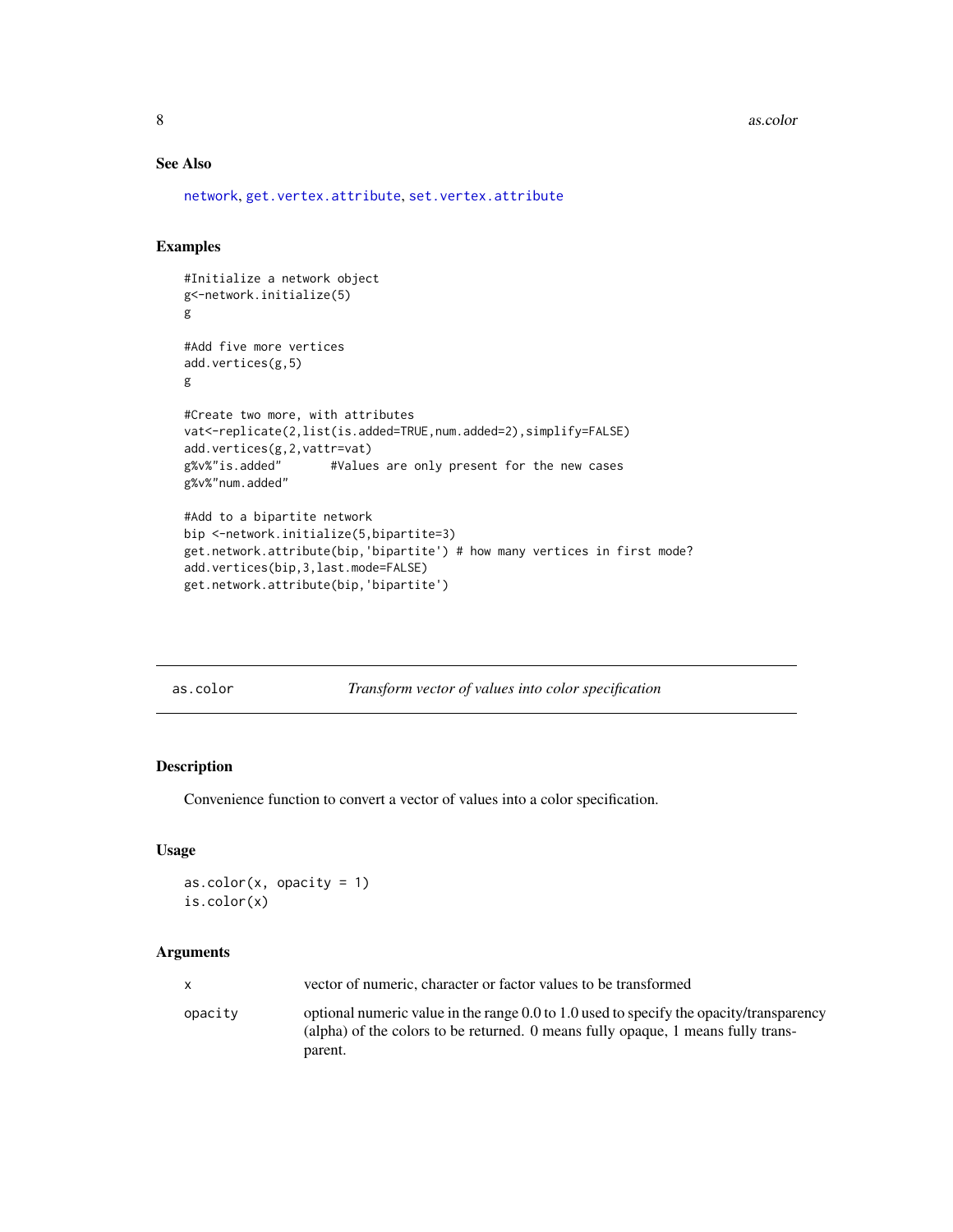#### <span id="page-8-0"></span>as.edgelist 9

# Details

Behavior of as.color is as follows:

- integer numeric values: unchanged, (assumed to corespond to values of R's active [palette](#page-0-0))
- integer real values: will be translated to into grayscale values ranging between the max and min
- factor: integer values corresponding to factor levels will be used
- character: if values are valid colors (as determined by is.color) they will be returned as is. Otherwise converted to factor and numeric value of factor returned.

The optional opacity parameter can be used to make colors partially transparent (as a shortcut for [adjustcolor](#page-0-0). If used, colors will be returned as hex rgb color string (i.e. "#00FF0080")

The is.color function checks if each character element of x appears to be a color name by comparing it to [colors](#page-0-0) and checking if it is an HTML-style hex color code. Note that it will return FALSE for integer values.

These functions are used for the color parameters of [plot.network](#page-60-1).

# Value

For as.color, a vector integer values (corresponding to color palette values) or character color name. For is.color, a logical vector indicating if each element of x appears to be a color

# Examples

```
as.color(1:3)
as.color(c('a','b','c'))
# add some transparency
as.color(c('red','green','blue'),0.5) # gives "#FF000080", "#00FF0080", "#0000FF80"
is.color(c('red',1,'foo',NA,'#FFFFFF55'))
```
<span id="page-8-1"></span>as.edgelist *Convert a network object into a numeric edgelist matrix*

### Description

Constructs an edgelist in a sorted format with defined attributes.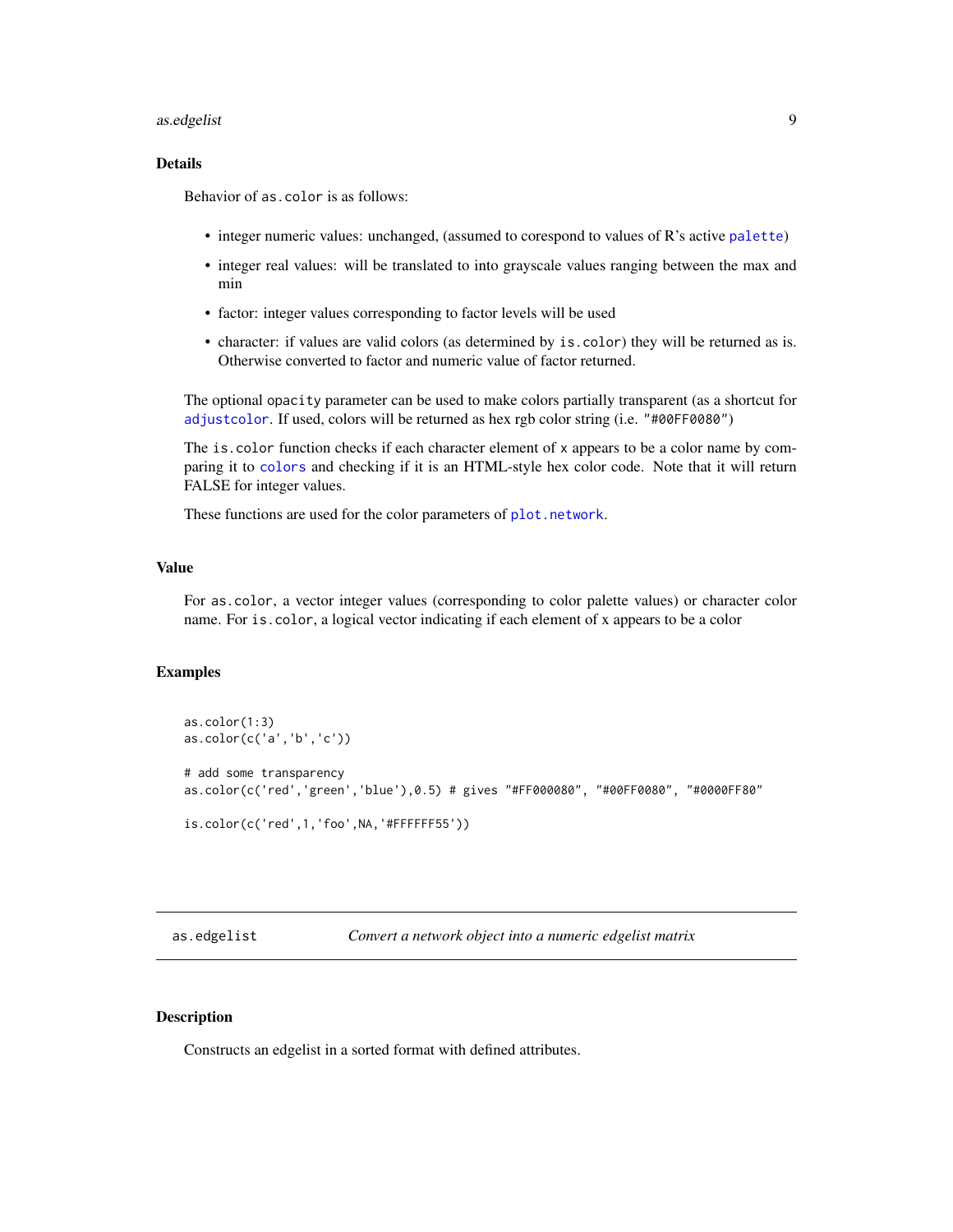# Usage

```
## S3 method for class 'network'
as.edgelist(x, attrname = NULL, as.sna.edgelist = FALSE,
  inverted = NULL, ...)## S3 method for class 'matrix'
as. edgelist(x, n, directed = TRUE, bipartite = FALSE,loops = FALSE, inverted = FALSE, van = seq_length(n), ...)is.edgelist(x)
```
#### Arguments

| $\times$        | a network object with additional class added indicating how it should be dis-<br>patched.              |
|-----------------|--------------------------------------------------------------------------------------------------------|
| attrname        | optionally, the name of an edge attribute to use for edge values                                       |
| as.sna.edgelist |                                                                                                        |
|                 | logical; should the edgelist be returned in edgelist form expected by the sna<br>package?              |
| inverted        | logical; value is passed to the 'inverted' flag on the edgelist returned                               |
| n               | integer number of vertices in network, value passed to the 'n' flag on edgelist<br>returned            |
| vnames          | vertex names (defaults to vertex ids) to be attached to edgelist for sna package<br>compatibility      |
| directed        | logical; is network directed, value passed to the 'directed' flag on edgelist re-<br>turned            |
| bipartite       | logical or integer; is network bipartite, value passed to the 'bipartite' flag on<br>edgelist returned |
| loops           | logical; are self-loops allowed in network?, value passed to the 'loops' flag on<br>edgelist returned  |
| $\cdots$        | additional arguments to other methods                                                                  |

#### Details

Constructs a edgelist matrix from a network, sorted tails-major order, with tails first, and, for undirected networks, tail < head. This format is required by some reverse-depending packages (i.e. ergm)

The [as.matrix.network.edgelist](#page-10-1) provides similar functionality but it does not enforce ordering or set the edgelist class and so should be slightly faster.

is.edgelist tests if an object has the class 'edgelist'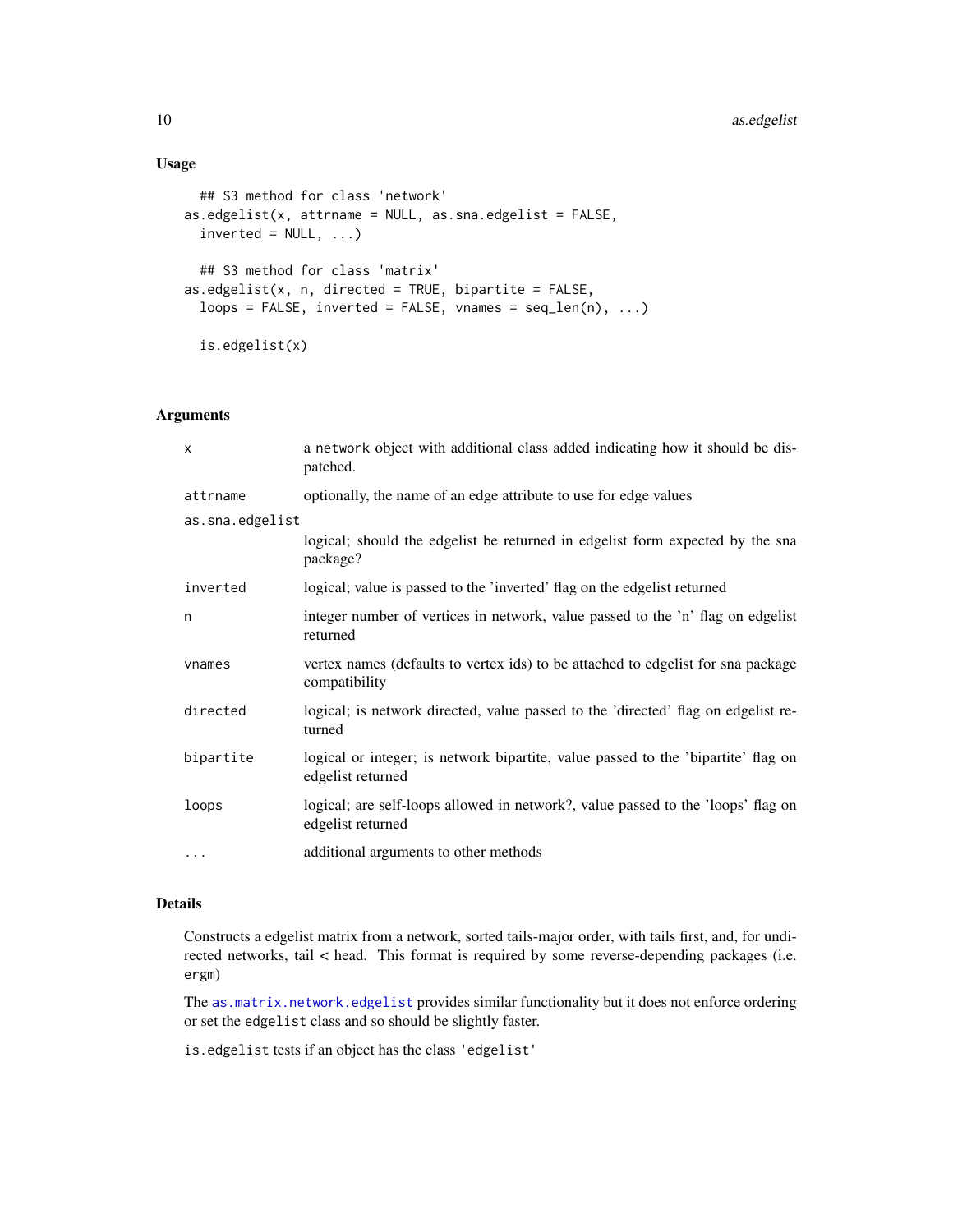## <span id="page-10-0"></span>Value

A matrix in which the first two columns are integers giving the tail (source) and head (target) vertex ids of each edge. The matrix will be given the class edgelist.

The edgelist has additional attributes attached to it:

- attr(,"n") the number of vertices in the original network
- attr(,"vnames") the names of vertices in the original network
- attr(,"directed") logical, was the original network directed
- attr(,"bipartite") was the original network bipartite
- attr(,"loops") does the original network contain self-loops
- attr(,"inverted") indicates if the network has been inverted?

Note that if the attrname attribute is used the resulting edgelist matrix will have three columns. And if attrname refers to a character attribute, the resulting edgelist matrix will be character rather than numeric.

#### Note

NOTE: this function was moved to network from the ergm package in network version 1.13

# See Also

See also [as.matrix.network.edgelist](#page-10-1)

#### Examples

```
data(emon)
as.edgelist(emon[[1]])
# contrast with unsorted columns of
as.matrix.network.edgelist(emon[[1]])
```
<span id="page-10-2"></span>as.matrix.network *Coerce a Network Object to Matrix Form*

### <span id="page-10-1"></span>Description

The as.matrix methods attempt to coerce their input to a matrix in adjacency, incidence, or edgelist form. Edge values (from a stored attribute) may be used if present.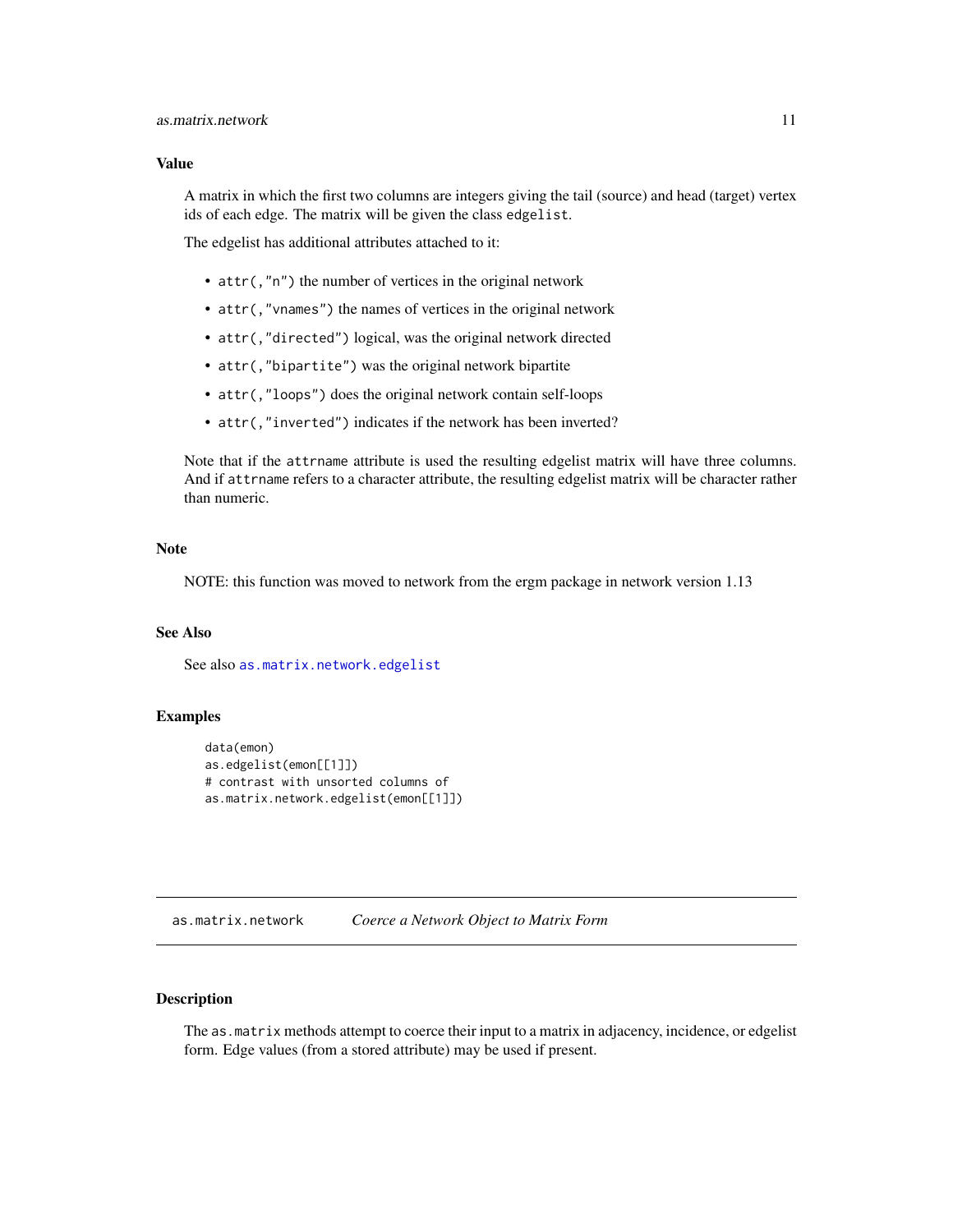# Usage

```
## S3 method for class 'network'
as.matrix(x, matrix.type = NULL, attrname = NULL, \dots)
## S3 method for class 'adjacency'
as.matrix.network(x, attrname=NULL,
    expand.bipartite = FALSE, ...)## S3 method for class 'edgelist'
as.matrix.network(x, attrname=NULL,
    as.sna.edgelist = FALSE, ...)
## S3 method for class 'incidence'
as.matrix.network(x, attrname=NULL, ...)
```
#### Arguments

| x                | an object of class network                                                                                              |  |  |  |  |
|------------------|-------------------------------------------------------------------------------------------------------------------------|--|--|--|--|
| matrix.type      | one of "adjacency", "incidence", "edgelist", or NULL                                                                    |  |  |  |  |
| attrname         | optionally, the name of an edge attribute to use for edge values                                                        |  |  |  |  |
| expand.bipartite |                                                                                                                         |  |  |  |  |
|                  | logical; if x is bipartite, should we return the full adjacency matrix (rather than<br>the abbreviated, two-mode form)? |  |  |  |  |
| as.sna.edgelist  |                                                                                                                         |  |  |  |  |
|                  | logical; should the edgelist be returned in sna edglist form?                                                           |  |  |  |  |
| $\cdots$         | additional arguments.                                                                                                   |  |  |  |  |

# Details

If no matrix type is specified, [which.matrix.type](#page-71-1) will be used to make an educated guess based on the shape of x. Where edge values are not specified, a dichotomous matrix will be assumed.

Edgelists returned by these methods are by default in a slightly different form from the sna edgelist standard, but do contain the sna extended matrix attributes (see as . network.matrix). They should typically be compatible with sna library functions. To ensure compatibility, the as.sna.edgelist argument can be set (which returns an exact sna edgelist). The [as.edgelist](#page-8-1) function also returns a similar edgelist matrix but with an enforced sorting.

If the attrname attribute is used to include a charcter attribute, the resulting edgelist matrix will be character rather than numeric.

Note that adjacency matrices may also be obtained using the extraction operator. See the relevant man page for details.

#### Value

An adjacency, incidence, or edgelist matrix

#### Author(s)

Carter T. Butts <br/>buttsc@uci.edu> and David Hunter <dhunter@stat.psu.edu>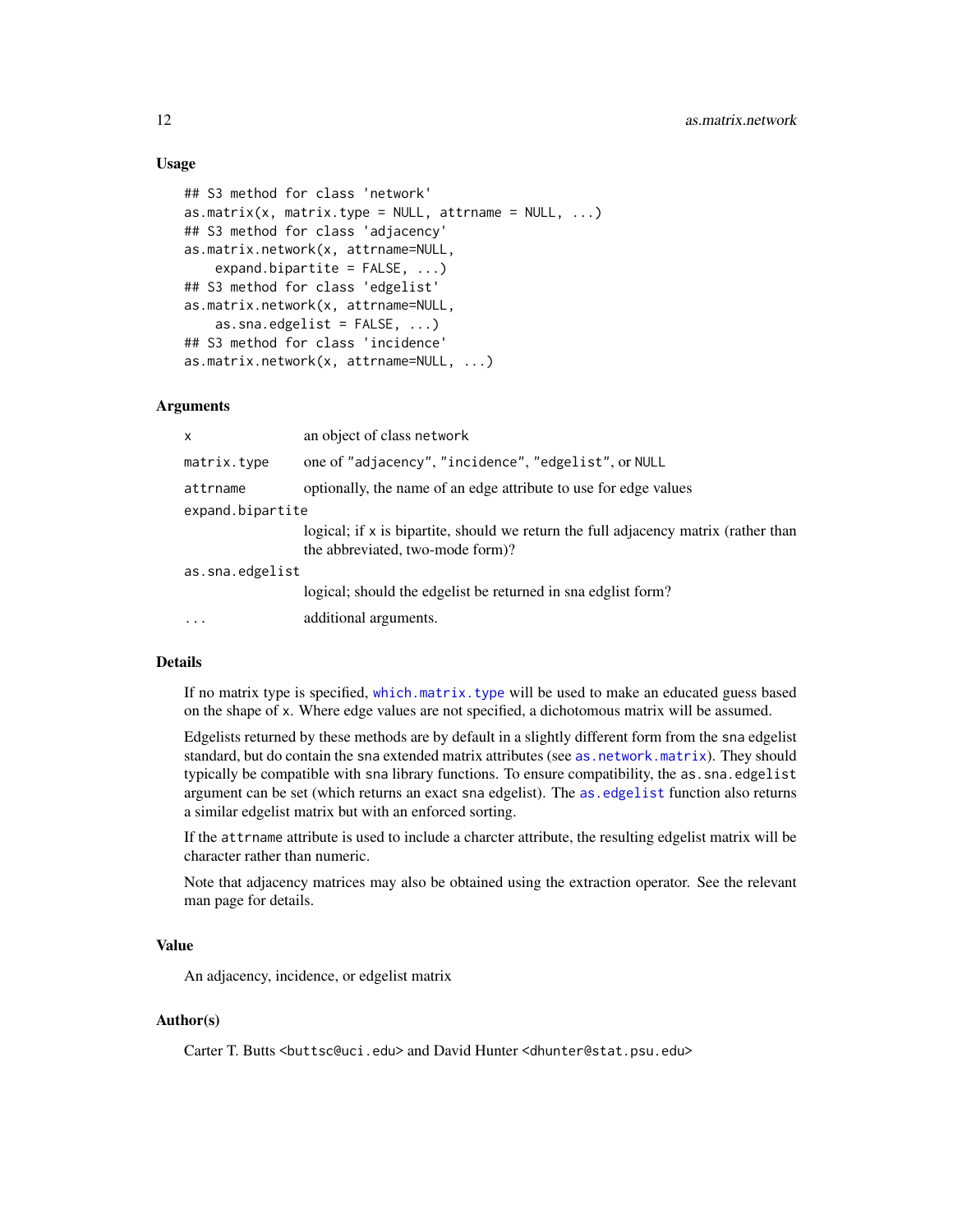# <span id="page-12-0"></span>as.network.matrix 13

#### References

Butts, C. T. (2008). "network: a Package for Managing Relational Data in R." *Journal of Statistical Software*, 24(2). <http://www.jstatsoft.org/v24/i02/>

#### See Also

[which.matrix.type](#page-71-1), [network](#page-36-1), [network.extraction](#page-45-1),[as.edgelist](#page-8-1)

#### Examples

```
#Create a random network
m <- matrix(rbinom(25,1,0.5),5,5)
diag(m) <- 0
g <- network(m)
#Coerce to matrix form
as.matrix.network(g,matrix.type="adjacency")
as.matrix.network(g,matrix.type="incidence")
as.matrix.network(g,matrix.type="edgelist")
#Can also use the extraction operator
g[,] #Get entire adjacency matrix
g[1:5,6:10] #Obtain a submatrix
```
<span id="page-12-1"></span>as.network.matrix *Coercion from Matrices to Network Objects*

#### Description

as.network.matrix attempts to coerce its first argument to an object of class network.

#### Usage

```
## Default S3 method:
as.network(x, ...)
## S3 method for class 'matrix'
as.network(x, matrix_type = NULL, directed = TRUE,hyper = FALSE, loops = FALSE, multiple = FALSE, bipartite = FALSE,
    ignore.eval = TRUE, names.eval = NULL, na.rm = FALSE,
    edge.check = FALSE, ...)
```
# Arguments

| x           | a matrix containing an adjacency structure           |
|-------------|------------------------------------------------------|
| matrix.type | one of "adjacency", "edgelist", "incidence", or NULL |
| directed    | logical; should edges be interpreted as directed?    |
| hyper       | logical; are hyperedges allowed?                     |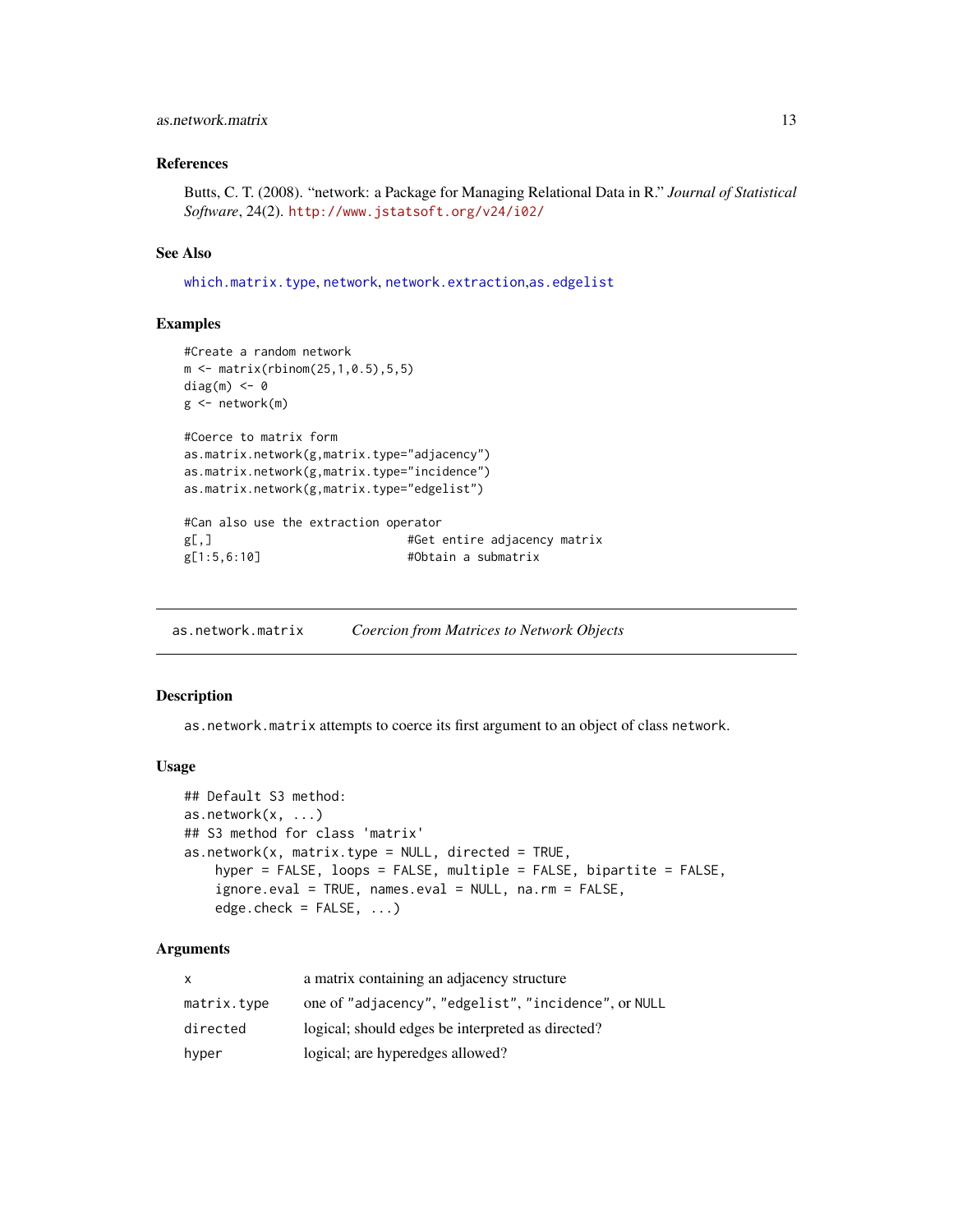| loops       | logical; should loops be allowed?                                                                                                                                                                                                                                                                                                                     |
|-------------|-------------------------------------------------------------------------------------------------------------------------------------------------------------------------------------------------------------------------------------------------------------------------------------------------------------------------------------------------------|
| multiple    | logical; are multiplex edges allowed?                                                                                                                                                                                                                                                                                                                 |
| bipartite   | count; should the network be interpreted as bipartite? If present (i.e., non-<br>NULL) it is the count of the number of actors in the bipartite network. In this<br>case, the number of nodes is equal to the number of actors plus the number of<br>events (with all actors preceding all events). The edges are then interpreted as<br>nondirected. |
| ignore.eval | logical; ignore edge values?                                                                                                                                                                                                                                                                                                                          |
| names.eval  | optionally, the name of the attribute in which edge values should be stored                                                                                                                                                                                                                                                                           |
| na.rm       | logical; ignore missing entries when constructing the network?                                                                                                                                                                                                                                                                                        |
| edge.check  | logical; perform consistency checks on new edges?                                                                                                                                                                                                                                                                                                     |
| $\ddots$ .  | additional arguments                                                                                                                                                                                                                                                                                                                                  |

# Details

Depending on matrix. type, one of three edgeset constructor methods will be employed to read the input matrix (see [edgeset.constructors](#page-20-2)). If matrix.type==NULL, [which.matrix.type](#page-71-1) will be used to guess the appropriate matrix type.

The coercion methods will recognize and attempt to utilize the sna extended matrix attributes where feasible. These are as follows:

- "n": taken to indicate number of vertices in the network.
- "bipartite": taken to indicate the network's bipartite attribute, where present.
- "vnames": taken to contain vertex names, where present.

These attributes are generally used with edgelists, and indeed data in sna edgelist format should be transparently converted in most cases. Where the extended matrix attributes are in conflict with the actual contents of x, results are no guaranteed (but the latter will usually override the former). For an edge list, the number of nodes in a network is determined by the number of unique nodes specified. If there are isolate nodes not in the edge list, the "n" attribute needs to be set. See example below.

# Value

An object of class network

# Author(s)

Carter T. Butts <br/>buttsc@uci.edu> and David Hunter <dhunter@stat.psu.edu>

# References

Butts, C. T. (2008). "network: a Package for Managing Relational Data in R." *Journal of Statistical Software*, 24(2). <http://www.jstatsoft.org/v24/i02/>

# See Also

[edgeset.constructors](#page-20-2), [network](#page-36-1), [which.matrix.type](#page-71-1)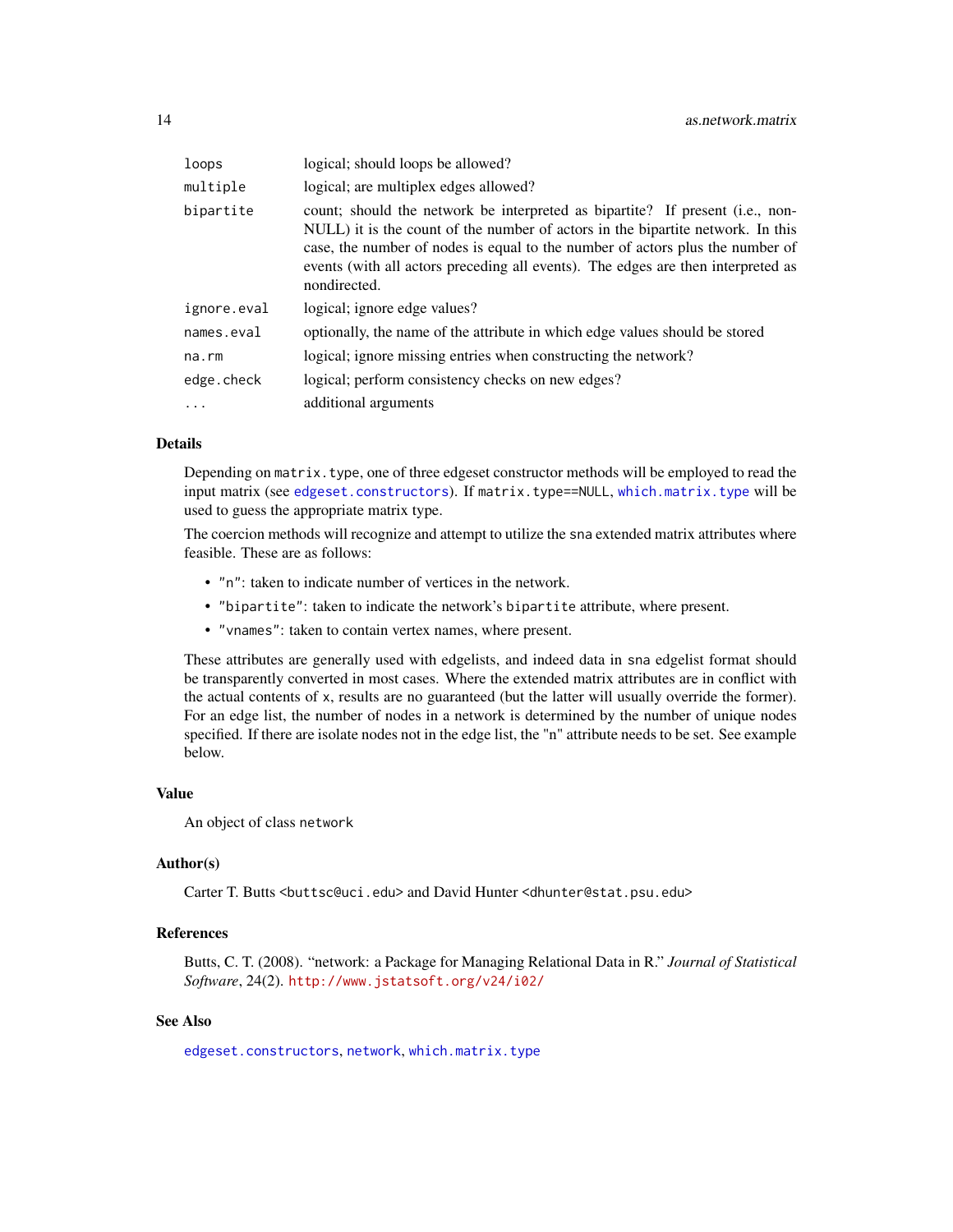# <span id="page-14-0"></span>as.sociomatrix 15

#### Examples

```
#Draw a random matrix
m<-matrix(rbinom(25,1,0.5),5)
diag(m) <- 0
#Coerce to network form
g<-as.network.matrix(m,matrix.type="adjacency")
# edge list example. Only 4 nodes in the edge list.
m = matrix(c(1, 2, 2, 3, 3, 4), byrow = TRUE, nrow=3)attr(m, 'n') = 7as.network(m, matrix.type='edgelist')
```
<span id="page-14-1"></span>as.sociomatrix *Coerce One or More Networks to Sociomatrix Form*

#### Description

as.sociomatrix takes adjacency matrices, adjacency arrays, [network](#page-36-1) objects, or lists thereof, and returns one or more sociomatrices (adjacency matrices) as appropriate. This routine provides a useful input-agnostic front-end to functions which process adjacency matrices.

#### Usage

```
as.sociomatrix(x, attrname = NULL, simplify = TRUE,expand.bipartite = FALSE, ...)
```
#### Arguments

| X                | an adjacency matrix, array, network object, or list thereof.                                                                                        |
|------------------|-----------------------------------------------------------------------------------------------------------------------------------------------------|
| attrname         | optionally, the name of a network attribute to use for extracting edge values (if<br>x is a network object).                                        |
| simplify         | logical; should as . sociomatrix attempt to combine its inputs into an adjacency<br>array (TRUE), or return them as separate list elements (FALSE)? |
| expand.bipartite |                                                                                                                                                     |
|                  | logical; if x is bipartite, should we return the full adjacency matrix (rather than<br>the abbreviated, two-mode form)?                             |
| $\cdot$          | additional arguments for the coercion routine.                                                                                                      |

# Details

as.sociomatrix provides a more general means of coercing input into adjacency matrix form than [as.matrix.network](#page-10-2). In particular, as.sociomatrix will attempt to coerce all input networks into the appropriate form, and return the resulting matrices in a regularized manner. If simplify==TRUE, as.sociomatrix attempts to return the matrices as a single adjacency array. If the input networks are of variable size, or if simplify==FALSE, the networks in question are returned as a list of matrices. In any event, a single input network is always returned as a lone matrix.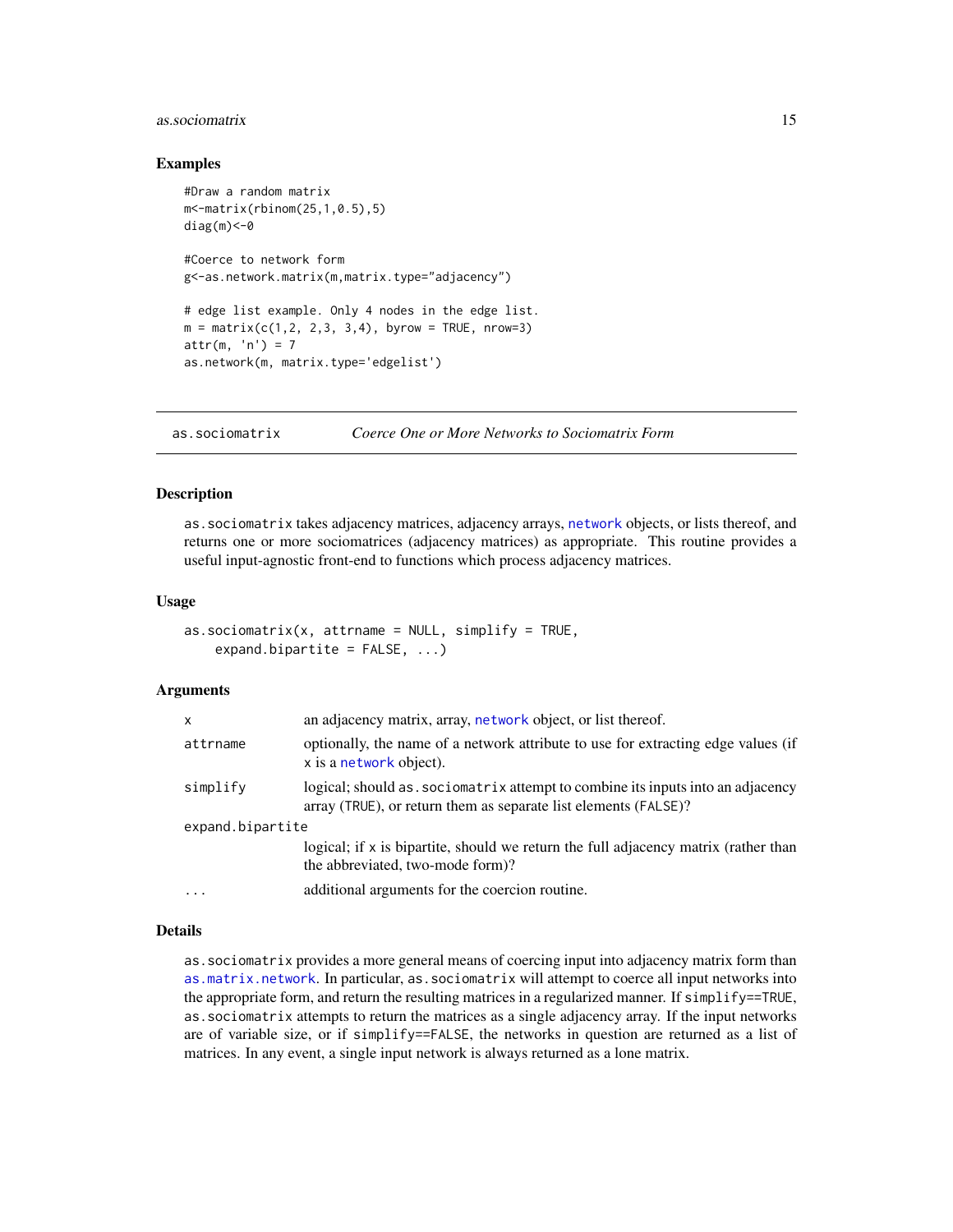If attrname is given, the specified edge attribute is used to extract edge values from any [network](#page-36-1) objects contained in x. Note that the same attribute will be used for all networks; if no attribute is specified, the standard dichotomous default will be used instead.

#### Value

One or more adjacency matrices. If all matrices are of the same dimension and simplify==TRUE, the matrices are joined into a single array; otherwise, the return value is a list of single adjacency matrices.

# Author(s)

Carter T. Butts <br/>buttsc@uci.edu>

# References

Butts, C. T. (2008). "network: a Package for Managing Relational Data in R." *Journal of Statistical Software*, 24(2). <http://www.jstatsoft.org/v24/i02/>

#### See Also

[as.matrix.network](#page-10-2), [network](#page-36-1)

#### Examples

#Generate an adjacency array g<-array(rbinom(100,1,0.5),dim=c(4,5,5))

#Generate a network object net<-network(matrix(rbinom(36,1,0.5),6,6))

```
#Coerce to adjacency matrix form using as.sociomatrix
as.sociomatrix(g,simplify=TRUE) #Returns as-is
as.sociomatrix(g,simplify=FALSE) #Returns as list
as.sociomatrix(net) #Coerces to matrix
as.sociomatrix(list(net,g)) #Returns as list of matrices
```
<span id="page-15-2"></span>attribute.methods *Attribute Interface Methods for the Network Class*

#### <span id="page-15-1"></span>Description

These methods get, set, list, and delete attributes at the network, edge, and vertex level.

<span id="page-15-0"></span>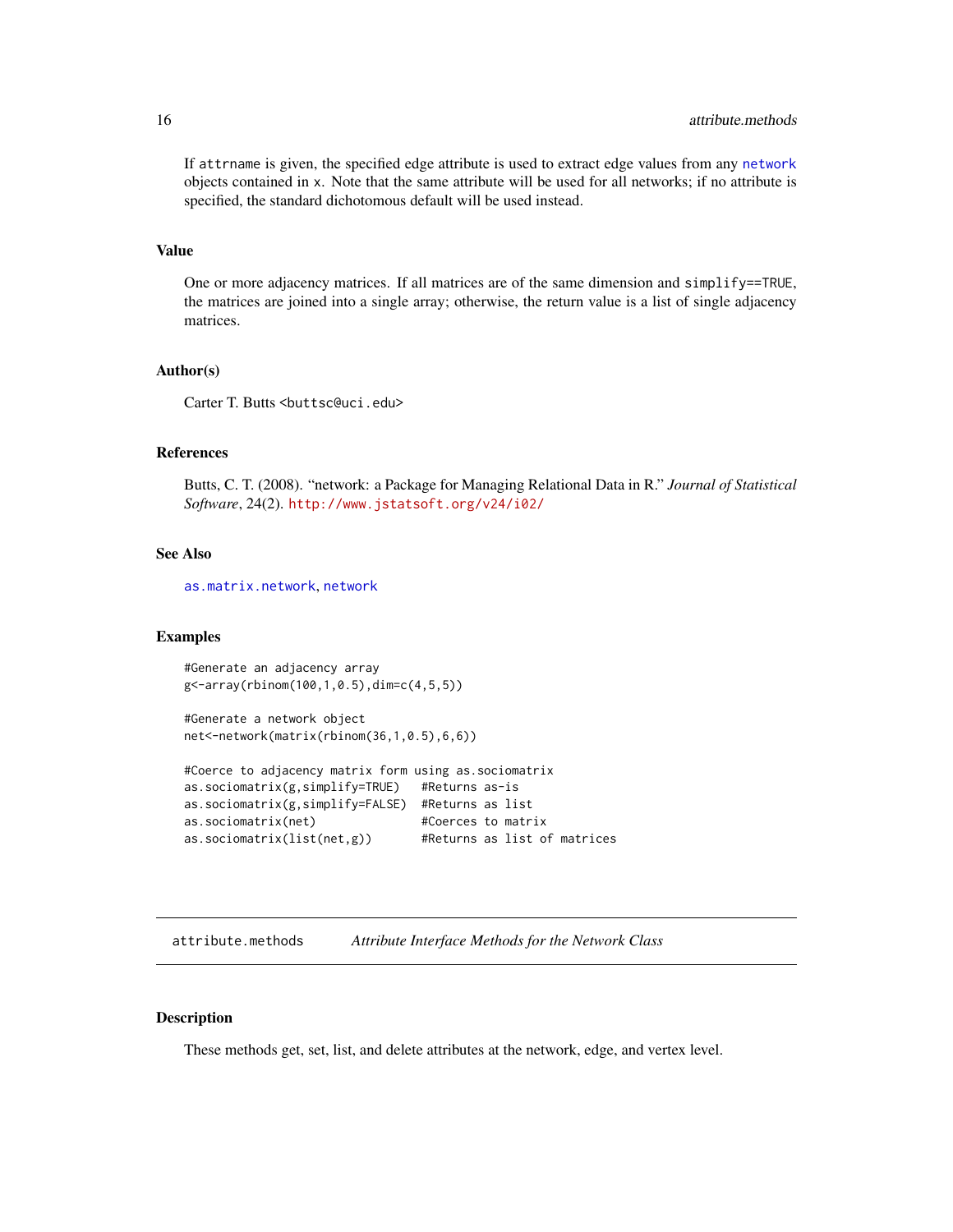# attribute.methods 17

#### Usage

```
delete.edge.attribute(x, attrname)
delete.network.attribute(x, attrname)
delete.vertex.attribute(x, attrname)
get.edge.attribute(el, attrname, unlist = TRUE, na.omit = FALSE, null.na = FALSE,
                                    deleted.edges.omit = FALSE)
get.edge.value(x, attrname, unlist = TRUE, na.omit = FALSE, null.na = FALSE,
                                    deleted.edges.omit = FALSE)
get.network.attribute(x, attrname, unlist = FALSE)
get.vertex.attribute(x, attrname, na.omit = FALSE, null.na = TRUE, unlist = TRUE)
network.vertex.names(x)
list.network.attributes(x)
list.edge.attributes(x)
list.vertex.attributes(x)
set.edge.attribute(x, attrname, value, e=seq_along(x$mel))
set.edge.value(x, attrname, value, e=seq_along(x$mel))
set.network.attribute(x, attrname, value)
set.vertex.attribute(x, attrname, value, v=seq_len(network.size(x)))
network.vertex.names(x) <- value
```
#### **Arguments**

| a list of edges (possibly network\$mel), or an object of class network from<br>which the full list of edges will be extracted                    |  |  |
|--------------------------------------------------------------------------------------------------------------------------------------------------|--|--|
| an object of class network.                                                                                                                      |  |  |
| the name of the attribute to get or set.                                                                                                         |  |  |
| logical; should retrieved attribute values be unlisted prior to being returned?                                                                  |  |  |
| logical; should retrieved attribute values corresponding to vertices/edges marked<br>as 'missing' be removed?                                    |  |  |
| deleted.edges.omit                                                                                                                               |  |  |
| logical: should the elements corresponding to deleted edges be removed?                                                                          |  |  |
| logical; should NULL values (corresponding to vertices or edges with no values<br>set for the attribute) be replaced with NAs in output?         |  |  |
| values of the attribute to be set; these should be in vector or list form for the<br>edge and vertex cases, or matrix form for set. edge. value. |  |  |
| IDs for the edges whose attributes are to be altered.                                                                                            |  |  |
| IDs for the vertices whose attributes are to be altered.                                                                                         |  |  |
|                                                                                                                                                  |  |  |

# Details

The list.attributes functions return the names of all edge, network, or vertex attributes (respectively) in the network. All attributes need not be defined for all elements; the union of all extant attributes for the respective element type is returned.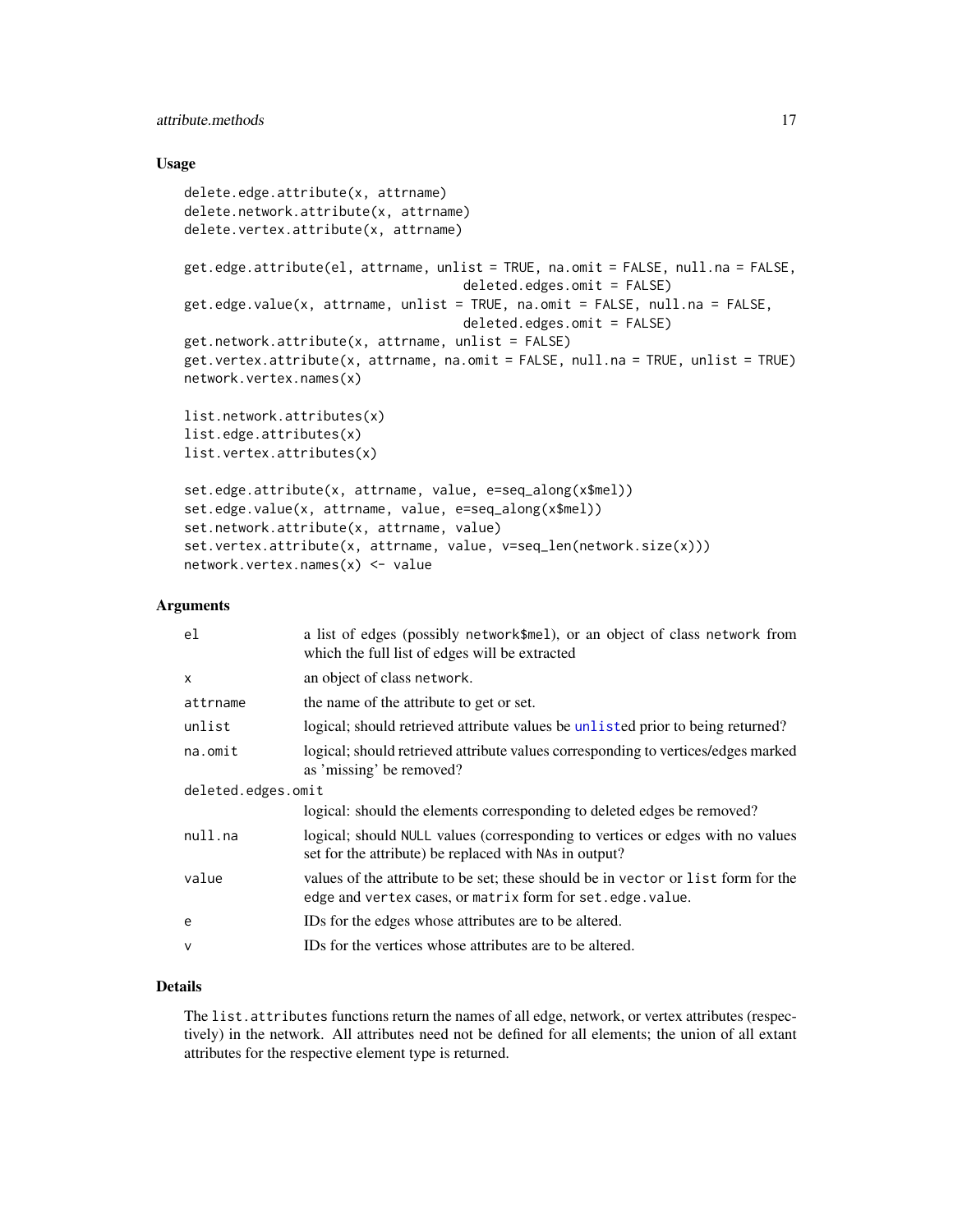The get.attribute functions look for an edge, network, or vertex attribute (respectively) with the name attrname, returning its values. Note that, to retrieve an edge attribute from all edges within a network x, x\$mel should be used as the first argument to get.edge.attribute; get.edge.value is a convenience function which does this automatically. As of v1.7.2, if a network object is passed to get.edge.attribute it will automatically call get.edge.value instead of returning NULL. When the parameters na.omit, or deleted.edges.omit are used, the position index of the attribute values returned will not correspond to the vertex/edge id. To preserved backward compatibility, if the edge attribute attrname does not exist for any edge, get.edge.attribute will still return NULL even if null.na=TRUE

network.vertex.names is a convenience function to extract the "vertex.names" attribute from all vertices.

The set.attribute functions allow one to set the values of edge, network, or vertex attributes. set.edge.value is a convenience function which allows edge attributes to be given in adjacency matrix form, and the assignment form of network.vertex.names is likewise a convenient frontend to set.vertex.attribute for vertex names. The delete.attribute functions, by contrast, remove the named attribute from the network, from all edges, or from all vertices (as appropriate). If attrname is a vector of attribute names, each will be removed in turn. These functions modify their arguments in place, although a pointer to the modified object is also (invisibly) returned.

Additional practical example of how to load and attach attributes are on the [loading.attributes](#page-31-1) page.

Some attribute assignment/extraction can be performed conveniently through the various extraction/replacement operators, although they may be less efficient. See the associated man page for details.

#### Value

For the list.attributes methods, a vector containing attribute names. For the get.attribute methods, a list containing the values of the attribute in question (or simply the value itself, for get.network.attribute). For the set.attribute and delete.attribute methods, a pointer to the updated network object.

### **Note**

As of version 1.9 the set.vertex.attribute function can accept and modify multiple attributes in a single call to improve efficiency. For this case attrname can be a list or vector of attribute names and value is a list of values corresponding to the elements of attrname (can also be a list of lists of values if elements in v should have different values).

#### Author(s)

Carter T. Butts <br />buttsc@uci.edu>

# References

Butts, C. T. (2008). "network: a Package for Managing Relational Data in R." *Journal of Statistical Software*, 24(2). <http://www.jstatsoft.org/v24/i02/>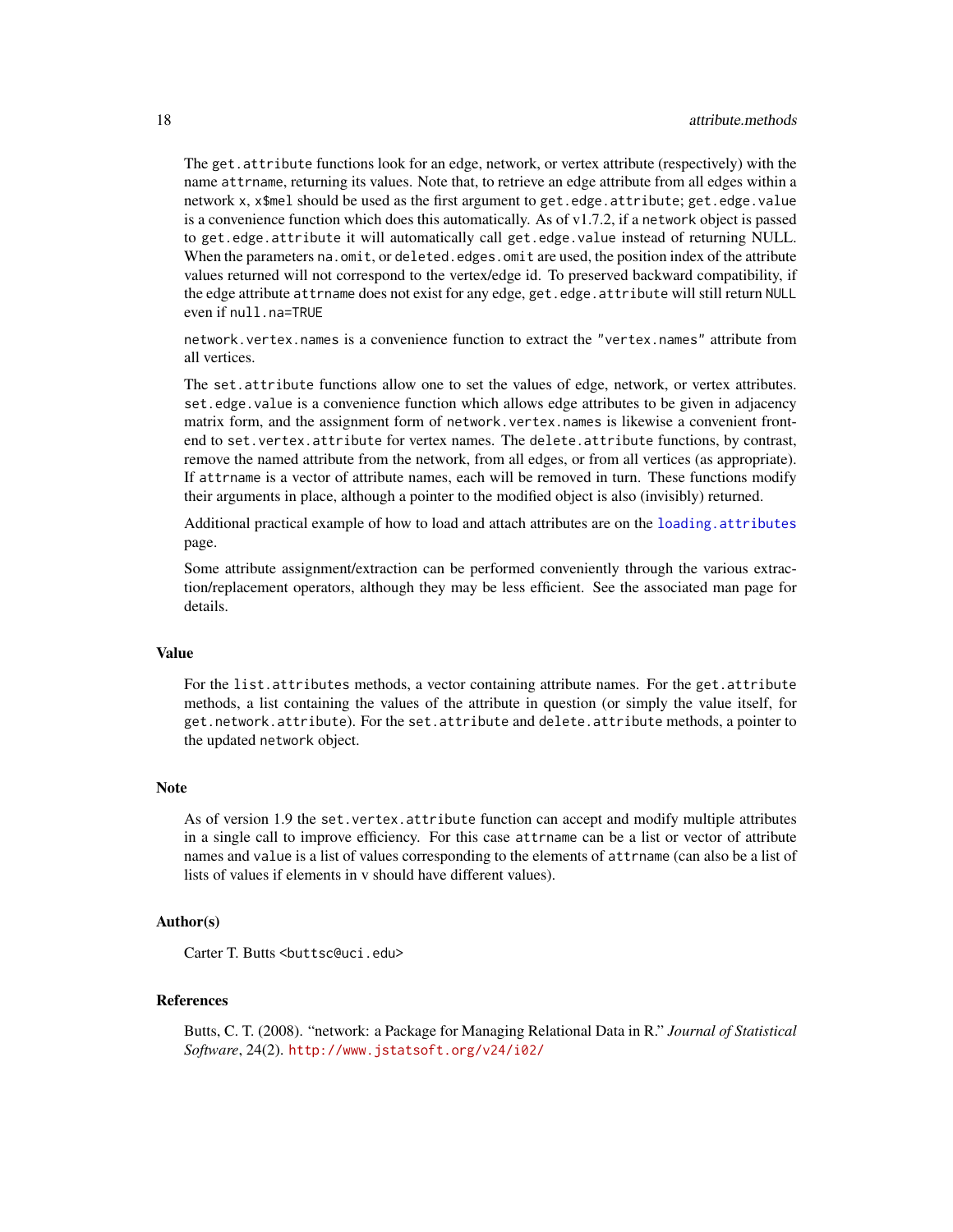# attribute.methods 19

# See Also

[loading.attributes](#page-31-1),[network](#page-36-1), [as.network.matrix](#page-12-1), [as.sociomatrix](#page-14-1), [as.matrix.network](#page-10-2), [network.extraction](#page-45-1)

# Examples

```
#Create a network with three edges
m - matrix(0, 3, 3)m[1,2]<-1; m[2,3]<-1; m[3,1]<-1
g<-network(m)
#Create a matrix of values corresponding to edges
mm<-mmm[1,2]<-7; mm[2,3]<-4; mm[3,1]<-2
#Assign some attributes
set.edge.attribute(g,"myeval",3:5)
set.edge.value(g,"myeval2",mm)
set.network.attribute(g,"mygval","boo")
set.vertex.attribute(g,"myvval",letters[1:3])
network.vertex.names(g) <- LETTERS[1:10]
#List the attributes
list.edge.attributes(g)
list.network.attributes(g)
list.vertex.attributes(g)
#Retrieve the attributes
get.edge.attribute(g$mel,"myeval") #Note the first argument!
get.edge.value(g,"myeval") #Another way to do this
get.edge.attribute(g$mel,"myeval2")
get.network.attribute(g,"mygval")
get.vertex.attribute(g,"myvval")
network.vertex.names(g)
#Purge the attributes
delete.edge.attribute(g,"myeval")
delete.edge.attribute(g,"myeval2")
delete.network.attribute(g,"mygval")
delete.vertex.attribute(g,"myvval")
#Verify that the attributes are gone
list.edge.attributes(g)
list.network.attributes(g)
list.vertex.attributes(g)
#Note that we can do similar things using operators
g %n% "mygval" <- "boo" #Set attributes, as above
g %v% "myvval" <- letters[1:3]
g %e% "myeval" <- mm
g[,,names.eval="myeval"] <- mm #Another way to do this
g %n% "mygval" #Retrieve the attributes
g %v% "myvval"
```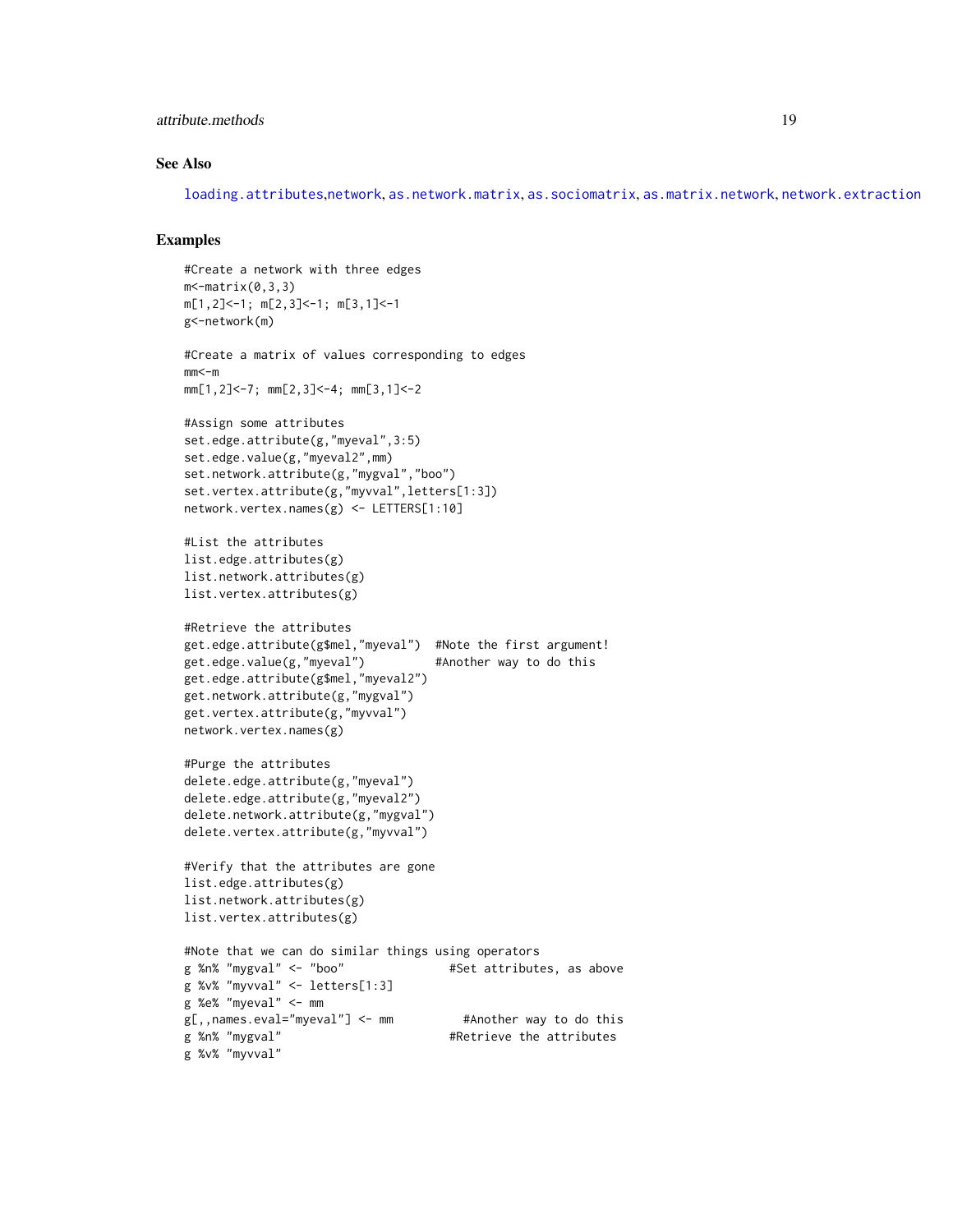```
g %e% "mevval"
as.sociomatrix(g,"myeval") # Or like this
```
deletion.methods *Remove Elements from a Network Object*

#### <span id="page-19-1"></span>Description

delete.edges removes one or more edges (specified by their internal ID numbers) from a network; delete.vertices performs the same task for vertices (removing all associated edges in the process).

#### Usage

delete.edges(x, eid) delete.vertices(x, vid)

#### Arguments

| $\mathsf{x}$ | an object of class network. |
|--------------|-----------------------------|
| eid          | a vector of edge IDs.       |
| vid          | a vector of vertex IDs.     |

# Details

Note that an edge's ID number corresponds to its order within  $x$ \$mel. To determine edge IDs, see [get.edgeIDs](#page-25-1). Likewise, vertex ID numbers reflect the order with which vertices are listed internally (e.g., the order of x\$oel and x\$iel, or that used by as matrix.network.adjacency). When vertices are removed from a network, all edges having those vertices as endpoints are removed as well. When edges are removed, the remaining edge ids are NOT permuted and NULL elements will be left on the list of edges, which may complicate some functions that require eids (such as [set.edge.attribute](#page-15-1)). The function [valid.eids](#page-70-1) provides a means to determine the set of valid (non-NULL) edge ids.

Edges can also be added/removed via the extraction/replacement operators. See the associated man page for details.

#### Value

Invisibly, a pointer to the updated network; these functions modify their arguments in place.

# Author(s)

Carter T. Butts <br/>buttsc@uci.edu>

<span id="page-19-0"></span>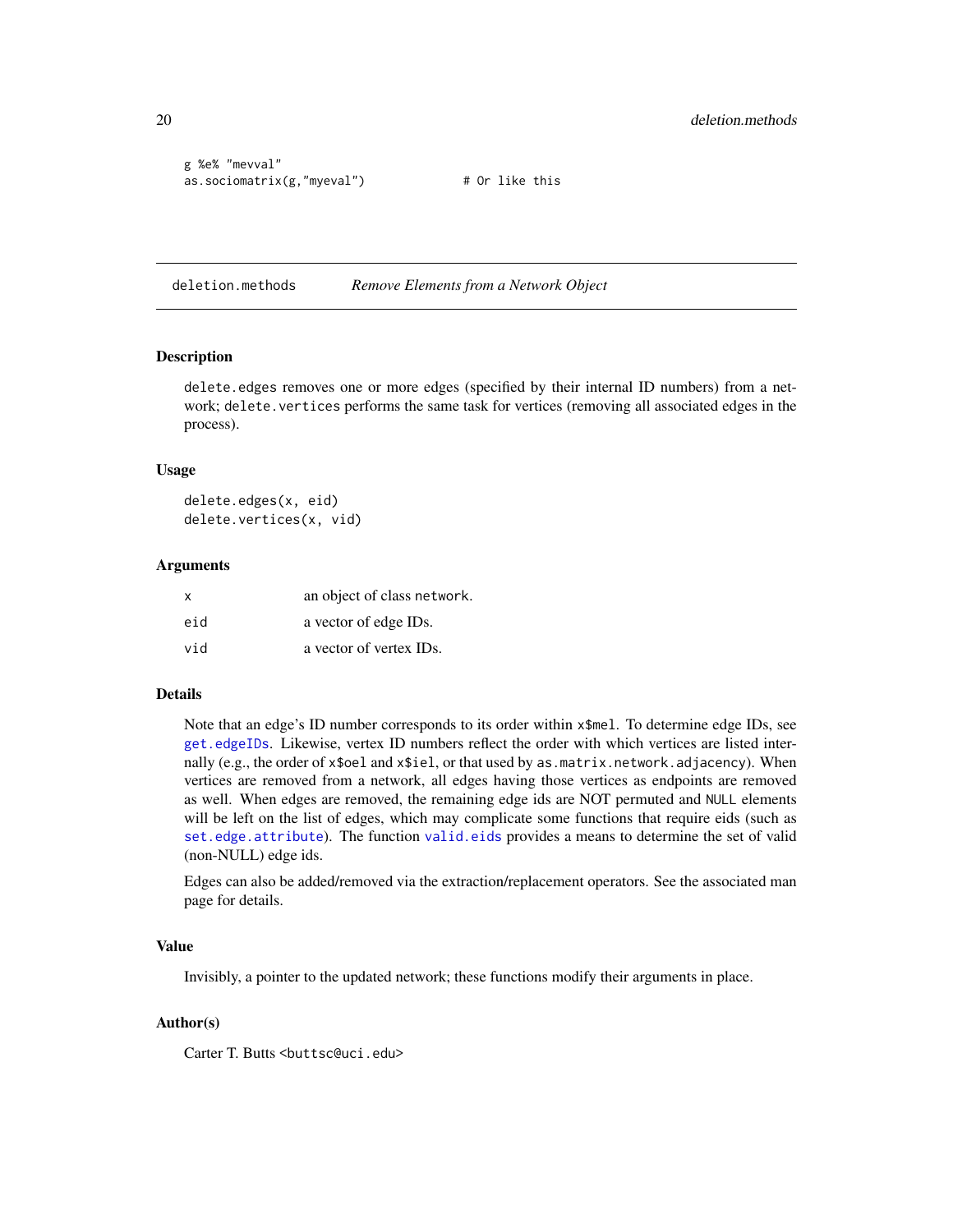# <span id="page-20-0"></span>edgeset.constructors 21

#### References

Butts, C. T. (2008). "network: a Package for Managing Relational Data in R." *Journal of Statistical Software*, 24(2). <http://www.jstatsoft.org/v24/i02/>

#### See Also

[get.edgeIDs](#page-25-1), [network.extraction](#page-45-1), [valid.eids](#page-70-1)

#### Examples

```
#Create a network with three edges
m \leq \lceil \text{matrix}(0, 3, 3) \rceilm[1,2]<-1; m[2,3]<-1; m[3,1]<-1
g<-network(m)
as.matrix.network(g)
delete.edges(g,2) #Remove an edge
as.matrix.network(g)
delete.vertices(g,2) #Remove a vertex
as.matrix.network(g)
#Can also remove edges using extraction/replacement operators
g<-network(m)
g[1,2]<-0 #Remove an edge
g[,]
g[,]<-0 #Remove all edges
g[,]
```
<span id="page-20-2"></span>edgeset.constructors *Edgeset Constructors for Network Objects*

# <span id="page-20-1"></span>Description

These functions convert relational data in matrix form to network edge sets.

#### Usage

```
network.addjacency(x, g, ignore.eval = TRUE, names.eval = NULL, ...)network.edgelist(x, g, ignore.eval = TRUE, names.eval = NULL, ...)
network.incidence(x, g, ignore.eval = TRUE, names.eval = NULL, ...)
network.bipartite(x, g, ignore.eval = TRUE, names.eval = NULL, ...)
```
#### Arguments

| $\mathsf{x}$ | a matrix containing edge information                                   |
|--------------|------------------------------------------------------------------------|
| g            | an object of class network                                             |
| ignore.eval  | logical; ignore edge value information in x?                           |
| names.eval   | a name for the edge attribute under which to store edge values, if any |
| .            | possible additional arguments (such as edge. check)                    |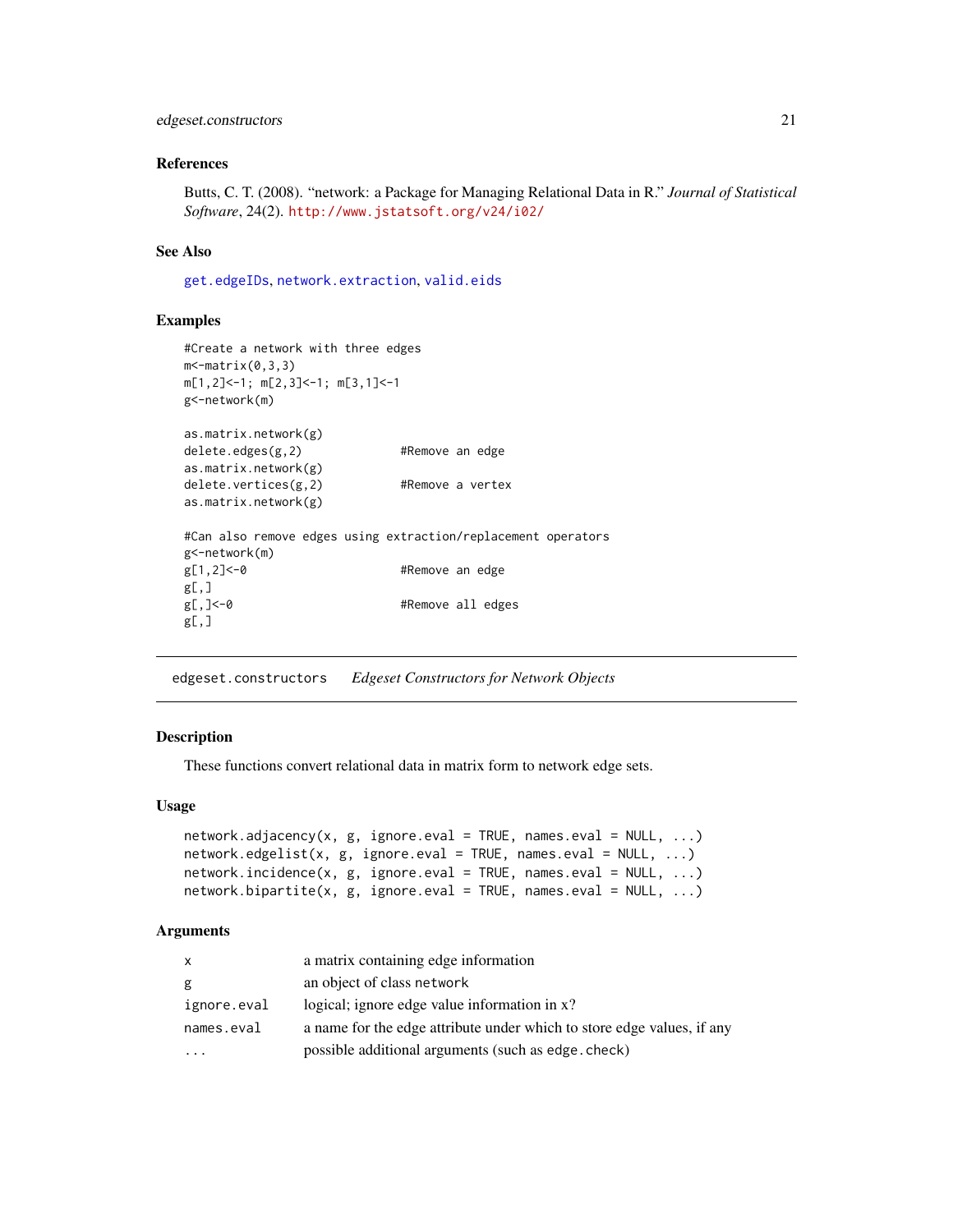# Details

Each of the above functions takes a network and a matrix as input, and modifies the supplied network object by adding the appropriate edges. network.adjacency takes x to be an adjacency matrix; network.edgelist takes x to be an edgelist matrix; and network.incidence takes x to be an incidence matrix. network.bipartite takes x to be a two-mode adjacency matrix where rows and columns reflect each respective mode (conventionally, actors and events); If ignore.eval==FALSE, (non-zero) edge values are stored as edgewise attributes with name names.eval. The edge.check argument can be added via ... and will be passed to [add.edges](#page-3-1).

Edgelist matrices to be used with network.edgelist should have one row per edge, with the first two columns indicating the sender and receiver of each edge (respectively). Edge values may be provided in additional columns. The edge attributes will be created with names corresponding to the column names unless alternate names are provided via names.eval. The vertices specified in the first two columns, which can be characters, are added to the network in default sort order. The edges are added in the order specified by the edgelist matrix.

Incidence matrices should contain one row per vertex, with one column per edge. A non-zero entry in the matrix means that the edge with the id corresponding to the column index will have an incident vertex with an id corresponding to the row index. In the directed case, negative cell values are taken to indicate tail vertices, while positive values indicate head vertices.

Results similar to network.adjacency can also be obtained by means of extraction/replacement operators. See the associated man page for details.

#### Value

Invisibly, an object of class network; these functions modify their argument in place.

# Author(s)

Carter T. Butts <br/>buttsc@uci.edu> and David Hunter <dhunter@stat.psu.edu>

# References

Butts, C. T. (2008). "network: a Package for Managing Relational Data in R." *Journal of Statistical Software*, 24(2). <http://www.jstatsoft.org/v24/i02/>

# See Also

[loading.attributes](#page-31-1), [network](#page-36-1), [network.initialize](#page-48-1), [add.edges](#page-3-1), [network.extraction](#page-45-1)

#### Examples

```
#Create an arbitrary adjacency matrix
m<-matrix(rbinom(25,1,0.5),5,5)
diag(m) <- 0
g<-network.initialize(5) #Initialize the network
network.adjacency(m,g) #Import the edge data
```
#Do the same thing, using replacement operators g<-network.initialize(5)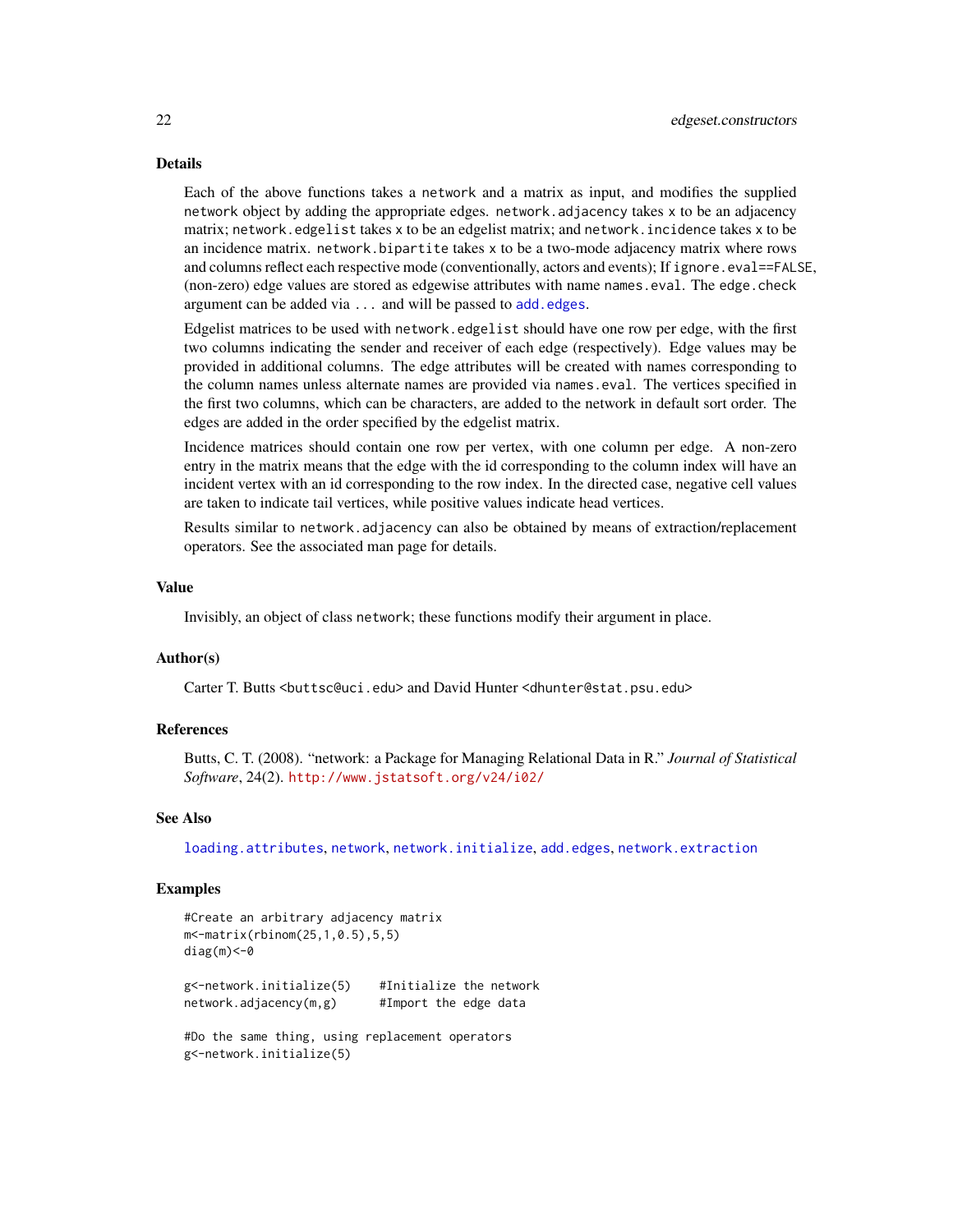<span id="page-22-0"></span>emon 23

```
g[,]<-m
# load edges from a data.frame via network.edgelist
edata <-data.frame(
  tails=c(1,2,3),
 heads=c(2,3,1),
  love=c('yes','no','maybe'),
  hate=c(3,-5,2),
  stringsAsFactors=FALSE
  \lambdag<-network.edgelist(edata,network.initialize(4),ignore.eval=FALSE)
as.sociomatrix(g,attrname='hate')
g%e%'love'
# load edges from an incidence matrix
inci<-matrix(c(1,1,0,0, 0,1,1,0, 1,0,1,0),ncol=3,byrow=FALSE)
inci
g<-network.incidence(inci,network.initialize(4,directed=FALSE))
as.matrix(g)
# load in biparite dataframe with weights
bipMat<-data.frame(
        event1=c(1,2,1,0),
        event2=c(0,0,3,0),
        event3=c(1,1,0,4),
        row.names=c("a","b","c","d"))
net<-network(bipMat,matrix.type='bipartite',ignore.eval=FALSE,names.eval='pies')
as.matrix(net,attername='pies')
```
emon *Interorganizational Search and Rescue Networks (Drabek et al.)*

# Description

Drabek et al. (1981) provide seven case studies of emergent multi-organizational networks (EMONs) in the context of search and rescue (SAR) activities. Networks of interaction frequency are reported, along with several organizational attributes.

#### Usage

```
data(emon)
```
# Format

A list of 7 [network](#page-36-1) objects:

| $[[1]]$ Cheyenne | network Cheyenne SAR EMON                              |
|------------------|--------------------------------------------------------|
|                  | [[2]] HurrFrederic network Hurricane Frederic SAR EMON |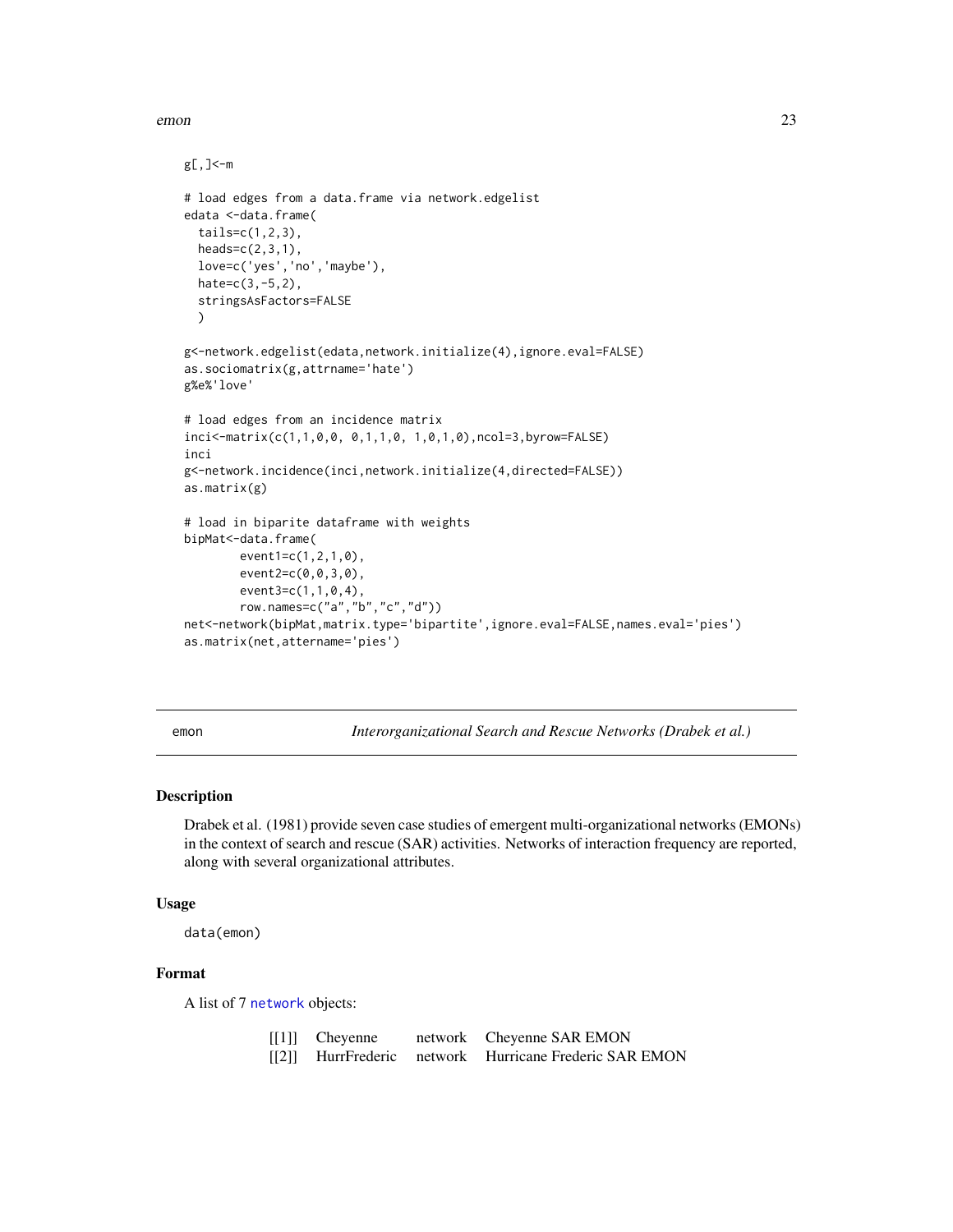|       |                  | [[3]] LakePomona network Lake Pomona SAR EMON |
|-------|------------------|-----------------------------------------------|
| [[4]] | MtSi             | network Mt. Si SAR EMON                       |
|       | [[5]] MtStHelens | network Mt. St. Helens SAR EMON               |
| [[6]] | Texas            | network Texas Hill Country SAR EMON           |
|       | [[7]] Wichita    | network Wichita Falls SAR EMON                |

Each network has one edge attribute:

Frequency numeric Interaction frequency (1-4; 1=most frequent)

Each network also has 8 vertex attributes:

| Command.Rank.Score  | numeric   | Mean rank in the command structure |
|---------------------|-----------|------------------------------------|
| Decision.Rank.Score | numeric   | Mean rank in the decision process  |
| Formalization       | numeric   | Degree of formalization            |
| Location            | character | Location code                      |
| Paid.Staff          | numeric   | Number of paid staff               |
| Sponsorship         | character | Sponsorship type                   |
| vertex.names        | character | Organization name                  |
| Volunteer.Staff     | numeric   | Number of volunteer staff          |

# Details

All networks collected by Drabek et al. reflect reported frequency of organizational interaction during the search and rescue effort; the  $(i,j)$  edge constitutes i's report regarding interaction with j, with non-adjacent vertices reporting no contact. Frequency is rated on a four-point scale, with 1 indicating the highest frequency of interaction. (Response options: 1="continuously", 2="about once an hour", 3="every few hours", 4="about once a day or less") This is stored within the "Frequency" edge attribute.

For each network, several covariates are recorded as vertex attributes:

- Command.Rank.Score Mean (reversed) rank for the prominence of each organization in the command structure of the response, as judged by organizational informants.
- **Decision.Rank.Score** Mean (reversed) rank for the prominence of each organization in decision making processes during the response, as judged by organizational informants.
- Formalization An index of organizational formalization, ranging from 0 (least formalized) to 4 (most formalized).
- **Localization** For each organization,  $"L"$  if the organization was sited locally to the impact area, "NL" if the organization was not sited near the impact area, "B" if the organization was sited at both local and non-local locations.
- Paid.Staff Number of paid staff employed by each organization at the time of the response.
- Sponsorship The level at which each organization was sponsored (e.g., "City", "County", "State", "Federal", and "Private").
- vertex.names The identity of each organization.
- Volunteer.Staff Number of volunteer staff employed by each organization at the time of the response.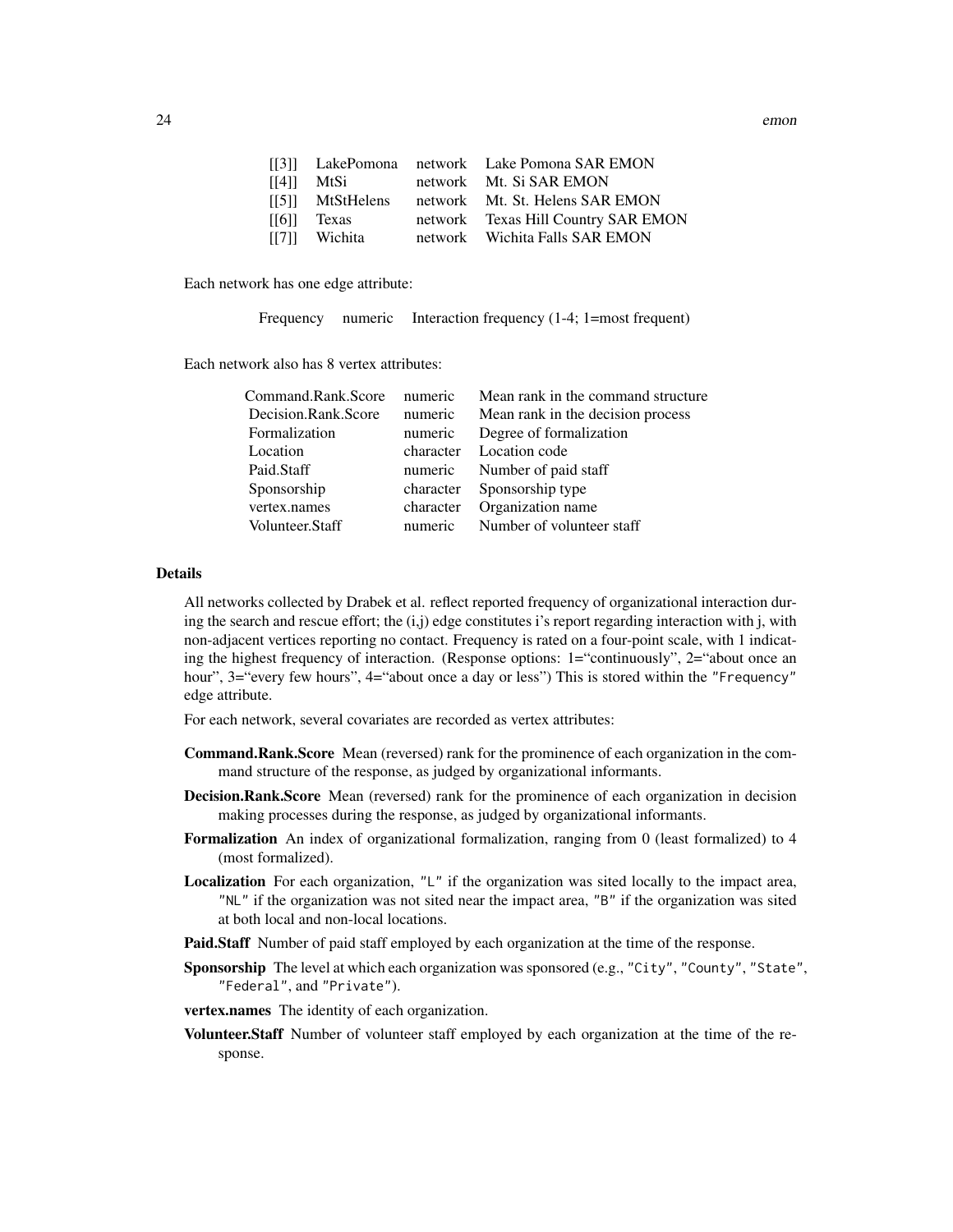#### <span id="page-24-0"></span>Source

Drabek, T.E.; Tamminga, H.L.; Kilijanek, T.S.; and Adams, C.R. (1981). *Data from Managing Multiorganizational Emergency Responses: Emergent Search and Rescue Networks in Natural Disaster and Remote Area Settings.* Program on Technology, Environment, and Man Monograph 33. Institute for Behavioral Science, University of Colorado.

#### See Also

[network](#page-36-1)

# Examples

data(emon) #Load the emon data set

```
#Plot the EMONs
par(mfrow=c(3,3))
for(i in 1:length(emon))
 plot(emon[[i]],main=names(emon)[i],edge.lwd="Frequency")
```
flo *Florentine Wedding Data (Padgett)*

#### Description

This is a data set of Padgett (1994), consisting of weddings among leading Florentine families. This data is stored in symmetric adjacency matrix form.

#### Usage

data(flo)

#### Source

Padgett, John F. (1994). "Marriage and Elite Structure in Renaissance Florence, 1282-1500." Paper delivered to the Social Science History Association.

# References

Wasserman, S. and Faust, K. (1994) *Social Network Analysis: Methods and Applications*, Cambridge: Cambridge University Press.

#### See Also

[network](#page-36-1)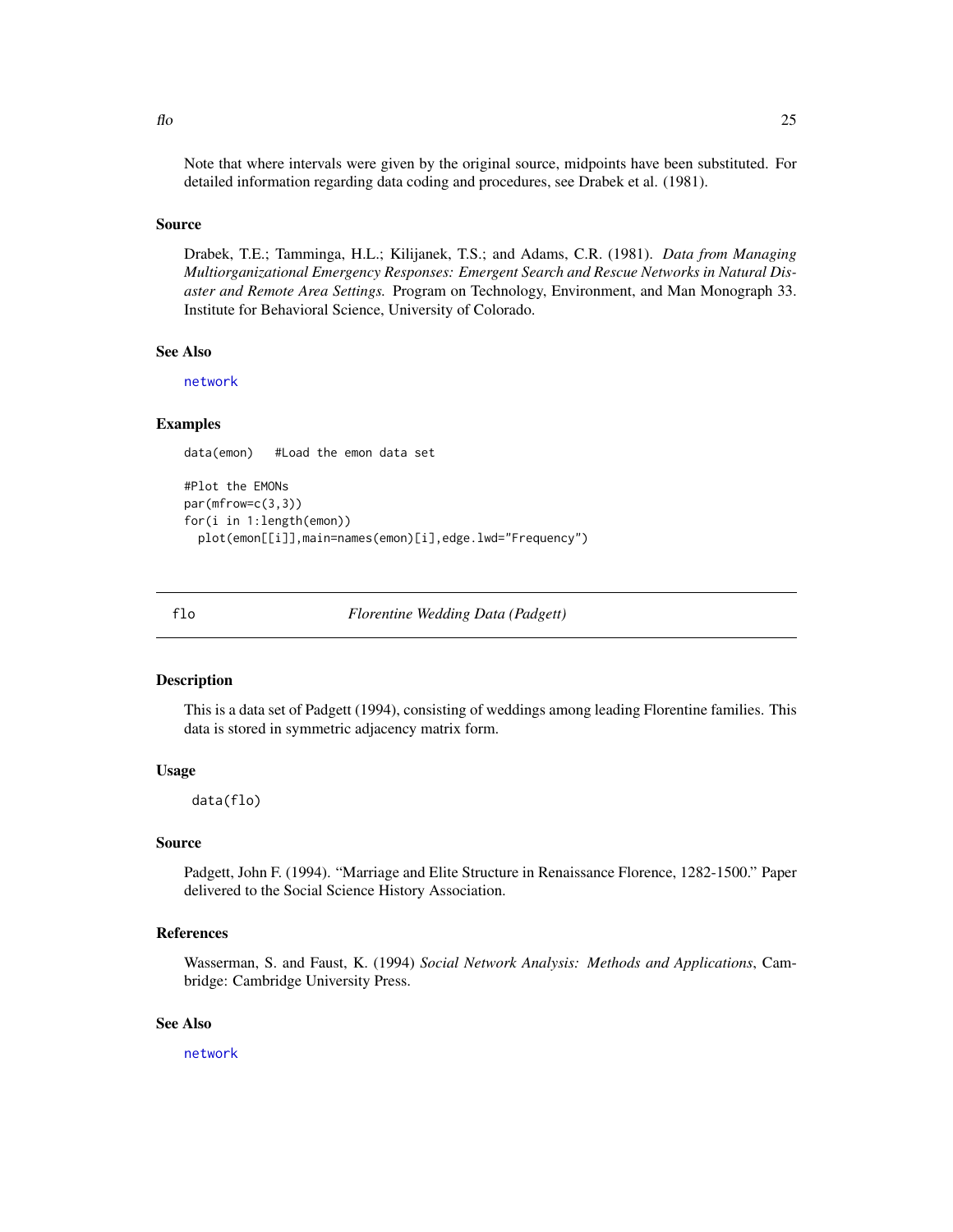# Examples

```
data(flo)
nflo<-network(flo,directed=FALSE) #Convert to network object form
all(nflo[,]==flo)    #Trust, but verify
                                  #A fancy display:
plot(nflo,displaylabels=TRUE,boxed.labels=FALSE,label.cex=0.75)
```
<span id="page-25-2"></span>get.edges *Retrieve Edges or Edge IDs Associated with a Given Vertex*

# <span id="page-25-1"></span>Description

get.edges retrieves a list of edges incident on a given vertex; get.edgeIDs returns the internal identifiers for those edges, instead. Both allow edges to be selected based on vertex neighborhood and (optionally) an additional endpoint.

#### Usage

```
get.edges(x, v, alter = NULL, neighborhood = c("out", "in",
    "combined"), na.omit = TRUE)
get.edgeIDs(x, v, alter=NULL, neighborhood=c("out","in","combined"),
   na.omit=TRUE)
get.dyads.eids(x, tails, heads,
         neighborhood = c("out", "in", "combined"))
```
#### Arguments

| x            | an object of class network                                                                                                                      |
|--------------|-------------------------------------------------------------------------------------------------------------------------------------------------|
| v            | a vertex ID                                                                                                                                     |
| alter        | optionally, the ID of another vertex                                                                                                            |
| neighborhood | an indicator for whether we are interested in in-edges, out-edges, or both (rela-<br>tive to v). defaults to 'combined' for undirected networks |
| na.omit      | logical; should we omit missing edges?                                                                                                          |
| tails        | a vector of vertex ID for the 'tails' (v) side of the dyad                                                                                      |
| heads        | a vector of vertex ID for the 'heads' (alter) side of the dyad                                                                                  |

#### Details

By default, get.edges returns all out-, in-, or out- and in-edges containing v. get.edgeIDs is identical, save in its return value, as it returns only the ids of the edges. Specifying a vertex in alter causes these edges to be further selected such that alter must also belong to the edge – this can be used to extract edges between two particular vertices. Omission of missing edges is accomplished via na.omit. Note that for multiplex networks, multiple edges or edge ids can be returned.

The function get.dyads.eids simplifies the process of looking up the edge ids associated with a set of 'dyads' (tail and head vertex ids) for edges. It only is intended for working with non-multiplex networks and will return a warning and NA value for any dyads that correspond to multiple edges. The value numeric $(0)$  will be returned for any dyads that do not have a corresponding edge.

<span id="page-25-0"></span>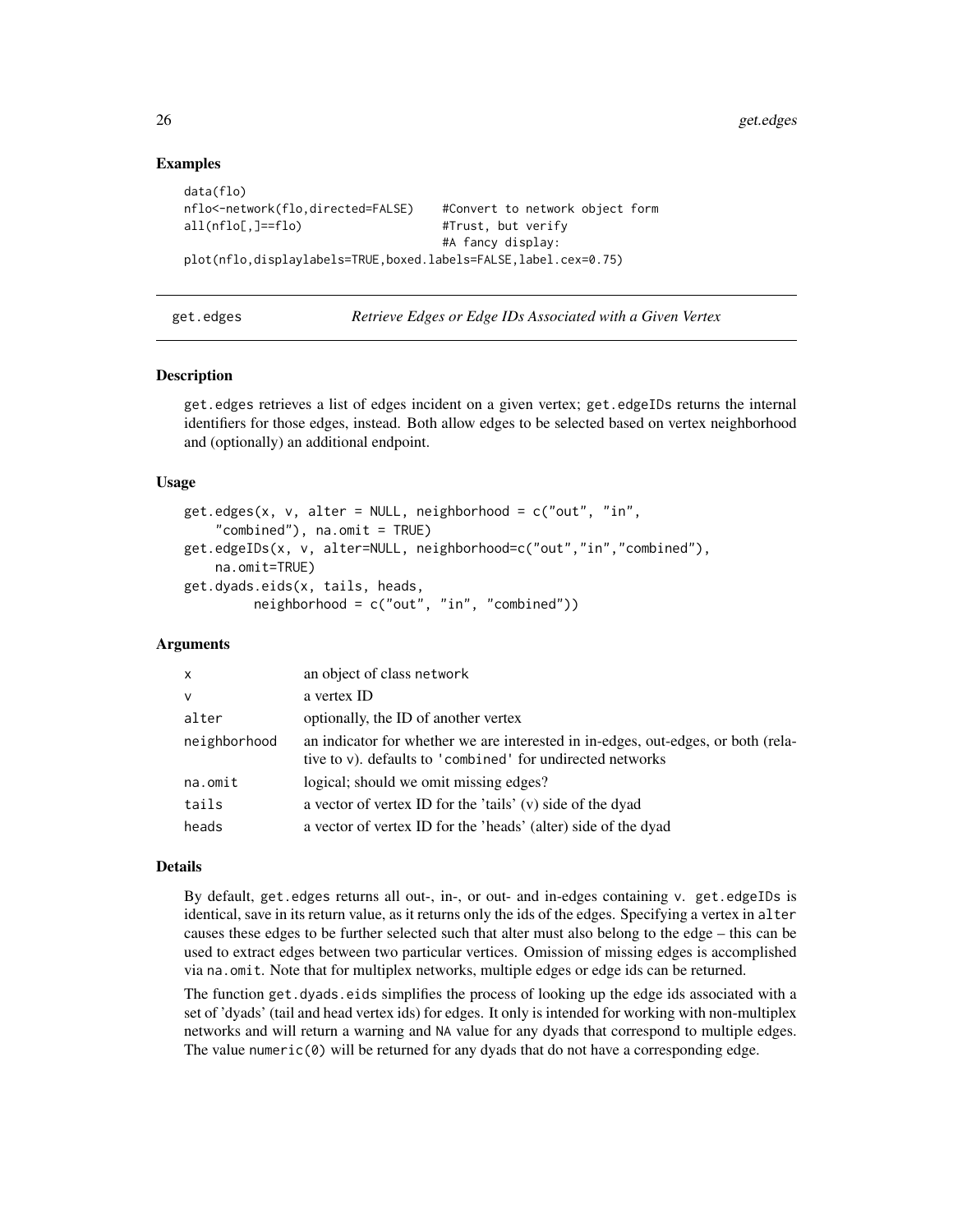#### <span id="page-26-0"></span>get.inducedSubgraph 27

# Value

For get.edges, a list of edges. For get.edgeIDs, a vector of edge ID numbers. For get.edgeIDs, a list of edge IDs corresponding to the dyads defined by the vertex ids in tails and heads

#### Author(s)

Carter T. Butts <br/>buttsc@uci.edu>

# References

Butts, C. T. (2008). "network: a Package for Managing Relational Data in R." *Journal of Statistical Software*, 24(2). <http://www.jstatsoft.org/v24/i02/>

# See Also

[get.neighborhood](#page-28-1), [valid.eids](#page-70-1)

#### Examples

```
#Create a network with three edges
m - matrix(0, 3, 3)m[1,2]<-1; m[2,3]<-1; m[3,1]<-1
g<-network(m)
get.edges(g,1,neighborhood="out")
get.edgeIDs(g,1,neighborhood="in")
```
get.inducedSubgraph *Retrieve Induced Subgraphs and Cuts*

# Description

Given a set of vertex IDs, get. inducedSubgraph returns the subgraph induced by the specified vertices (i.e., the vertices and all associated edges). Optionally, passing a second set of alters returns the cut from the first to the second set (i.e., all edges passing between the sets), along with the associated endpoints. Alternatively, passing in a vector of edge ids will induce a subgraph containing the specified edges and their incident vertices. In all cases, the result is returned as a network object, with all attributes of the selected edges and/or vertices (and any network attributes) preserved.

# Usage

```
get.inducedSubgraph(x, v, alters = NULL, eid = NULL)
x %s% v
```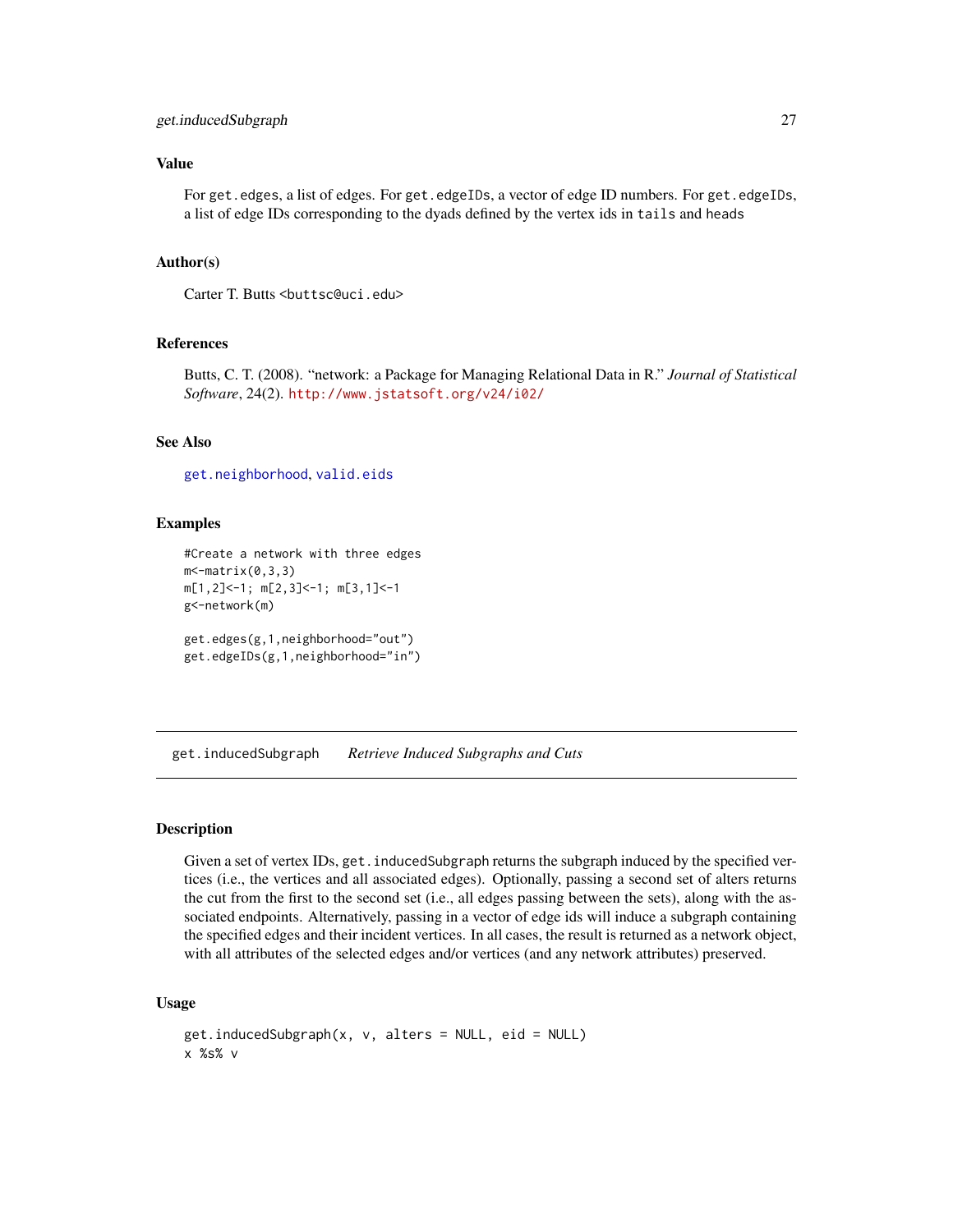#### **Arguments**

| X      | an object of class network.                                                                                            |
|--------|------------------------------------------------------------------------------------------------------------------------|
| v      | a vector of vertex IDs, or, for %s%, optionally a list containing two disjoint vec-<br>tors of vertex IDs (see below). |
| alters | optionally, a second vector of vertex IDs. Must be disjoint with v.                                                    |
| eid    | optionally, a numeric vector of valid edge ids in x that should be retained (cannot<br>be used with $\vee$ or alter)   |

#### Details

For get.inducedSubgraph, v can be a vector of vertex IDs. If alter=NULL, the subgraph induced by these vertices is returned. Calling %s% with a single vector of vertices has an identical effect.

Where alters is specified, it must be a vector of IDs disjoint with  $v$ . Where both are given, the edges spanning v and alters are returned, along with the vertices in question. (Technically, only the edges really constitute the "cut," but the vertices are included as well.) The same result can be obtained with the %s% operator by passing a two-element list on the right hand side; the first element is then interpreted as v, and the second as alters.

When eid is specified, the v and alters argument will be ignored and the subgraph induced by the specified edges and their incident vertices will be returned.

Any network, vertex, or edge attributes for the selected network elements are retained (although features such as vertex IDs and the network size will typically change). These are copies of the elements in the original network, which is not altered by this function.

# Value

A [network](#page-36-1) object containing the induced subgraph.

# Author(s)

Carter T. Butts <br/>buttsc@uci.edu>

#### See Also

[network](#page-36-1), [network.extraction](#page-45-1)

# Examples

#Load the Drabek et al. EMON data data(emon)

#For the Mt. St. Helens, EMON, several types of organizations are present: type<-emon\$MtStHelens %v% "Sponsorship"

#Plot interactions among the state organizations plot(emon\$MtStHelens %s% which(type=="State"), displaylabels=TRUE)

#Plot state/federal interactions plot(emon\$MtStHelens %s% list(which(type=="State"),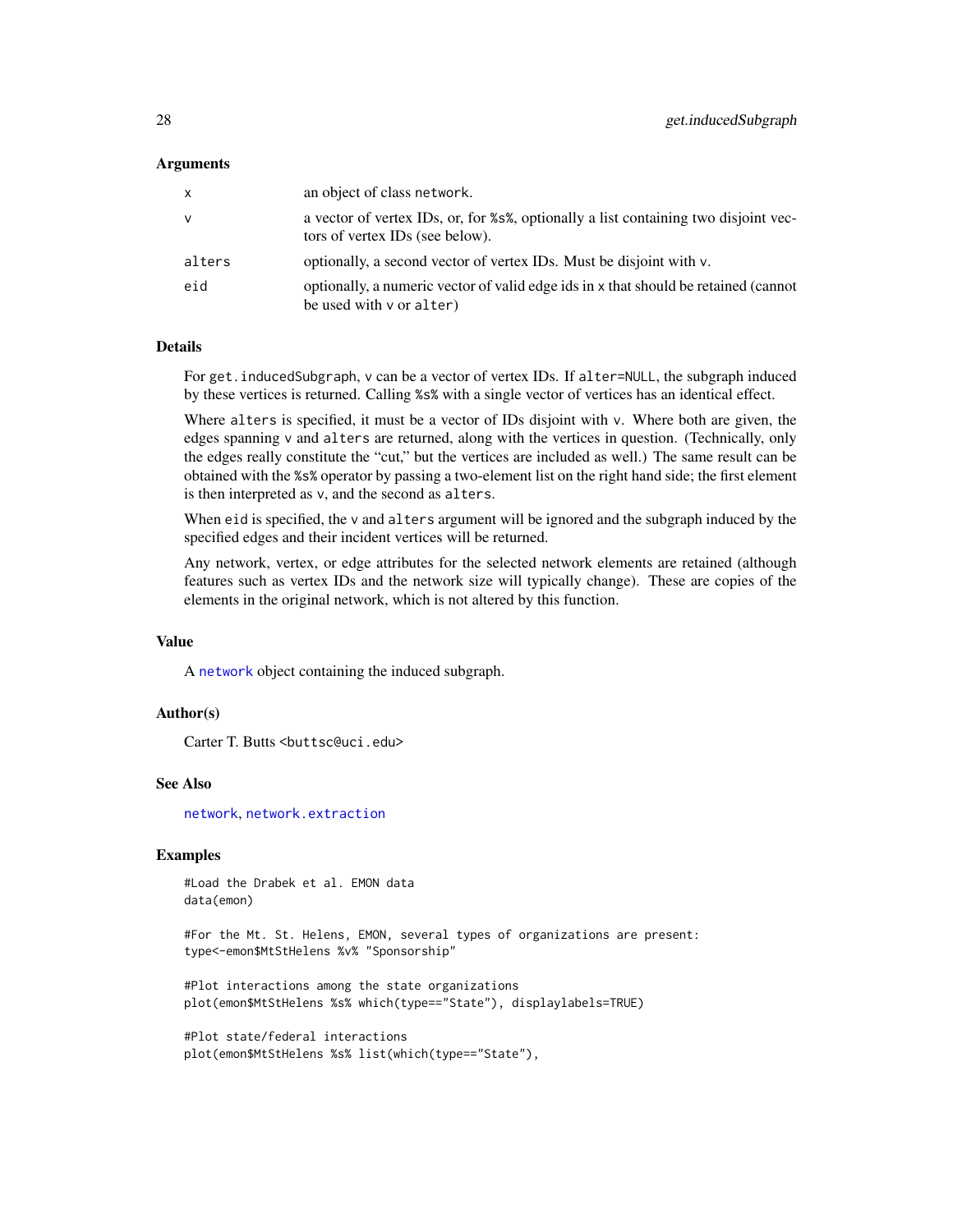# <span id="page-28-0"></span>get.neighborhood 29

```
which(type=="Federal")), displaylabels=TRUE)
#Plot state interactions with everyone else
plot(emon$MtStHelens %s% list(which(type=="State"),
   which(type!="State")), displaylabels=TRUE)
# plot only interactions with frequency of 2
subG2<-get.inducedSubgraph(emon$MtStHelens,
           eid=which(emon$MtStHelens%e%'Frequency'==2))
plot(subG2,edge.label='Frequency')
```
<span id="page-28-1"></span>get.neighborhood *Obtain the Neighborhood of a Given Vertex*

# Description

get.neighborhood returns the IDs of all vertices belonging to the in, out, or combined neighborhoods of v within network x.

# Usage

```
get.neighborhood(x, v, type = c("out", "in", "combined"),
   na.omit=TRUE)
```
#### Arguments

|         | an object of class network                                                    |
|---------|-------------------------------------------------------------------------------|
| v       | a vertex ID                                                                   |
| type    | the neighborhood to be computed                                               |
| na.omit | logical; should missing edges be ignored when obtaining vertex neighborhoods? |

# Details

Note that the combined neighborhood is the union of the in and out neighborhoods – as such, no vertex will appear twice.

#### Value

A vector containing the vertex IDs for the chosen neighborhood.

#### Author(s)

Carter T. Butts <br/>buttsc@uci.edu>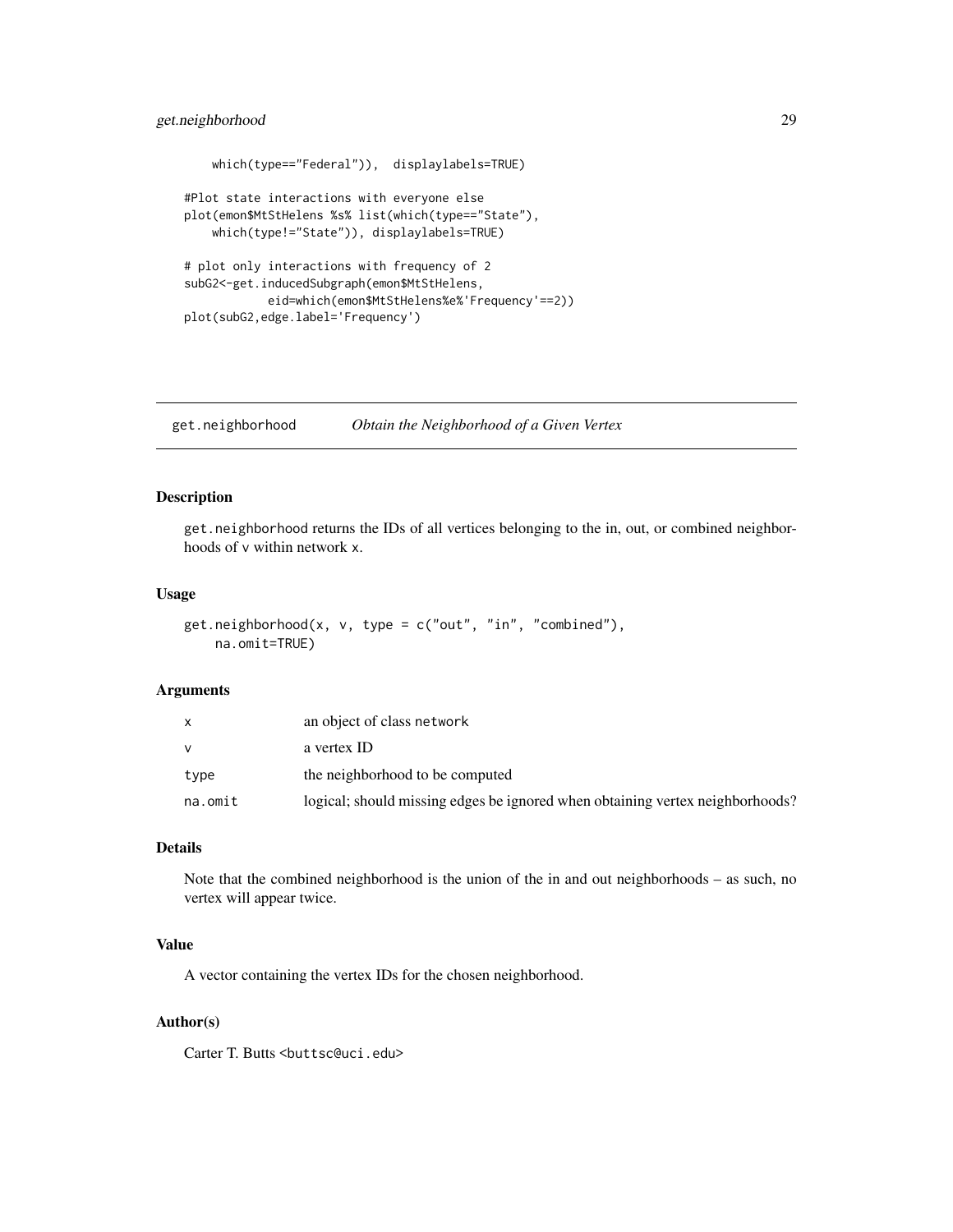#### <span id="page-29-0"></span>References

Butts, C. T. (2008). "network: a Package for Managing Relational Data in R." *Journal of Statistical Software*, 24(2). <http://www.jstatsoft.org/v24/i02/>

Wasserman, S. and Faust, K. 1994. *Social Network Analysis: Methods and Applications.* Cambridge: Cambridge University Press.

#### See Also

[get.edges](#page-25-2), [is.adjacent](#page-30-1)

# Examples

```
#Create a network with three edges
m <- matrix(0, 3, 3)m[1,2]<-1; m[2,3]<-1; m[3,1]<-1
g<-network(m)
#Examine the neighborhood of vertex 1
get.neighborhood(g,1,"out")
get.neighborhood(g,1,"in")
get.neighborhood(g,1,"combined")
```

| has.edges | Determine if specified vertices of a network have any edges (are not |
|-----------|----------------------------------------------------------------------|
|           | <i>isolates</i> )                                                    |

#### Description

Returns a logical value for each specified vertex, indicating if it has any incident (in or out) edges. Checks all vertices by default

# Usage

has.edges(net, v = seq\_len(network.size(net)))

# Arguments

| net | a network object to be queried        |
|-----|---------------------------------------|
| v   | integer vector of vertex ids to check |

# Value

returns a logical vector with the same length as v, with TRUE if the vertex is involved in any edges, FALSE if it is an isolate.

# Author(s)

skyebend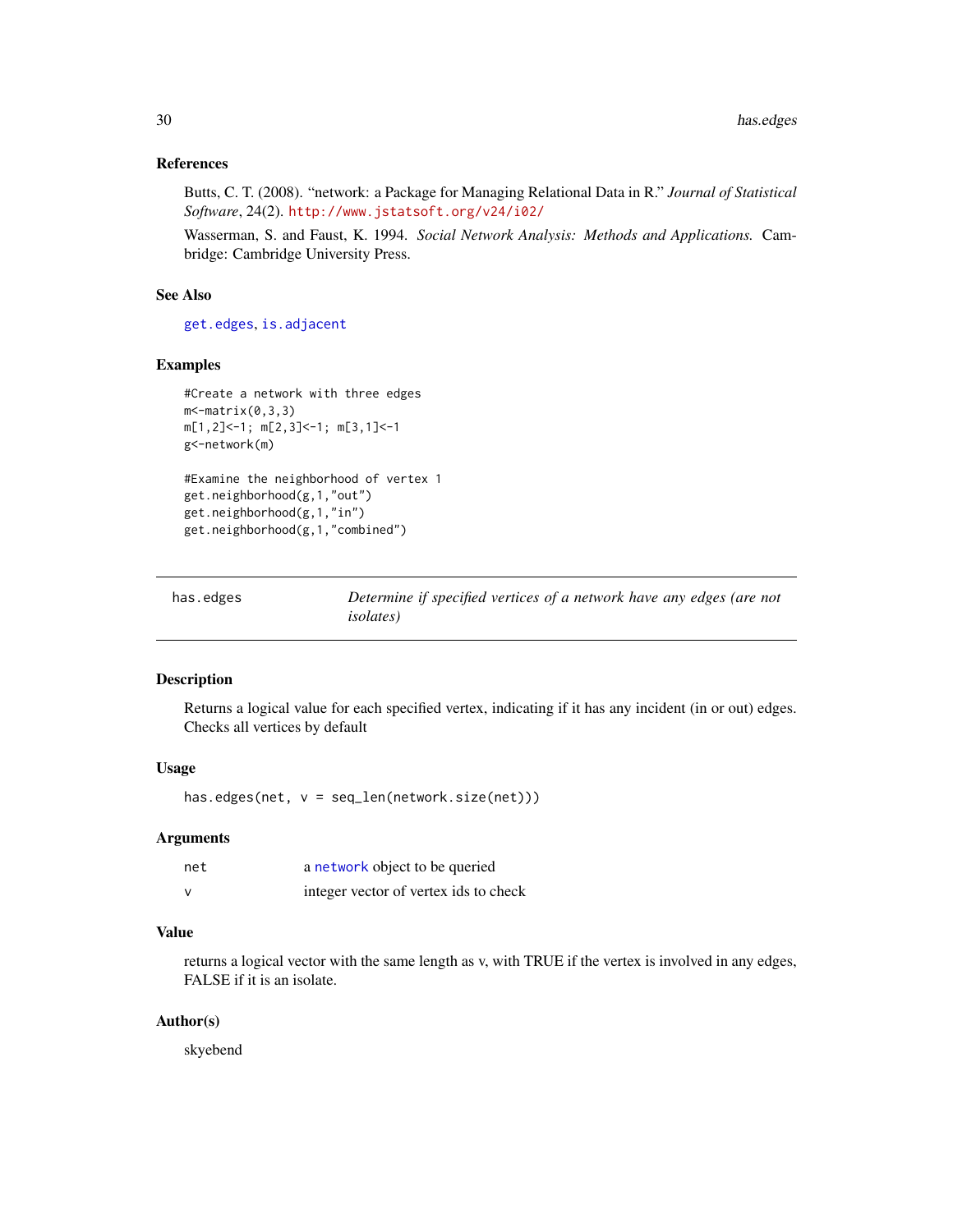#### <span id="page-30-0"></span>is.adjacent 31

#### Examples

```
test<-network.initialize(5)
test[1,2]<-1
has.edges(test)
has.edges(test,v=5)
```
is.adjacent *Determine Whether Two Vertices Are Adjacent*

#### Description

is.adjacent returns TRUE iff vi is adjacent to vj in x. Missing edges may be omitted or not, as per na.omit.

#### Usage

is.adjacent(x, vi, vj, na.omit = FALSE)

#### Arguments

|         | an object of class network                                         |
|---------|--------------------------------------------------------------------|
| vi      | a vertex ID                                                        |
| vi      | a second vertex ID                                                 |
| na.omit | logical; should missing edges be ignored when assessing adjacency? |

#### Details

Vertex  $v$  is said to be adjacent to vertex  $v'$  within directed network  $G$  iff there exists some edge whose tail set contains  $v$  and whose head set contains  $v'$ . In the undirected case, head and tail sets are exchangeable, and thus  $v$  is adjacent to  $v'$  if there exists an edge such that  $v$  belongs to one endpoint set and  $v'$  belongs to the other. (In dyadic graphs, these sets are of cardinality 1, but this may not be the case where hyperedges are admitted.)

If an edge which would make  $v$  and  $v'$  adjacent is marked as missing (via its na attribute), then the behavior of is.adjacent depends upon na.omit. If na.omit==FALSE (the default), then the return value is considered to be NA unless there is also *another* edge from  $v$  to  $v'$  which is *not* missing (in which case the two are clearly adjacent). If na. omit==TRUE, on the other hand the missing edge is simply disregarded in assessing adjacency (i.e., it effectively treated as not present). It is important not to confuse "not present" with "missing" in this context: the former indicates that the edge in question does not belong to the network, while the latter indicates that the state of the corresponding edge is regarded as unknown. By default, all edge states are assumed "known" unless otherwise indicated (by setting the edge's na attribute to TRUE; see [attribute.methods](#page-15-2)).

Adjacency can also be determined via the extraction/replacement operators. See the associated man page for details.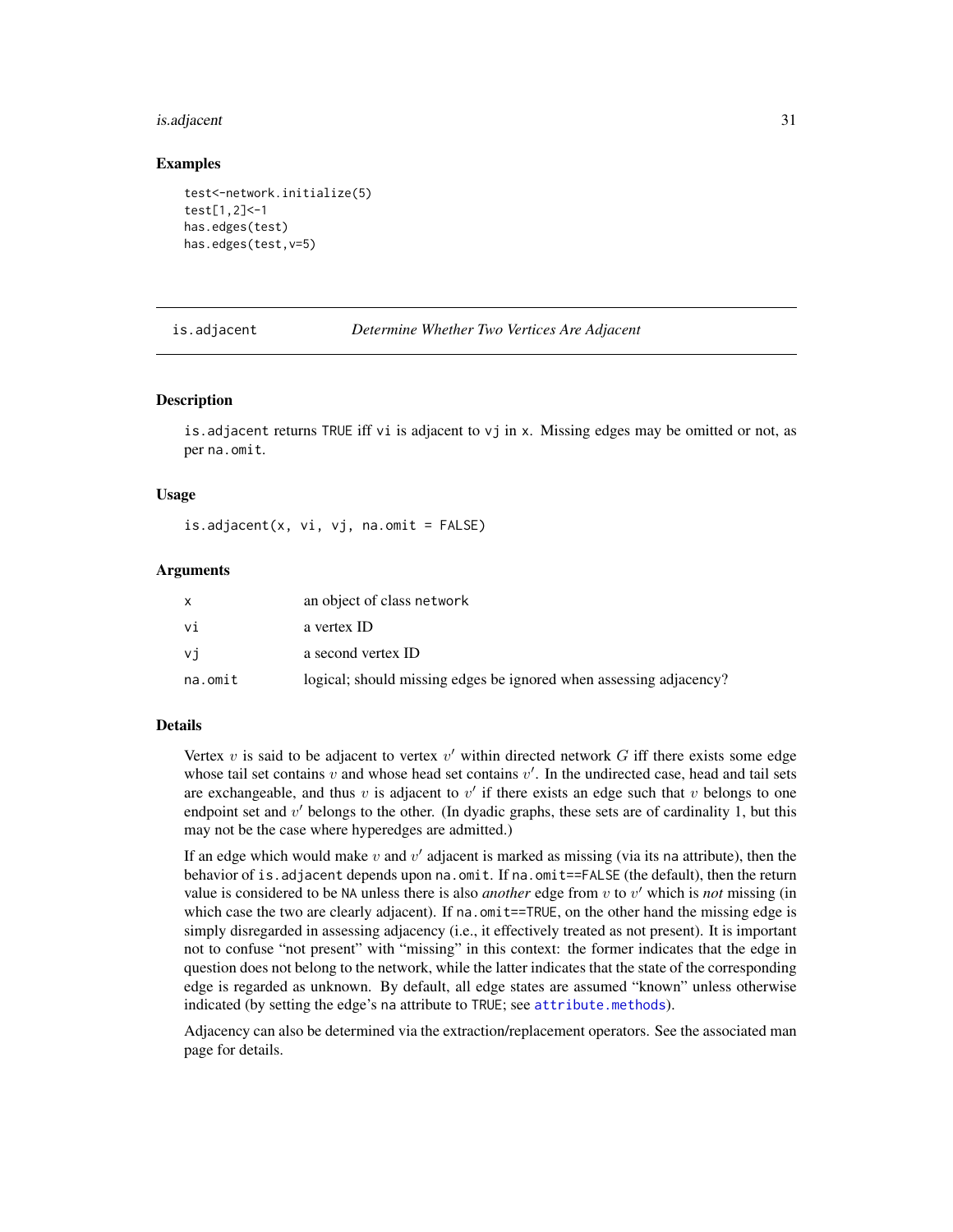# <span id="page-31-0"></span>Value

A logical, giving the status of the (i,j) edge

## **Note**

Prior to version 1.4, na.omit was set to TRUE by default.

# Author(s)

Carter T. Butts <br/>buttsc@uci.edu>

#### References

Butts, C. T. (2008). "network: a Package for Managing Relational Data in R." *Journal of Statistical Software*, 24(2). <http://www.jstatsoft.org/v24/i02/>

Wasserman, S. and Faust, K. 1994. *Social Network Analysis: Methods and Applications*. Cambridge: Cambridge University Press.

# See Also

[get.neighborhood](#page-28-1), [network.extraction](#page-45-1), [attribute.methods](#page-15-2)

#### Examples

```
#Create a very simple graph
g<-network.initialize(3)
add.edge(g,1,2)is.adjacent(g,1,2) #TRUE
is.adjacent(g,2,1) #FALSE
g[1,2]==1 #TRUE
g[2,1]==1 #FALSE
```
<span id="page-31-1"></span>loading.attributes *Examples of how to load vertex and edge attributes into networks*

#### Description

Additional examples of how to manipulate network attributes using the functions documented in [attribute.methods](#page-15-2)

#### Details

The [attribute.methods](#page-15-2) documentation gives details about the use of the specific network attribute methods such as get.vertex.attribute and set.edge.attribute. This document gives examples of how to load in and attach attribute data, drawing heavily on material from the Sunbelt statnet workshops <https://statnet.csde.washington.edu/trac/wiki/Resources>.

The examples section below give a quick overview of: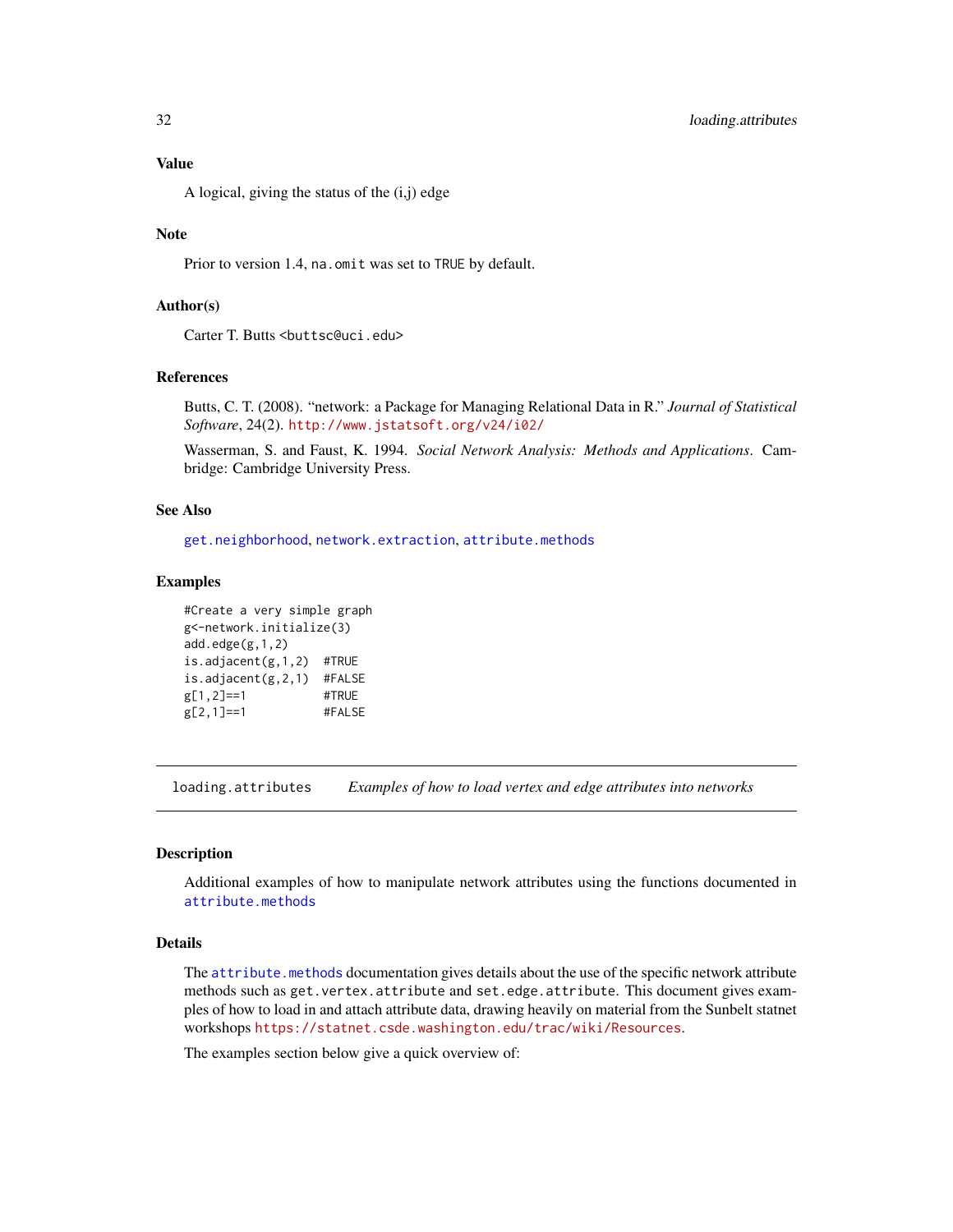#### loading.attributes 33

- Loading in a matrix
- Attaching vertex attributes
- Attaching edge atributes from a matrix
- Loading in an edgelist
- Attaching edge atributes from an edgelist

The [read.table](#page-0-0) documentation provides more information about reading data in from various tabular file formats prior to loading into a network. Note that the output is usually a [data.frame](#page-0-0) object in which each columns is represented as a [factor](#page-0-0). This means that in some cases when the output is directly loaded into a network the variable values will appear as factor level numbers instead of text values. The stringsAsFactors=FALSE flag may help with this, but some columns may need to be converted using as.numeric or as.character where appropriate.

# References

Acton, R. M., Jasny, L (2012) *An Introduction to Network Analysis with R and statnet* Sunbelt XXXII Workshop Series, March 13, 2012. [https://statnet.csde.washington.edu/trac/raw-a](https://statnet.csde.washington.edu/trac/raw-attachment/wiki/Resources/introToSNAinR_sunbelt_2012_tutorial.pdf)ttachment/ [wiki/Resources/introToSNAinR\\_sunbelt\\_2012\\_tutorial.pdf](https://statnet.csde.washington.edu/trac/raw-attachment/wiki/Resources/introToSNAinR_sunbelt_2012_tutorial.pdf)

Butts, C. T. (2008). "network: a Package for Managing Relational Data in R." *Journal of Statistical Software*, 24(2). <http://www.jstatsoft.org/v24/i02/>

#### See Also

[attribute.methods](#page-15-2), [as.network.matrix](#page-12-1), [as.sociomatrix](#page-14-1), [as.matrix.network](#page-10-2), [network.extraction](#page-45-1)

#### Examples

```
# read in a relational data adjacency matrix
# LOADING IN A MATRIX
## Not run:
# can download matrix file from
# https://statnet.csde.washington.edu/trac/raw-attachment/wiki/Resources/relationalData.csv
# and download vertex attribute file from
# https://statnet.csde.washington.edu/trac/raw-attachment/wiki/Resources/vertexAttributes.csv
# load in relation matrix from file
relations <- read.csv("relationalData.csv", header=FALSE, stringsAsFactors=FALSE)
# convert to matrix format from data frame
relations <- as.matrix(relations)
# load in vertex attributes
nodeInfo <- read.csv("vertexAttributes.csv",header=TRUE,stringsAsFactors=FALSE)
## End(Not run)
print(relations) # peek at matrix
```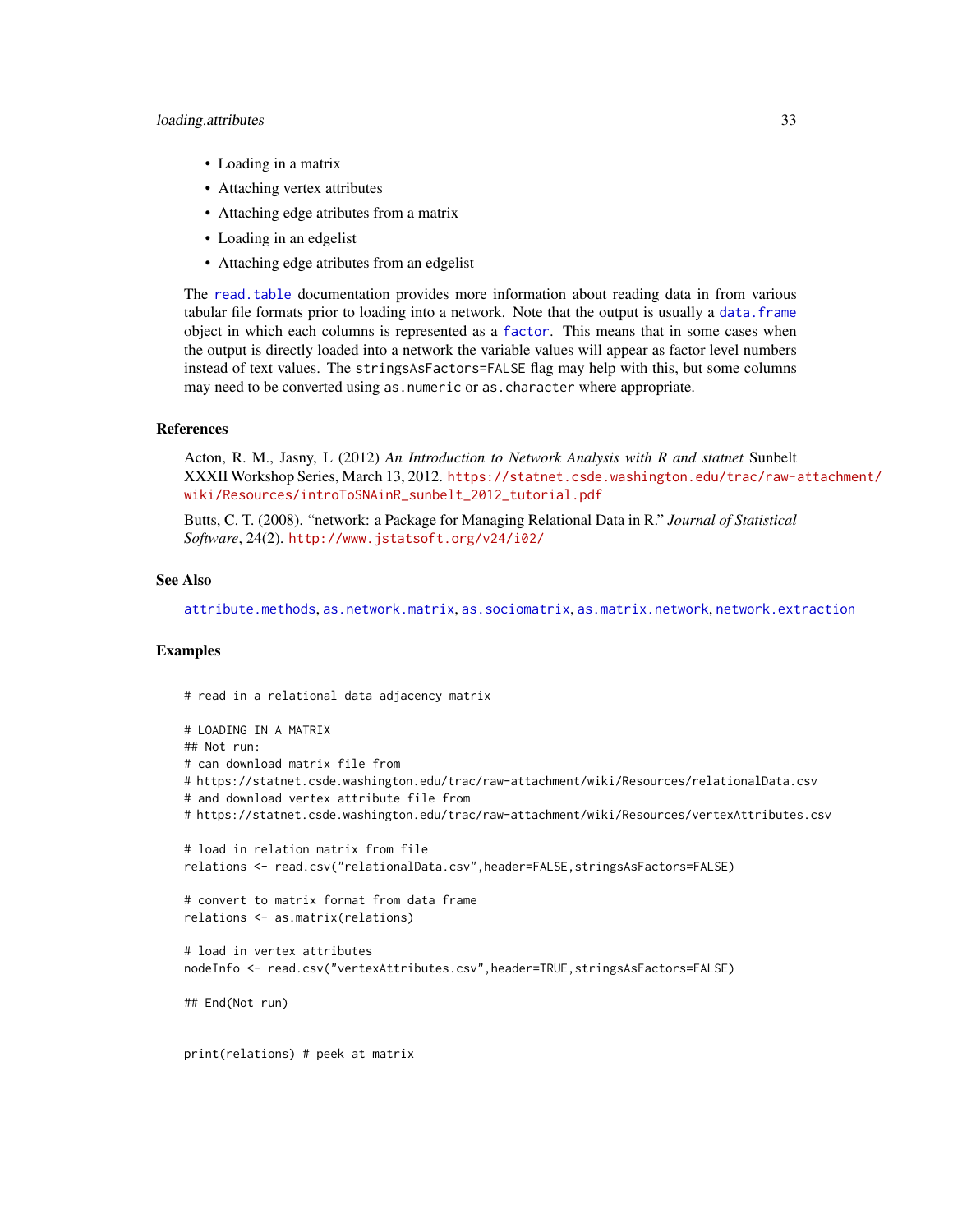```
print(nodeInfo) # peek at attribute data
# Since our relational data has no row/column names, let's set them now
rownames(relations) <- nodeInfo$name
colnames(relations) <- nodeInfo$name
# create undirected network object from matrix
nrelations<-network(relations,directed=FALSE)
# it read in vertex names from matrix col names ...
network.vertex.names(nrelations)
# ATTACHING VERTEX ATTRIBUTES
# ... but could also set vertex.names with
nrelations%v%'vertex.names'<- nodeInfo$name
# load in other attributes
nrelations%v%"age" <- nodeInfo$age
nrelations%v%"sex" <- nodeInfo$sex
nrelations%v%"handed" <- nodeInfo$handed
nrelations%v%"lastDocVisit" <- nodeInfo$lastDocVisit
# Note: order of attributes in the data frame MUST match vertex ids
# otherwise the attribute will get assigned to the wrong vertex
# check that they got loaded
list.vertex.attributes(nrelations)
# what if we had an adjaceny matrix like:
valuedMat<-matrix(c(1,2,3, 2,0,9.5,1,5,0),ncol=3,byrow=TRUE)
valuedMat
# make a network from it
valuedNet<-network(valuedMat,loops=TRUE,directed=TRUE)
# print it back out ...
as.matrix(valuedNet)
# wait, where did the values go!!?
# LOADING A MATRIX WITH VALUES
# to construct net from matrix with values:
valuedNet<-network(valuedMat,loops=TRUE,directed=TRUE,
            ignore.eval=FALSE,names.eval='myEdgeWeight')
# also have to specify the name of the attribute when converting to matrix
as.matrix(valuedNet,attrname='myEdgeWeight')
```
# ATTACHING EDGE ATTRIBUTES FROM A MATRIX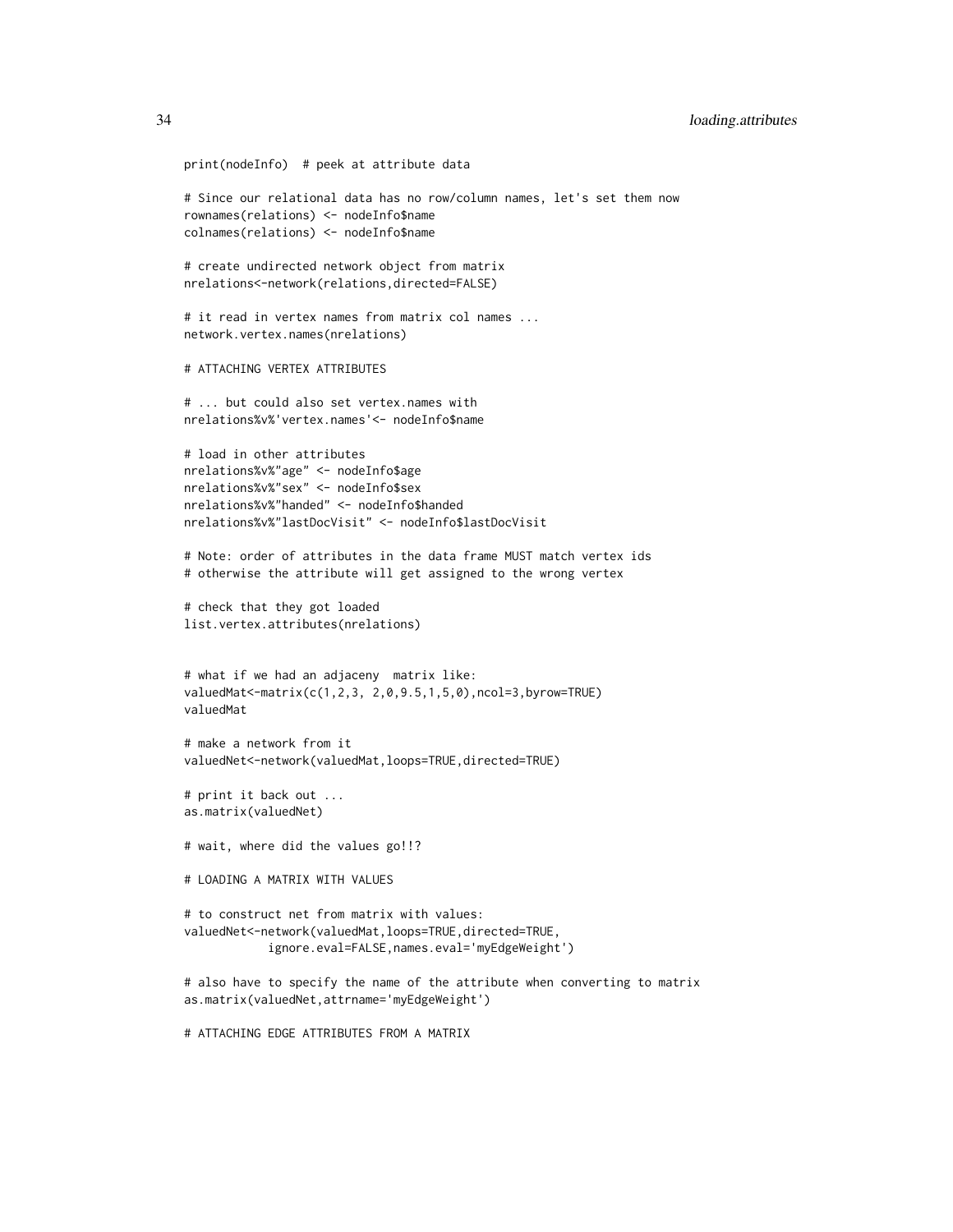## loading.attributes 35

```
# maybe we have edge attributes of a different sort in another matrix like:
edgeAttrs<-matrix(c("B","Z","Q","W","A","E","L","P","A"),ncol=3,byrow=TRUE)
edgeAttrs
# we can still attach them
valuedNet<-set.edge.value(valuedNet,'someLetters',edgeAttrs)
# and extract them
as.matrix(valuedNet,attrname='someLetters')
valuedNet%e%'someLetters'
# but notice that some of the values didn't get used
# the ("A"s are missing) because there were no corresponding edges (loops)
# for the attribute to be attached to
# ATTACHING EDGE ATTRIBUTES FROM A LIST
# it is also possible to attach edge attributes directly from a list
edgeCols<-c("red","green","blue","orange","pink","brown","gray")
valuedNet<-set.edge.attribute(valuedNet,"edgeColors",edgeCols)
# but this can be risky, because we may not know the ordering of the edges,
# (especially if some have been deleted). Does "green" go with the edge from
# 1 to 2, or from 3 to 1?
# Usually if the edge data is only availible in list form, it is safer to construct
# the network from an edgelist in the first place
# LOADING IN AN EDGELIST
# pretend we just loaded in this data.frame from a file
elData<-data.frame(
 from_id=c("1","2","3","1","3","1","2"),
 to_id=c("1", "1", "1", "2", "2", "3", "3"),
 myEdgeWeight=c(1, 2, 1, 2, 5, 3, 9.5),
 someLetters=c("B", "W", "L", "Z", "P", "Q", "E"),
 edgeCols=c("red","green","blue","orange","pink","brown","gray"),
 stringsAsFactors=FALSE
)
# peek at data
# each row corresponds to a relationship (edge) in the network
elData
# to make a network we just use the first two id columns
valuedNet2<-network(elData[,1:2],matrix.type='edgelist')
# print it out
as.matrix(valuedNet2)
# has right edges, but no values
```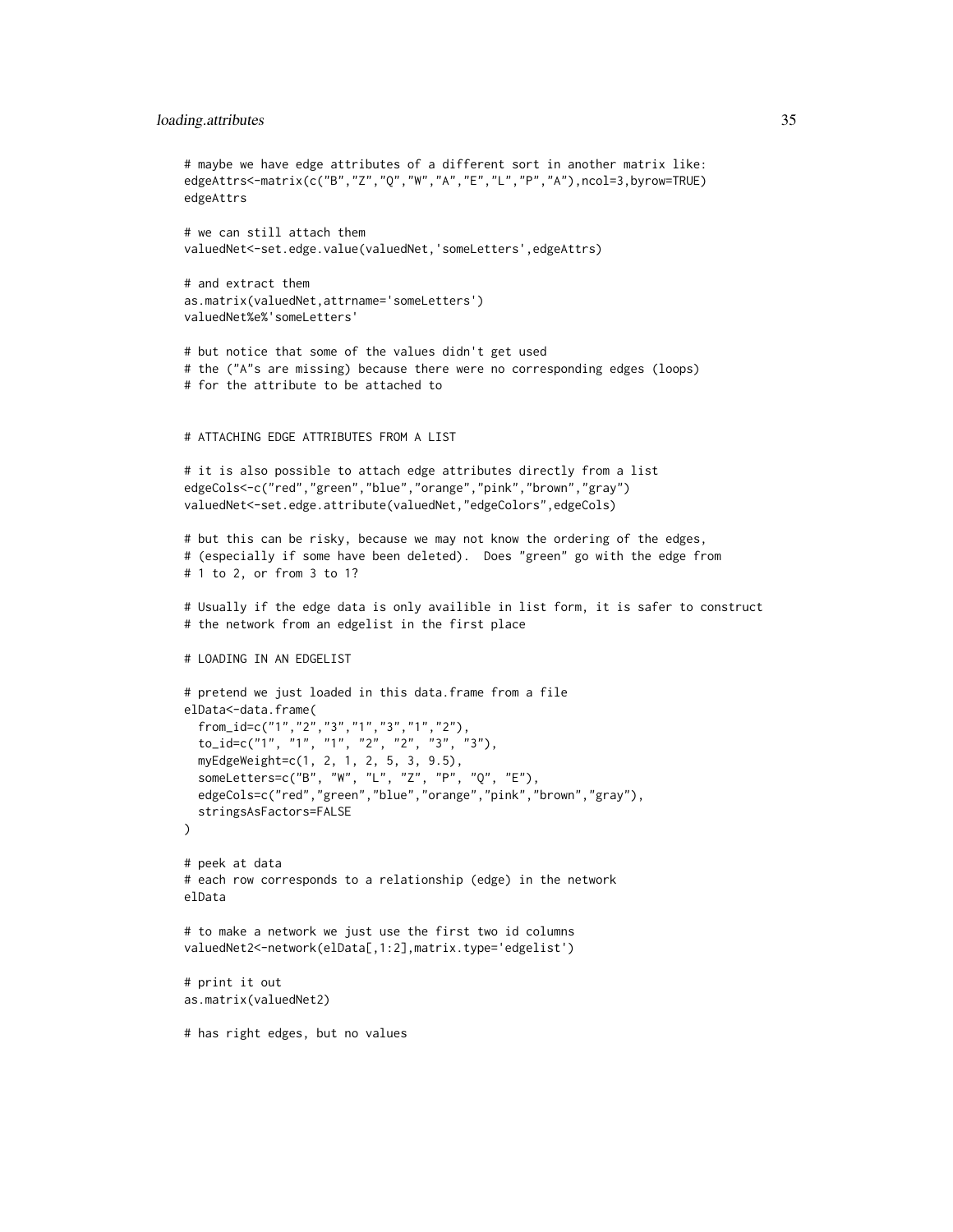<span id="page-35-0"></span>36 missing.edges

# to include values (with names from the columns)

```
valuedNet2<-network(elData,matrix.type='edgelist',ignore.eval=FALSE)
list.edge.attributes(valuedNet2)
as.matrix(valuedNet2,attrname='someLetters')
```
missing.edges *Identifying and Counting Missing Edges in a Network Object*

#### **Description**

network.naedgecount returns the number of edges within a network object which are flagged as missing. The is.na network method returns a new network containing the missing edges.

#### Usage

```
## S3 method for class 'network'
is.na(x)
network.naedgecount(x)
```
#### Arguments

x an object of class network

#### Details

The missingness of an edge is controlled by its na attribute (which is mandatory for all edges); network.naedgecount returns the number of edges for which na==TRUE. The is.na network method produces a new network object whose edges correspond to the missing (na==TRUE) edges of the original object, and is thus a covenient method of extracting detailed missingness information on the entire network. The network returned by is.na is guaranteed to have the same base network attributes (directedness, loopness, hypergraphicity, multiplexity, and bipartite constraint) as the original network object, but no other information is copied; note too that edge IDs are *not* preserved by this process (although adjacency obviously is). Since the resulting object is a [network](#page-36-1), standard coercion, print/summary, and other methods can be applied to it in the usual fashion.

It should be borne in mind that "missingness" in the sense used here reflects the assertion that an edge's presence or absence is unknown, *not* that said edge is known not to be present. Thus, the na count for an empty graph is properly 0, since all edges are known to be absent. Edges can be flagged as missing by setting their na attribute to TRUE using [set.edge.attribute](#page-15-1), or by appropriate use of the network assignment operators; see below for an example of the latter.

#### Value

is.na(x) returns a network object, and network.naedgecount(x) returns the number of missing edges.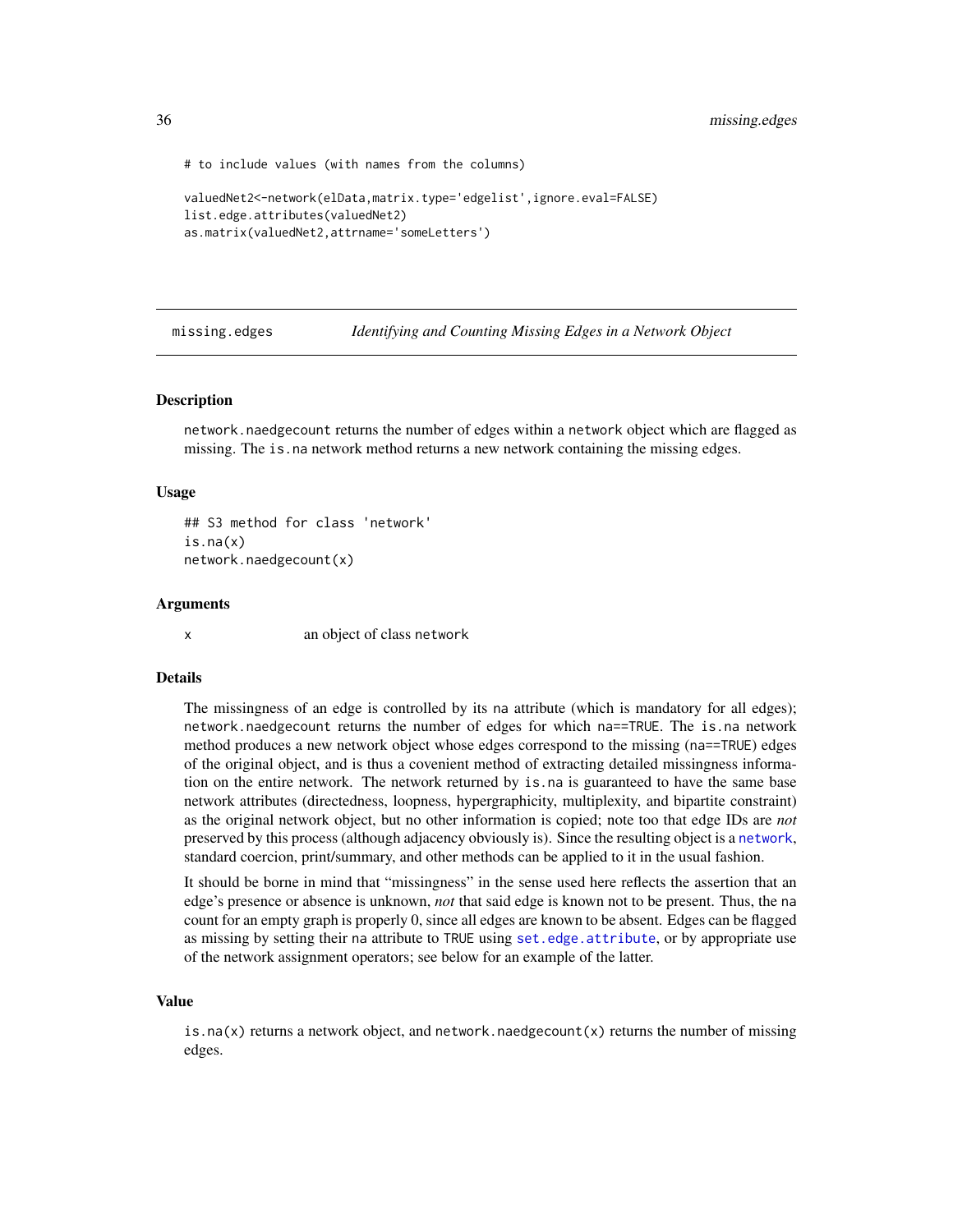#### network 37

## Author(s)

Carter T. Butts <br/>buttsc@uci.edu>

## References

Butts, C. T. (2008). "network: a Package for Managing Relational Data in R." *Journal of Statistical Software*, 24(2). <http://www.jstatsoft.org/v24/i02/>

## See Also

[network.edgecount](#page-42-0), [get.network.attribute](#page-15-0), is.adjacent, [is.na](#page-0-0)

## Examples

```
#Create an empty network with no missing data
g<-network.initialize(5)
g[,] #No edges present....<br>network.naedgecount(g)==0 #Edges not present are
                           #Edges not present are not "missing"!
#Now, add some missing edges
g[1,,add.edges=TRUE]<-NA #Establish that 1's ties are unknown
g[,] #Observe the missing elements
is.na(g) \#0bserve in network form
network.naedgecount(g)==4 #These elements do count!
network.edgecount(is.na(g)) #Same as above
```
<span id="page-36-0"></span>network *Network Objects*

#### Description

Construct, coerce to, test for and print network objects.

#### Usage

```
network(x, vertex.attr=NULL, vertex.attrnames=NULL, directed=TRUE,
     hyper=FALSE, loops=FALSE, multiple=FALSE, bipartite = FALSE, ...)
network.copy(x)
as.network(x, ...)
is.network(x)
## S3 method for class 'network'
print(x, matrix-type = which_matrix.type(x),mixingmatrices = FALSE, na.omit = TRUE, print.adj = FALSE, \ldots)
## S3 method for class 'network'
summary(object, na.omit=TRUE, mixingmatrices=FALSE,
    print.add = TRUE, ...)
```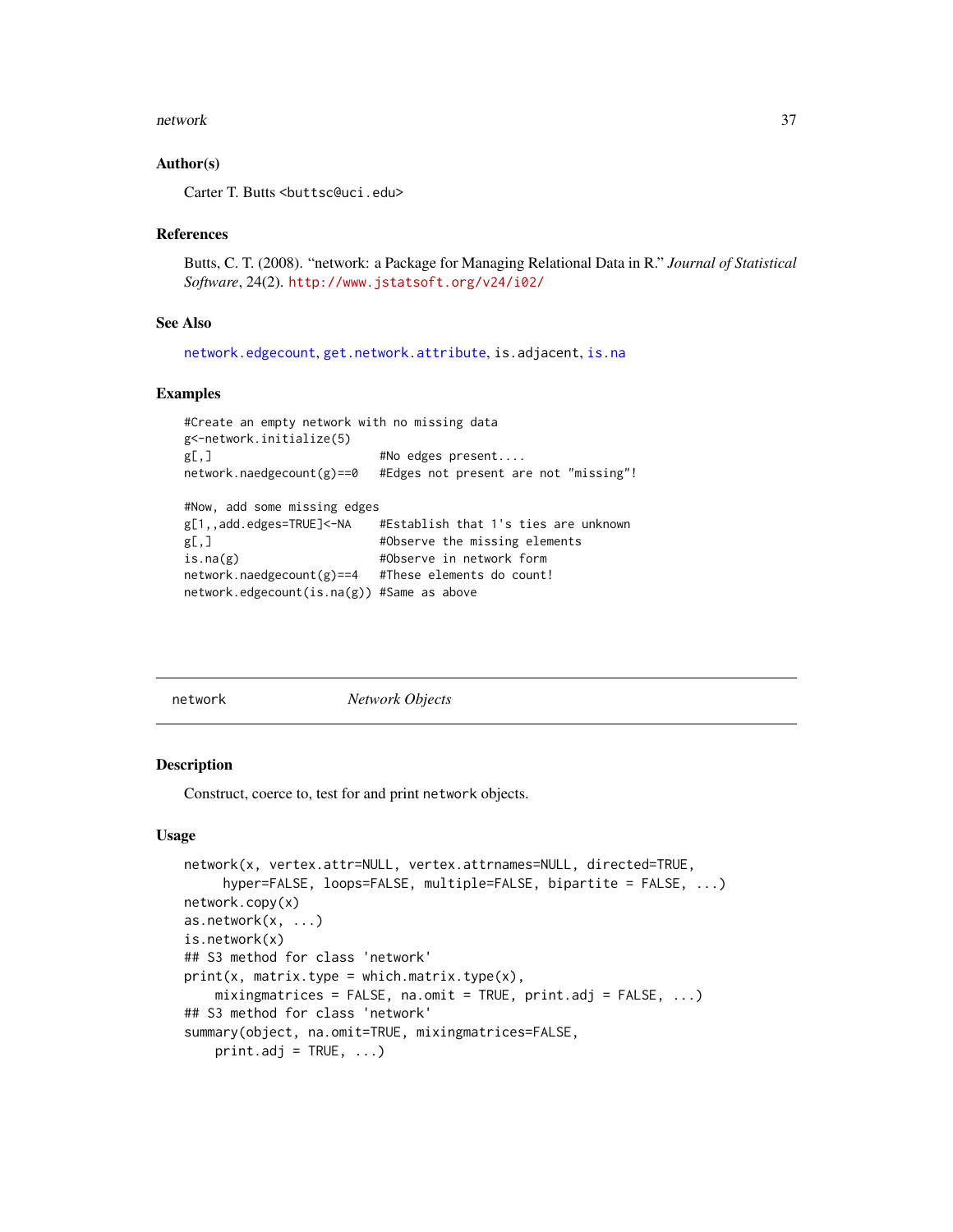## **Arguments**

| X                | for network, a matrix giving the network structure in adjacency, incidence, or<br>edgelist form; otherwise, an object of class network.                                                                                                                                                                                                                                                                                                                                   |
|------------------|---------------------------------------------------------------------------------------------------------------------------------------------------------------------------------------------------------------------------------------------------------------------------------------------------------------------------------------------------------------------------------------------------------------------------------------------------------------------------|
| vertex.attr      | optionally, a list containing vertex attributes.                                                                                                                                                                                                                                                                                                                                                                                                                          |
| vertex.attrnames |                                                                                                                                                                                                                                                                                                                                                                                                                                                                           |
|                  | optionally, a list containing vertex attribute names.                                                                                                                                                                                                                                                                                                                                                                                                                     |
| directed         | logical; should edges be interpreted as directed?                                                                                                                                                                                                                                                                                                                                                                                                                         |
| hyper            | logical; are hyperedges allowed?                                                                                                                                                                                                                                                                                                                                                                                                                                          |
| loops            | logical; should loops be allowed?                                                                                                                                                                                                                                                                                                                                                                                                                                         |
| multiple         | logical; are multiplex edges allowed?                                                                                                                                                                                                                                                                                                                                                                                                                                     |
| bipartite        | count; should the network be interpreted as bipartite? If present (i.e., non-<br>NULL, non-FALSE) it is the count of the number of actors in the bipartite<br>network. In this case, the number of nodes is equal to the number of actors<br>plus the number of events (with all actors preceeding all events). The edges are<br>then interpreted as nondirected. Values of bipartite==0 are permited, indicating<br>a bipartite network with zero-sized first partition. |
| matrix.type      | one of "adjacency", "edgelist", "incidence". See edgeset.constructors<br>for details and optional additional arguments                                                                                                                                                                                                                                                                                                                                                    |
| object           | an object of class network.                                                                                                                                                                                                                                                                                                                                                                                                                                               |
| na.omit          | logical; omit summarization of missing attributes in network?                                                                                                                                                                                                                                                                                                                                                                                                             |
| mixingmatrices   | logical; print the mixing matrices for the discrete attributes?                                                                                                                                                                                                                                                                                                                                                                                                           |
| print.adj        | logical; print the network adjacency structure?                                                                                                                                                                                                                                                                                                                                                                                                                           |
| $\cdots$         | additional arguments.                                                                                                                                                                                                                                                                                                                                                                                                                                                     |

## Details

network constructs a network class object from a matrix representation. If the matrix.type parameter is not specified, it will make a guess as to the intended edgeset.constructors function to call based on the format of these input matrices. If the class of  $x$  is not a matrix, network construction can be dispatched to other methods. For example, If the ergm package is loaded, network() can function as a shorthand for [as.network.numeric](#page-0-0) with x as an integer specifying the number of nodes to be created in the random graph.

If the ergm package is loaded, network can function as a shorthand for as.network.numeric if x is an integer specifying the number of nodes. See the help page for [as.network.numeric](#page-0-0) in ergm package for details.

network.copy creates a new network object which duplicates its supplied argument. (Direct assignment with  $\le$  should be used rather than network.copy in most cases.)

as.network tries to coerce its argument to a network, using the as.network.matrix functions if x is a matrix. (If the argument is already a network object, it is returned as-is and all other arguments are ignored.)

is.network tests whether its argument is a network (in the sense that it has class network).

print.network prints a network object in one of several possible formats. It also prints the list of global attributes of the network.

summary.network provides similar information.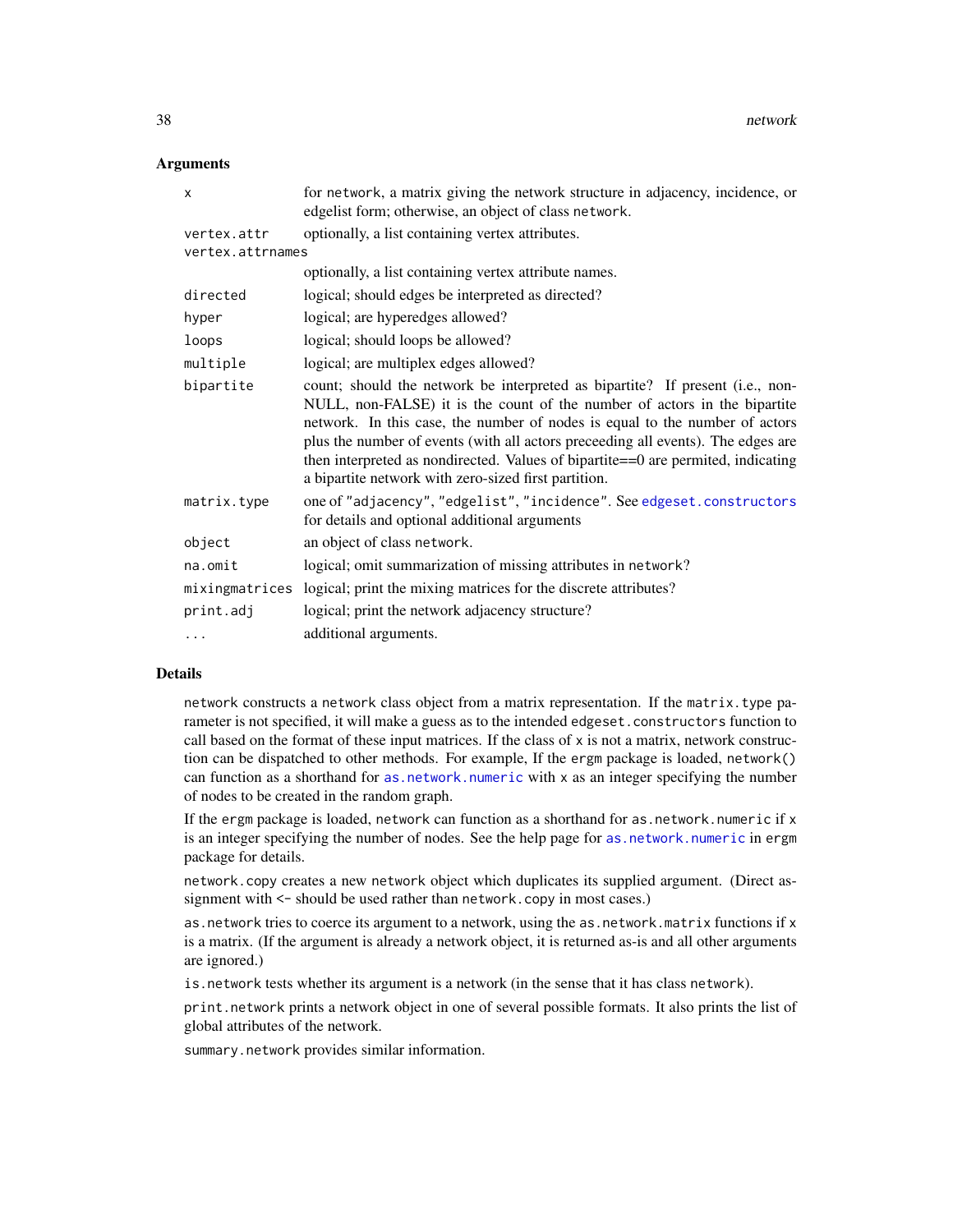# network.arrow 39

#### Value

network, as.network, and print.network all return a network class object; is.network returns TRUE or FALSE.

# Note

Between versions 0.5 and 1.2, direct assignment of a network object created a pointer to the original object, rather than a copy. As of version 1.2, direct assignment behaves in the same manner as network.copy. Direct use of the latter is thus superfluous in most situations, and is discouraged.

Many of the network package functions modify their network object arguments in-place. For example, set.network.attribute(net,"myVal",5) will have the same effect as net<-set.network.attribute(net,"myVal' Unfortunately, the current implementation of in-place assignment breaks when the network argument is an element of a list or a named part of another object. So set.network.attribute(myListOfNetworks[[1]],"myVal", will silently fail to modify its network argument, likely leading to incorrect output.

#### Author(s)

Carter T. Butts <br/>buttsc@uci.edu> and David Hunter <dhunter@stat.psu.edu>

# References

Butts, C. T. (2008). "network: a Package for Managing Relational Data in R." *Journal of Statistical Software*, 24(2). <http://www.jstatsoft.org/v24/i02/>

## See Also

[network.initialize](#page-48-0), [attribute.methods](#page-15-1), [as.network.matrix](#page-12-0), [as.matrix.network](#page-10-0), [deletion.methods](#page-19-0), [edgeset.constructors](#page-20-0), [network.indicators](#page-47-0), [plot.network](#page-60-0)

## Examples

```
m \le - matrix(rbinom(25,1,.4),5,5)
diag(m) <- 0
g <- network(m, directed=FALSE)
summary(g)
h <- network.copy(g) #Note: same as h<-g
summary(h)
```
<span id="page-38-0"></span>network.arrow *Add Arrows or Segments to a Plot*

#### Description

network.arrow draws a segment or arrow between two pairs of points; unlike [arrows](#page-0-0) or [segments](#page-0-0), the new plot element is drawn as a polygon.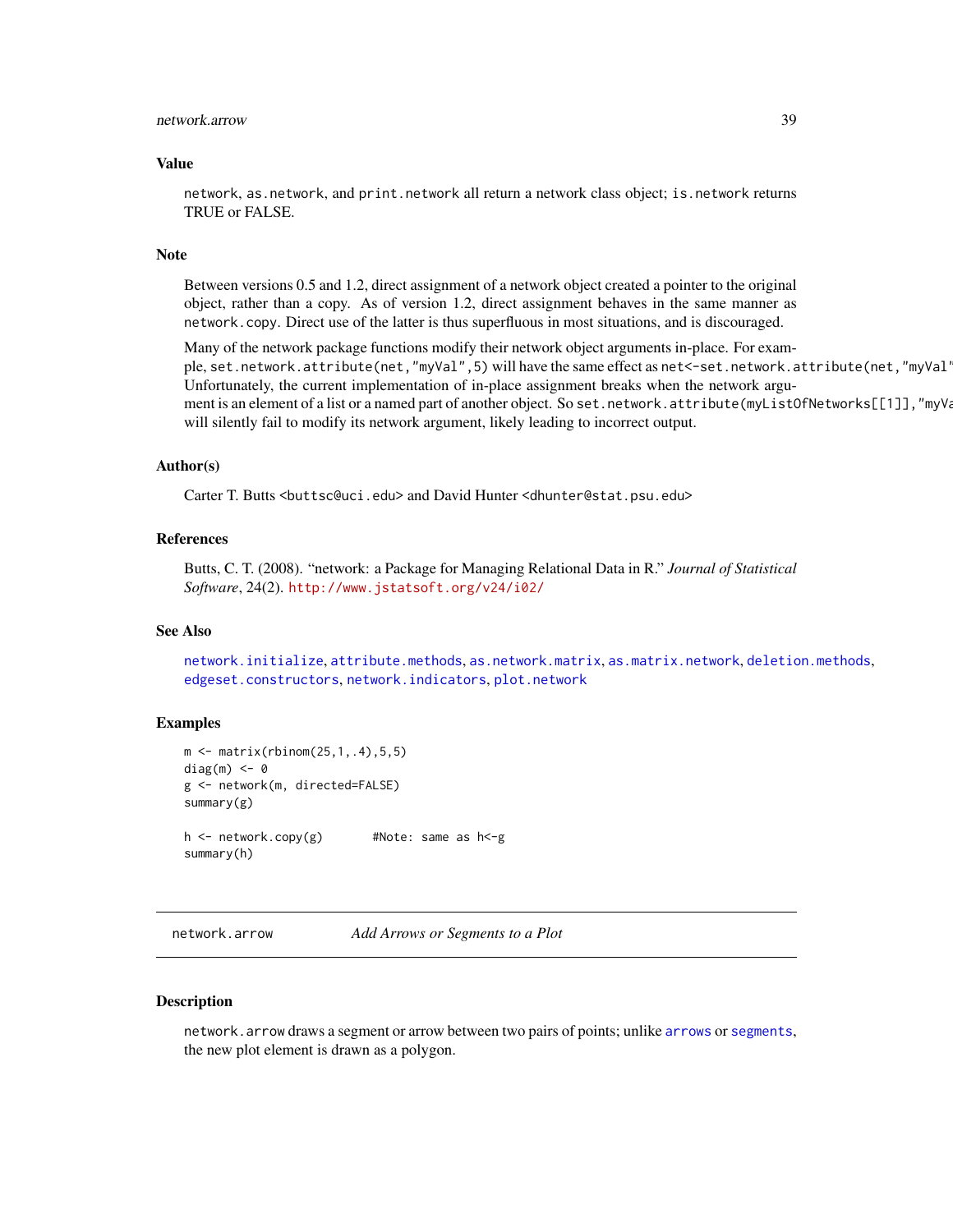## Usage

```
network.array(x0, y0, x1, y1, length = 0.1, angle = 20,width = 0.01, col = 1, border = 1, lty = 1, offset.head = 0,
   offset.tail = 0, arrowhead = TRUE, curve = 0, edge.steps = 50,
    ...)
```
# Arguments

| x0          | A vector of x coordinates for points of origin                                               |
|-------------|----------------------------------------------------------------------------------------------|
| y0          | A vector of y coordinates for points of origin                                               |
| x1          | A vector of x coordinates for destination points                                             |
| y1          | A vector of y coordinates for destination points                                             |
| length      | Arrowhead length, in current plotting units                                                  |
| angle       | Arrowhead angle (in degrees)                                                                 |
| width       | Width for arrow body, in current plotting units (can be a vector)                            |
| col         | Arrow body color (can be a vector)                                                           |
| border      | Arrow border color (can be a vector)                                                         |
| lty         | Arrow border line type (can be a vector)                                                     |
| offset.head | Offset for destination point (can be a vector)                                               |
| offset.tail | Offset for origin point (can be a vector)                                                    |
| arrowhead   | Boolean; should arrowheads be used? (Can be a vector))                                       |
| curve       | Degree of edge curvature (if any), in current plotting units (can be a vector)               |
| edge.steps  | For curved edges, the number of steps to use in approximating the curve (can be<br>a vector) |
| $\cdot$     | Additional arguments to polygon                                                              |

# Details

network.arrow provides a useful extension of [segments](#page-0-0) and [arrows](#page-0-0) when fine control is needed over the resulting display. (The results also look better.) Note that edge curvature is quadratic, with curve providing the maximum horizontal deviation of the edge (left-handed). Head/tail offsets are used to adjust the end/start points of an edge, relative to the baseline coordinates; these are useful for functions like [plot.network](#page-60-0), which need to draw edges incident to vertices of varying radii.

## Value

None.

# Note

network.arrow is a direct adaptation of [gplot.arrow](#page-0-0) from the sna package.

# Author(s)

Carter T. Butts <br/>buttsc@uci.edu>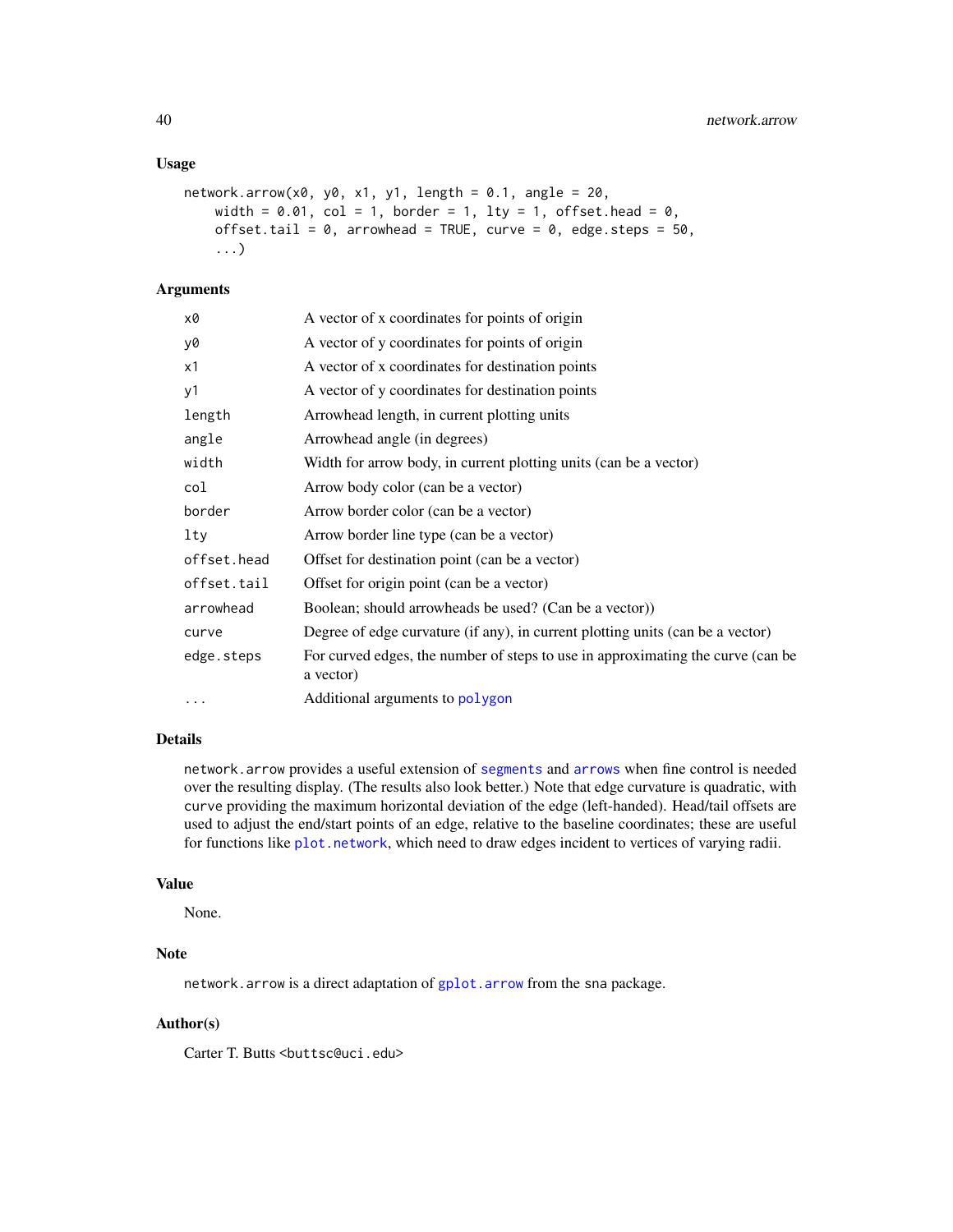# network.density 41

# References

Butts, C. T. (2008). "network: a Package for Managing Relational Data in R." *Journal of Statistical Software*, 24(2). <http://www.jstatsoft.org/v24/i02/>

## See Also

[plot.network](#page-60-0), [network.loop](#page-52-0), [polygon](#page-0-0)

# Examples

```
#Plot two points
plot(1:2,1:2)
```

```
#Add an edge
network.arrow(1,1,2,2,width=0.01,col="red",border="black")
```
network.density *Compute the Density of a Network*

## Description

network.density computes the density of its argument.

## Usage

```
network.density(x, na.omit=TRUE, discount.bipartite=FALSE)
```
## Arguments

|                    | an object of class network                                                                             |
|--------------------|--------------------------------------------------------------------------------------------------------|
| na.omit            | logical; omit missing edges from extant edges when assessing density?                                  |
| discount.bipartite |                                                                                                        |
|                    | logical; if x is bipartite, should "forbidden" edges be excluded from the count of<br>potential edges? |

# Details

The density of a network is defined as the ratio of extant edges to potential edges. We do not currently consider edge values; missing edges are omitted from extent (but not potential) edge count when na.omit==TRUE.

# Value

The network density.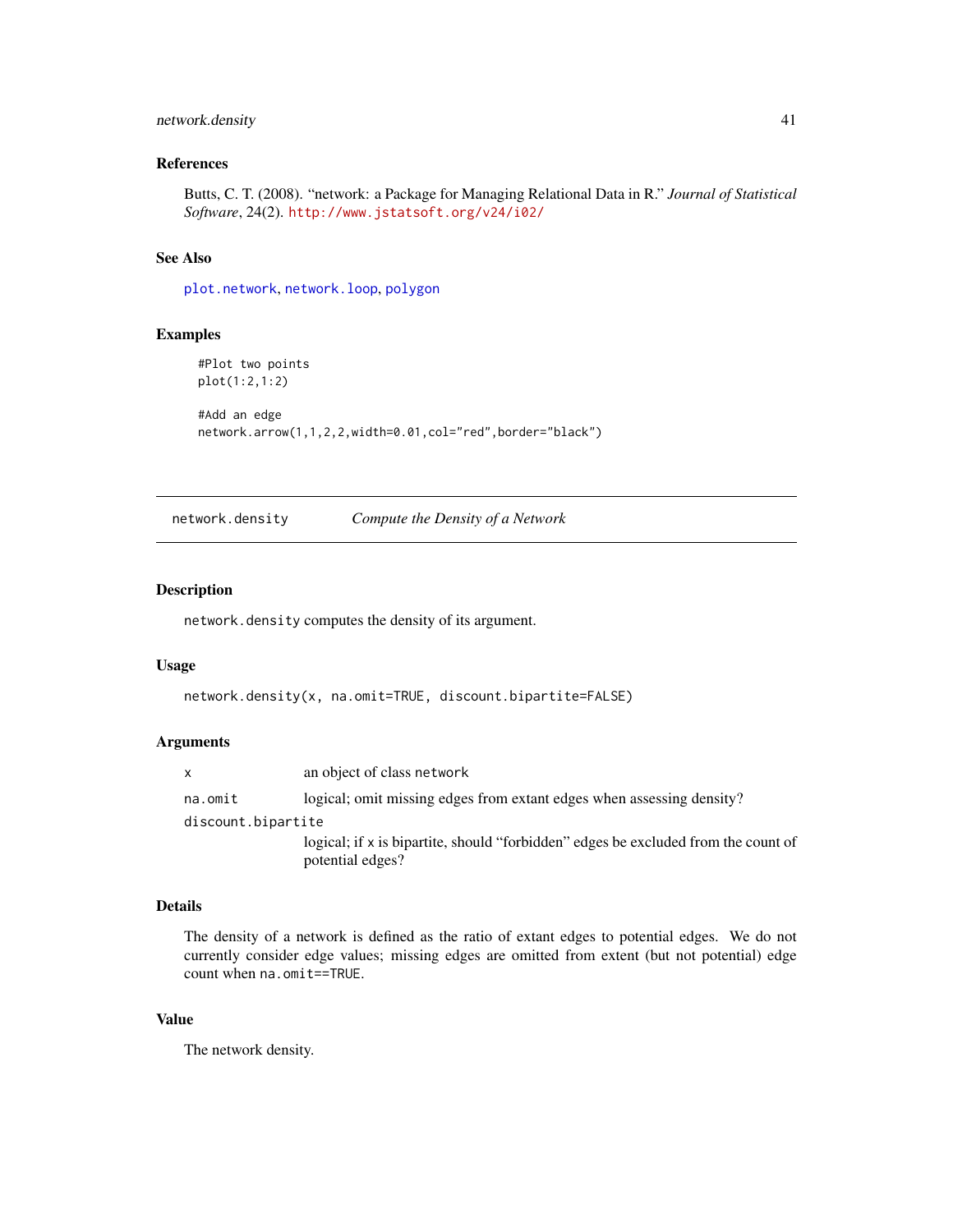## Warning

network.density relies on network attributes (see [network.indicators\)](#page-47-0) to determine the properties of the underlying network object. If these are set incorrectly (e.g., multiple edges in a non-multiplex network, network coded with directed edges but set to "undirected", etc.), surprising results may ensue.

# Author(s)

Carter T. Butts <br/>buttsc@uci.edu>

#### References

Butts, C. T. (2008). "network: a Package for Managing Relational Data in R." *Journal of Statistical Software*, 24(2). <http://www.jstatsoft.org/v24/i02/>

Wasserman, S. and Faust, K. (1994). *Social Network Analysis: Methods and Applications.* Cambridge: Cambridge University Press.

# See Also

[network.edgecount](#page-42-0), [network.size](#page-56-0)

# Examples

```
#Create an arbitrary adjacency matrix
m<-matrix(rbinom(25,1,0.5),5,5)
diag(m)<-0
g<-network.initialize(5) #Initialize the network
network.density(g) #Calculate the density
```
network.dyadcount *Return the Number of (Possibly Directed) Dyads in a Network Object*

# Description

network.dyadcount returns the number of possible dyads within a network, removing those flagged as missing if desired. If the network is directed, directed dyads are counted accordingly.

## Usage

 $network.dyadcount(x, naomit = TRUE)$ 

#### **Arguments**

| x       | an object of class network                        |
|---------|---------------------------------------------------|
| na.omit | logical; omit edges with na==TRUE from the count? |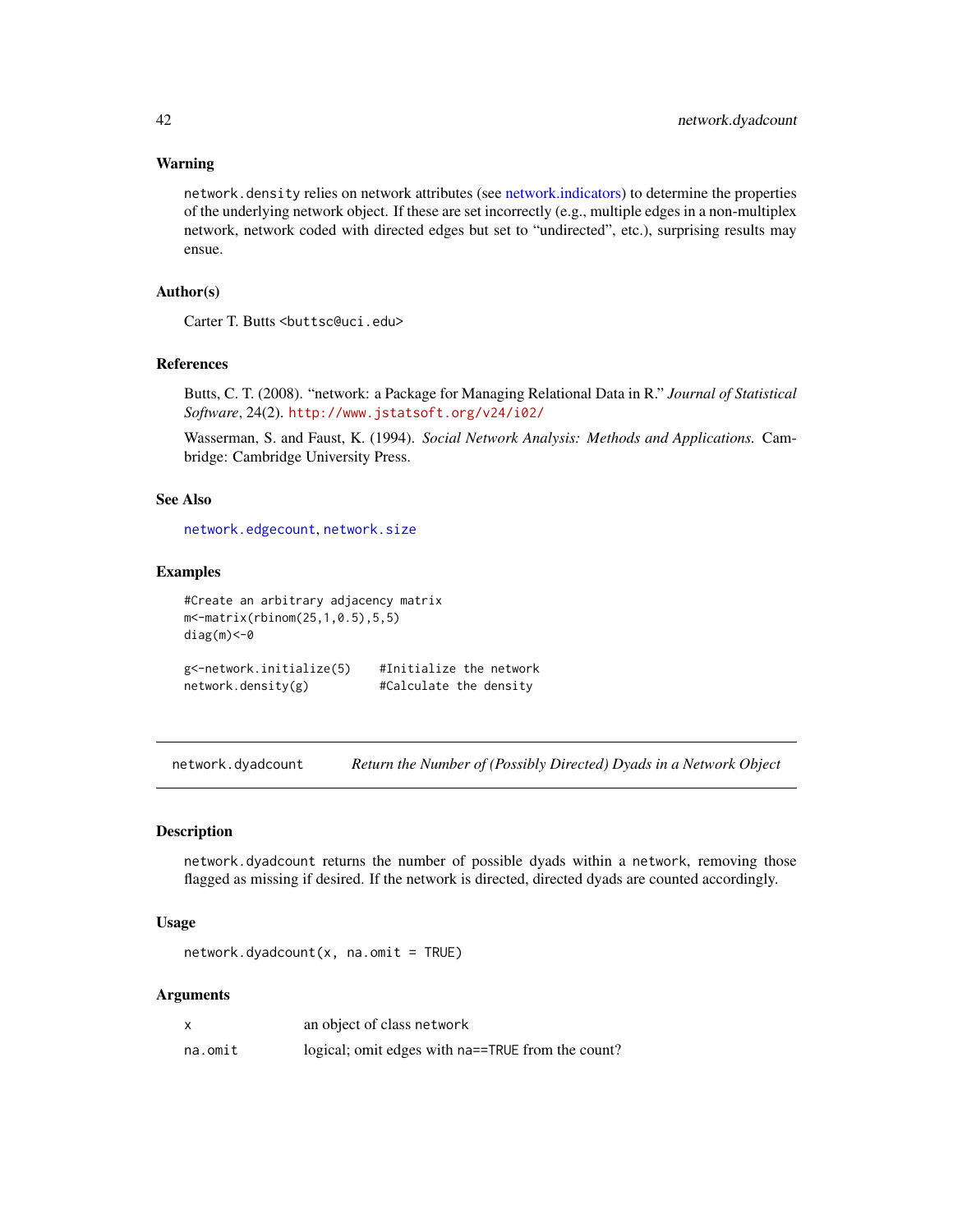# network.edgecount 43

# Details

The return value network.dyadcount is equal to the number of dyads, minus the number of NULL edges (and missing edges, if na.omit==TRUE). If  $x$  is directed, the number of directed dyads is returned. If the network allows loops, the number of possible entries on the diagnonal is added. Allthough the function does not give an error on multiplex networks or hypergraphs, the results probably don't make sense.

# Value

The number of dyads in the network

## Author(s)

Mark S. Handcock <handcock@stat.washington.edu>, skyebend

#### References

Butts, C. T. (2008). "network: a Package for Managing Relational Data in R." *Journal of Statistical Software*, 24(2). <http://www.jstatsoft.org/v24/i02/>

## See Also

[get.network.attribute](#page-15-0), [network.edgecount](#page-42-0), [is.directed](#page-47-1)

#### Examples

```
#Create a directed network with three edges
m <- matrix(0,3,3)m[1,2]<-1; m[2,3]<-1; m[3,1]<-1
g<-network(m)
network.dyadcount(g)==6 #Verify the directed dyad count
g<-network(m|t(m),directed=FALSE)
network.dyadcount(g)==3 #nC2 in undirected case
```
<span id="page-42-0"></span>network.edgecount *Return the Number of Edges in a Network Object*

# Description

network.edgecount returns the number of edges within a network, removing those flagged as missing if desired.

## Usage

 $network. edgecount(x, na.omit = TRUE)$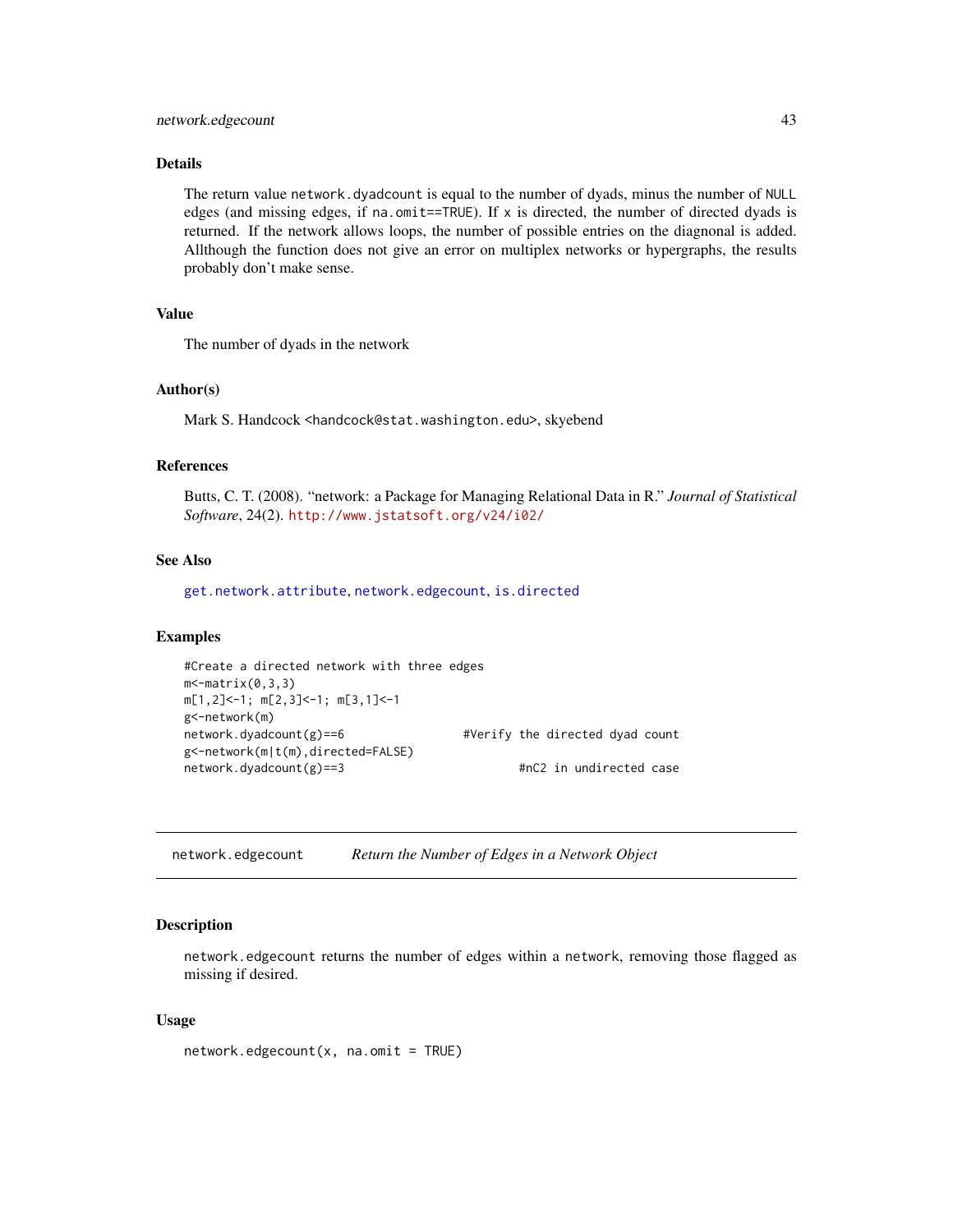#### Arguments

| $\mathsf{x}$ | an object of class network                        |
|--------------|---------------------------------------------------|
| na.omit      | logical; omit edges with na==TRUE from the count? |

### Details

The return value is the number of distinct edges within the network object, including multiplex edges as appropriate. (So if there are 3 edges from vertex i to vertex j, each contributes to the total edge count.)

The return value network.edgecount is in the present implementation related to the (required) mnext network attribute. mnext is an internal legacy attribute that currently indicates the index number of the next edge to be added to a network object. (Do not modify it unless you enjoy unfortunate surprises.) The number of edges returned by network. edgecount is equal to x%n%"mnext"-1, minus the number of NULL edges (and missing edges, if na.omit==TRUE). Note that g%n%"mnext"-1 cannot, by itself, be counted upon to be an accurate count of the number of edges! As mnext is not part of the API (and is not guaranteed to remain), users and developers are urged to use network.edgecount instead.

#### Value

The number of edges

#### Warning

network.edgecount uses the real state of the network object to count edges, not the state it hypothetically should have. Thus, if you add extra edges to a non-multiplex network, directed edges to an undirected network, etc., the actual number of edges in the object will be returned (and not the number you would expect if you relied only on the putative number of possible edges as reflected by the [network.indicators\)](#page-47-0). Don't create network objects with contradictory attributes unless you know what you are doing.

## Author(s)

Carter T. Butts <br/> <br/> <br/> <br/>Carter 2. edu>

## References

Butts, C. T. (2008). "network: a Package for Managing Relational Data in R." *Journal of Statistical Software*, 24(2). <http://www.jstatsoft.org/v24/i02/>

# See Also

[get.network.attribute](#page-15-0)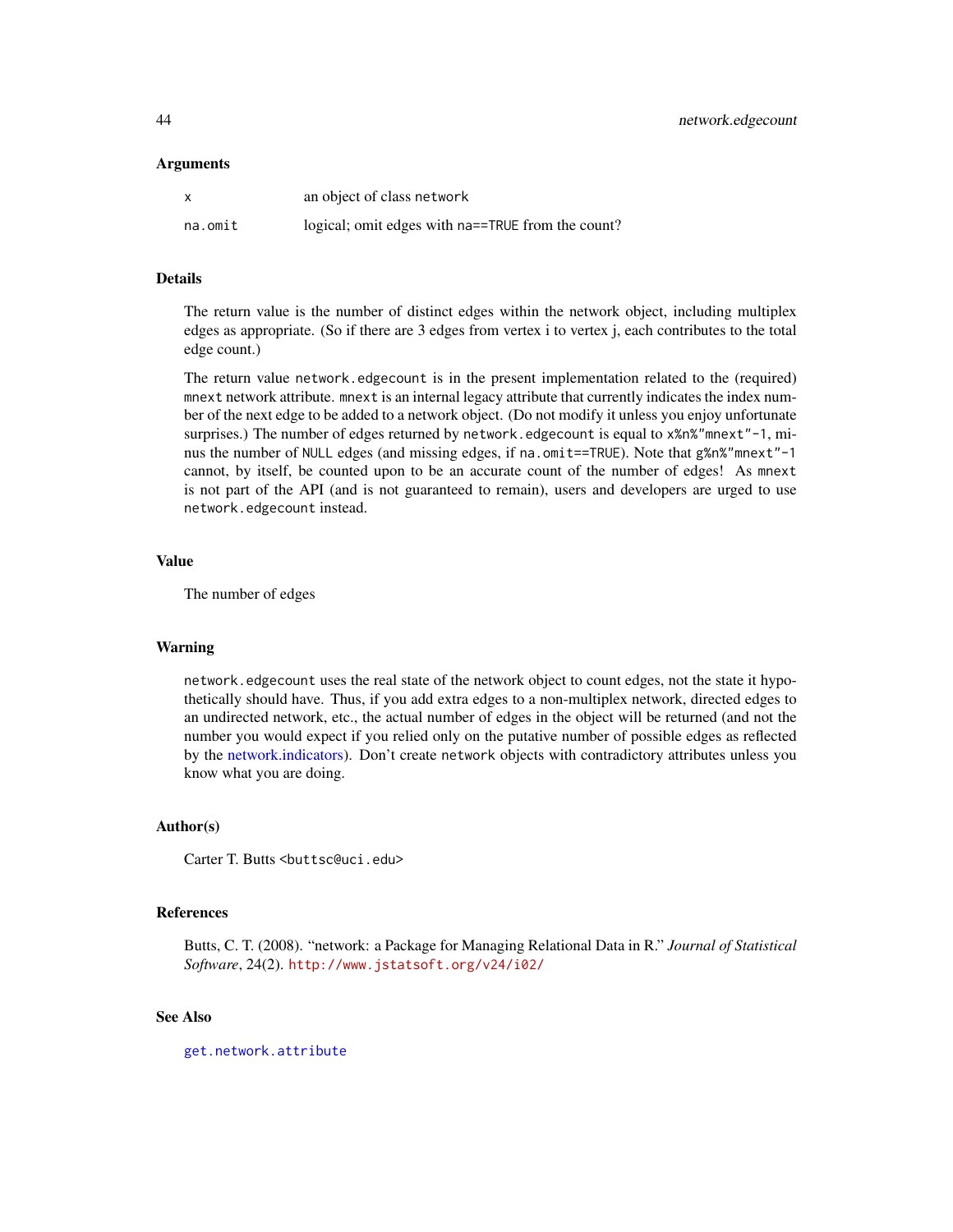# network.edgelabel 45

## Examples

```
#Create a network with three edges
m - matrix(0, 3, 3)m[1,2]<-1; m[2,3]<-1; m[3,1]<-1
g<-network(m)
network.edgecount(g) == 3 #Verify the edgecount
```
network.edgelabel *Plots a label corresponding to an edge in a network plot.*

#### Description

Draws a text labels on (or adjacent to) the line segments connecting vertices on a network plot.

## Usage

network.edgelabel(px0, py0, px1, py1, label, directed, loops = FALSE, cex, curve = 0, ...)

## Arguments

| px0      | vector of x coordinates of tail vertex of the edge                                                                                                                                                                                |
|----------|-----------------------------------------------------------------------------------------------------------------------------------------------------------------------------------------------------------------------------------|
| py0      | vector of y coordinates of tail vertex of the edge                                                                                                                                                                                |
| px1      | vector of x coordinates of head vertex of the edge                                                                                                                                                                                |
| py1      | vector of y coordinate of head vertex of the edge                                                                                                                                                                                 |
| label    | vector strings giving labels to be drawn for edge edge                                                                                                                                                                            |
| directed | logical: is the underlying network directed? If FALSE, labels will be drawn in<br>the middle of the line segment, otherwise in the first 3rd so that the labels for<br>edges pointing in the opposite direction will not overlap. |
| loops    | logical: if true, assuming the labels to be drawn belong to loop-type edges and<br>render appropriately                                                                                                                           |
| cex      | numeric vector giving the text expansion factor for each label                                                                                                                                                                    |
| curve    | numeric vector controlling the extent of edge curvature $(0 = straight$ line edges)                                                                                                                                               |
| $\cdots$ | additional arguments to be passed to text                                                                                                                                                                                         |

## Details

Called internally by [plot.network](#page-60-0) when edge.label parameter is used. For directed, non-curved edges, the labels are shifted towards the tail of the edge. Labels for curved edges are not shifted because opposite-direction edges curve the opposite way. Makes a crude attempt to shift labels to either side of line, and to draw the edge labels for self-loops near the vertex. No attempt is made to avoid overlap between vertex and edge labels.

# Value

no value is returned but text will be rendered on the active plot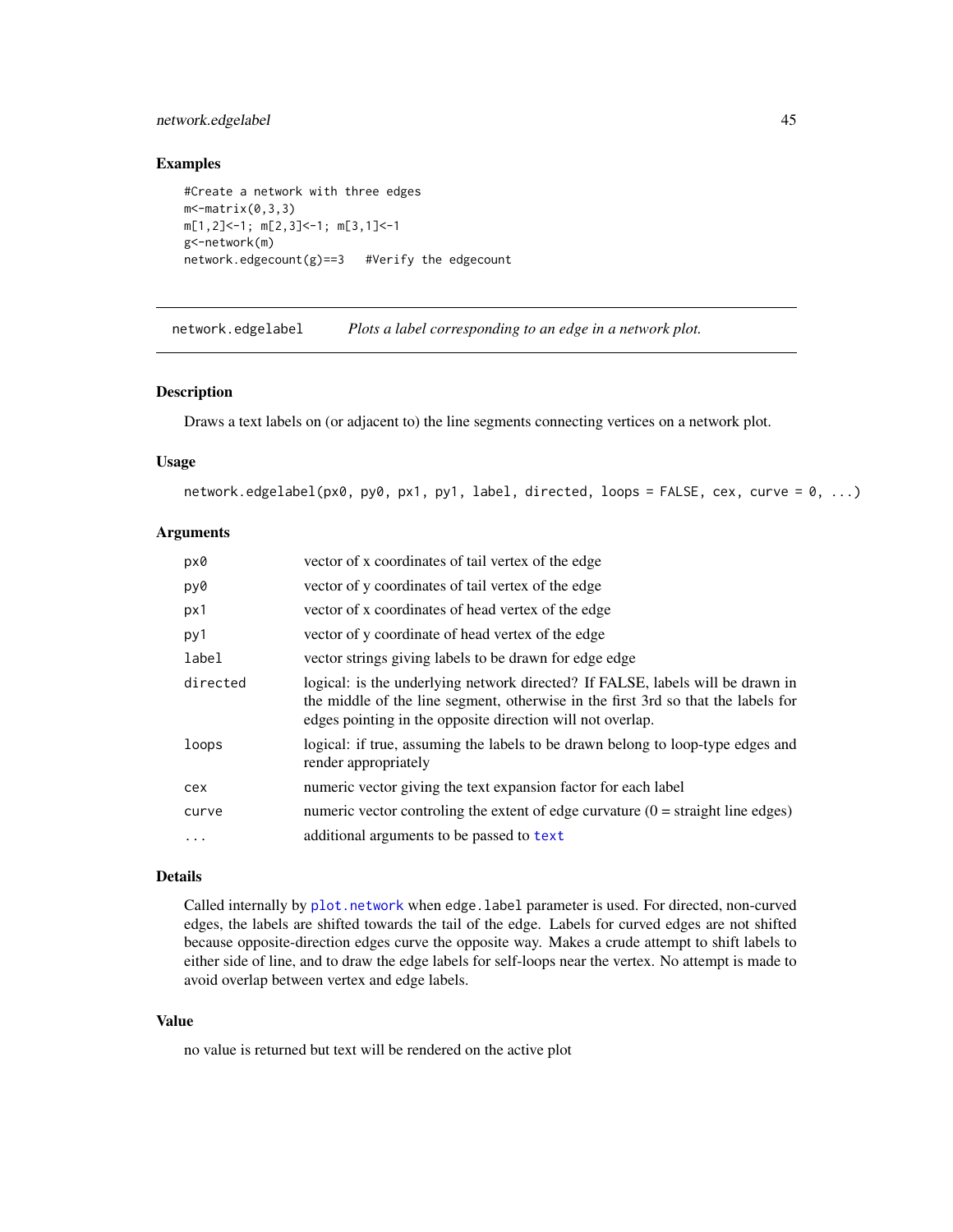# Author(s)

skyebend

<span id="page-45-0"></span>network.extraction *Extraction and Replacement Operators for Network Objects*

# Description

Various operators which allow extraction or replacement of various components of a network object.

## Usage

```
## S3 method for class 'network'
x[i, j, na.mit = FALSE]## S3 replacement method for class 'network'
x[i, j, names.eval=NULL, add.edges=FALSE] <- value
x %e% attrname
x %e% attrname <- value
x %eattr% attrname
x %eattr% attrname <- value
x %n% attrname
x %n% attrname <- value
x %nattr% attrname
x %nattr% attrname <- value
x %v% attrname
x %v% attrname <- value
x %vattr% attrname
x %vattr% attrname <- value
```
# Arguments

| $\mathsf{x}$ | an object of class network.                                                                                                                         |
|--------------|-----------------------------------------------------------------------------------------------------------------------------------------------------|
| i, j         | indices of the vertices with respect to which adjacency is to be tested. Empty<br>values indicate that all vertices should be employed (see below). |
| na.omit      | logical; should missing edges be omitted (treated as no-adjacency), or should<br>NAs be returned? (Default: return NA on missing.)                  |
| names.eval   | optionally, the name of an edge attribute to use for assigning edge values.                                                                         |
| add.edges    | logical; should new edges be added to x where edges are absent and the appro-<br>priate element of value is non-zero?                               |
| value        | the value (or set thereof) to be assigned to the selected element of x.                                                                             |
| attrname     | the name of a network or vertex attribute (as appropriate).                                                                                         |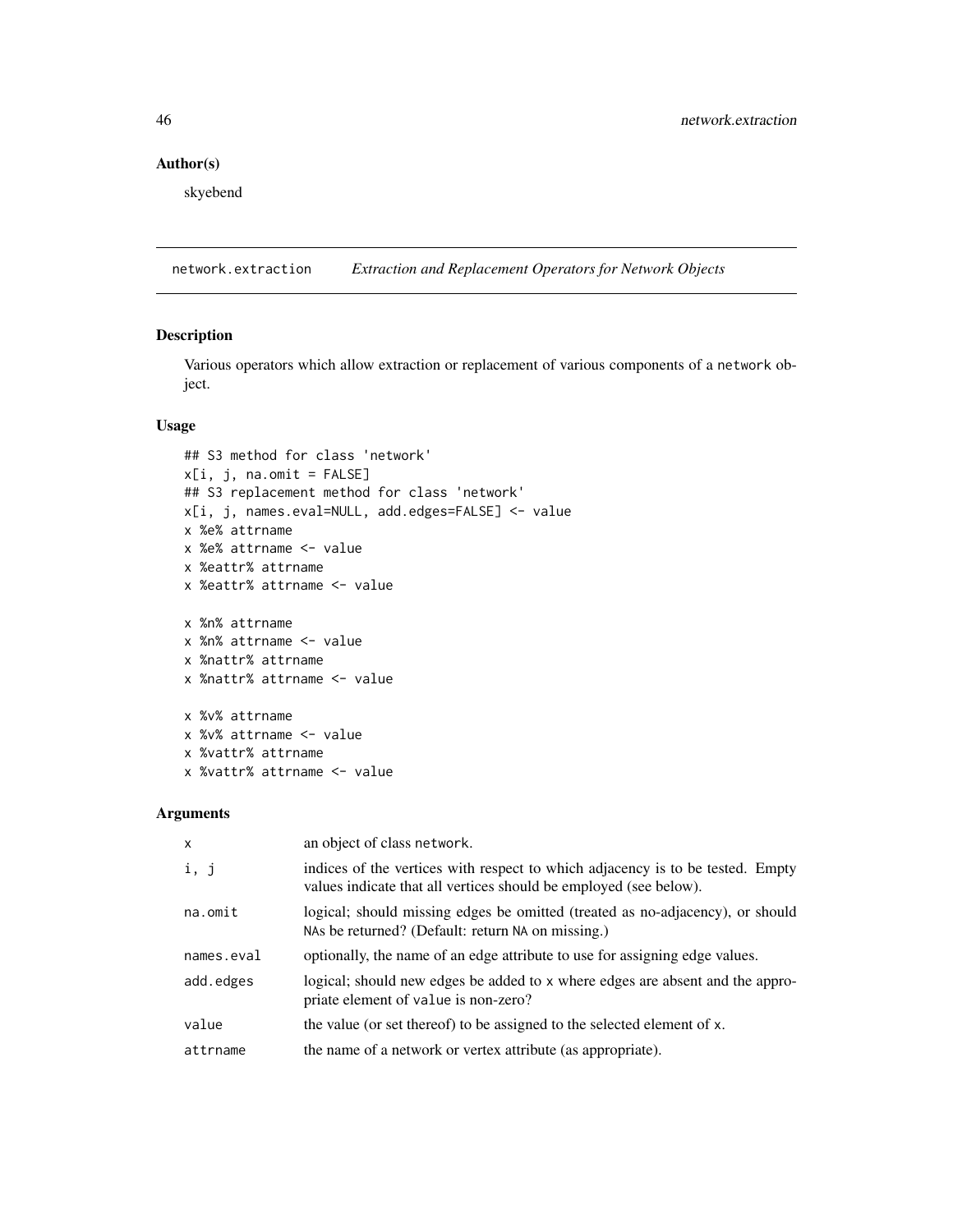#### Details

Indexing for edge extraction operates in a manner analogous to matrix objects. Thus, x[,] selects all vertex pairs,  $x[1, -5]$  selects the pairing of vertex 1 with all vertices except for 5, etc. Following this, it is acceptable for i and/or j to be logical vectors indicating which vertices are to be included. During assignment, an attempt is made to match the elements of value to the extracted pairs in an intelligent way; in particular, elements of value will be replicated if too few are supplied (allowing expressions like  $x[1,]-1$  ). Where names.eval==NULL, zero and non-zero values are taken to indicate the presence of absence of edges.  $x[2,4] < -6$  thus adds a single (2,4) edge to x, and  $x[2,4]<-0$  removes such an edge (if present). If x is multiplex, assigning 0 to a vertex pair will eliminate *all* edges on that pair. Pairs are taken to be directed where is.directed(x)==TRUE, and undirected where is.directed(x)==FALSE.

If an edge attribute is specified using names.eval, then the provided values will be assigned to that attribute. When assigning values, only extant edges are employed (unless add.edges==TRUE); in the latter case, any non-zero assignment results in the addition of an edge where currently absent. If the attribute specified is not present on a given edge, it is added. Otherwise, any existing value is overwritten. The %e% operator can also be used to extract/assign edge values; in those roles, it is respectively equivalent to get.edge.value(x,attrname) and set.edge.value(x,attrname=attrname,value=value). Note that the assignment operator takes edge values input in adjacency matrix form.

The %n% and %v% operators serve as front-ends to the network and vertex extraction/assignment functions (respectively). In the extraction case, x %n% attrname is equivalent to get.network.attribute(x,attrname), with x %v% attrname corresponding to get.vertex.attribute(x,attrname). In assignment, the respective equivalences are to set.network.attribute(x,attrname,value) and set.vertex.attribute(x,attrnam Note that the "%%" assignment forms are generally slower than the named versions of the functions beause they will trigger an additional internal copy of the network object.

The %eattr%, %nattr%, and %vattr% operators are equivalent to %e%, %n%, and %v% (respectively). The short forms are more succinct, but may produce less readable code.

## Value

The extracted data, or none.

## Author(s)

Carter T. Butts <br />buttsc@uci.edu>

## References

Butts, C. T. (2008). "network: a Package for Managing Relational Data in R." *Journal of Statistical Software*, 24(2). <http://www.jstatsoft.org/v24/i02/>

#### See Also

[is.adjacent](#page-30-0), [as.sociomatrix](#page-14-0), [attribute.methods](#page-15-1), [add.edges](#page-3-0), [network.operators](#page-54-0), and [get.inducedSubgraph](#page-26-0)

## Examples

#Create a random graph (inefficiently) g<-network.initialize(10)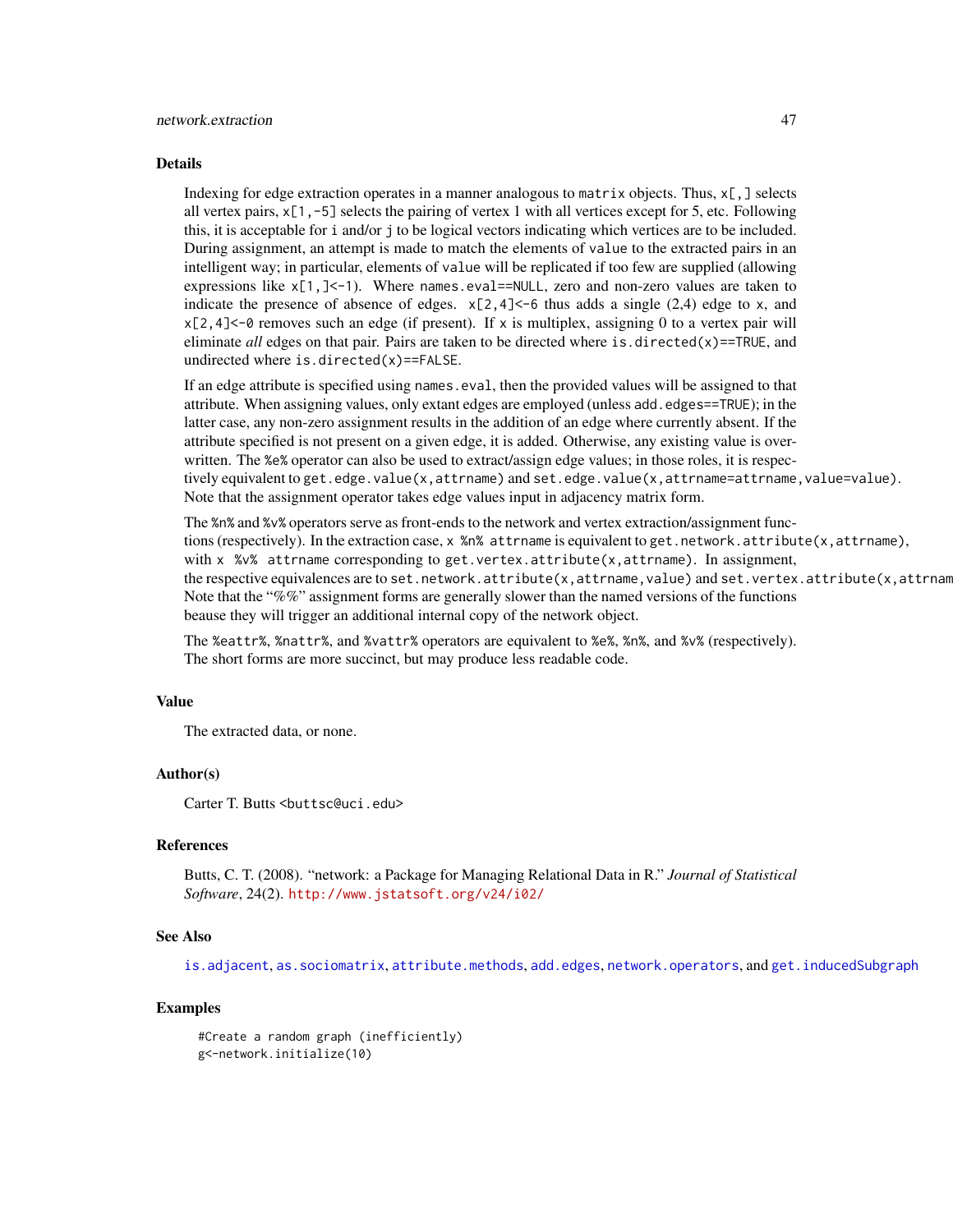```
g[,]<-matrix(rbinom(100,1,0.1),10,10)
plot(g)
#Demonstrate edge addition/deletion
g[,]<-0
g[1,]<-1
g[2:3,6:7]<-1
g[,]
#Set edge values
g[,,names.eval="boo"]<-5
as.sociomatrix(g,"boo")
g %e% "hoo" <- "wah"
g %e% "hoo"
#Assignment input should be as adjacency matrix
g %e% "age" <- matrix(1:100, 10, 10)
g %e% "age"
as.sociomatrix(g,"age")
#Set/retrieve network and vertex attributes
g %n% "blah" <- "Pork!" #The other white meat?
g %n% "blah" == "Port!" \qquad #TRUE!
g %v% "foo" <- letters[10:1] #Letter the vertices
g %v% "foo" == letters[10:1] #All TRUE
```
<span id="page-47-0"></span>network.indicators *Indicator Functions for Network Properties*

## <span id="page-47-1"></span>Description

Various indicators for properties of network class objects.

#### Usage

```
has.loops(x)
is.bipartite(x)
is.directed(x)
is.hyper(x)
is.multiplex(x)
```
## Arguments

x an object of class network

# Details

These methods are the standard means of assessing the state of a network object; other methods can (and should) use these routines in governing their own behavior. As such, improper setting of the associated attributes may result in unpleasantly creative results. (See the edge.check argument to [add.edges](#page-3-0) for an example of code which makes use of these network properties.)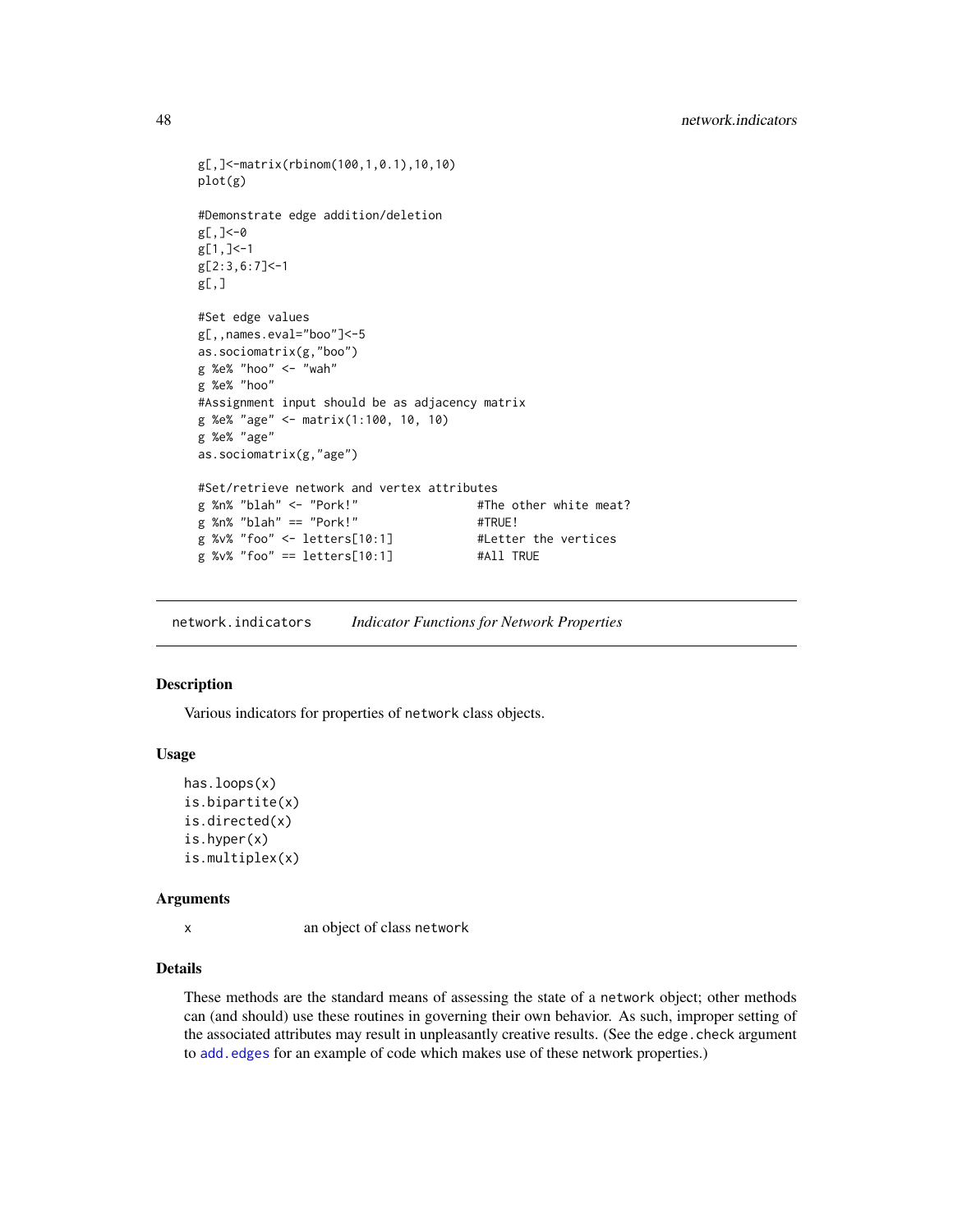The functions themselves behave has follows:

has.loops returns TRUE iff x is allowed to contain loops (or loop-like edges, in the hypergraphic case).

is.bipartite returns TRUE iff the x has been explicitly bipartite-coded. Values of bipartite=NULL, and bipartite=FALSE will evaluate to FALSE, numeric values of bipartite>=0 will evaluate to TRUE. (The value bipartite==0 indicates that it is a bipartite network with a zero-sized first partition.) Note that is.bipartite refers only to the storage properties of x and how it should be treated by some algorithms; is.bipartite(x)==FALSE it does *not* mean that x cannot admit a bipartition!

is.directed returns TRUE iff the edges of x are to be interpreted as directed.

is.hyper returns TRUE iff x is allowed to contain hypergraphic edges.

is.multiplex returns TRUE iff x is allowed to contain multiplex edges.

#### Value

TRUE or FALSE

# Author(s)

Carter T. Butts <br/>buttsc@uci.edu>

## References

Butts, C. T. (2008). "network: a Package for Managing Relational Data in R." *Journal of Statistical Software*, 24(2). <http://www.jstatsoft.org/v24/i02/>

## See Also

[network](#page-36-0), [get.network.attribute](#page-15-0), set.network.attribute, [add.edges](#page-3-0)

# Examples

```
g<-network.initialize(5) #Initialize the network
is.bipartite(g)
is.directed(g)
is.hyper(g)
is.multiplex(g)
has.loops(g)
```
<span id="page-48-0"></span>network.initialize *Initialize a Network Class Object*

# Description

Create and initialize a network object with n vertices.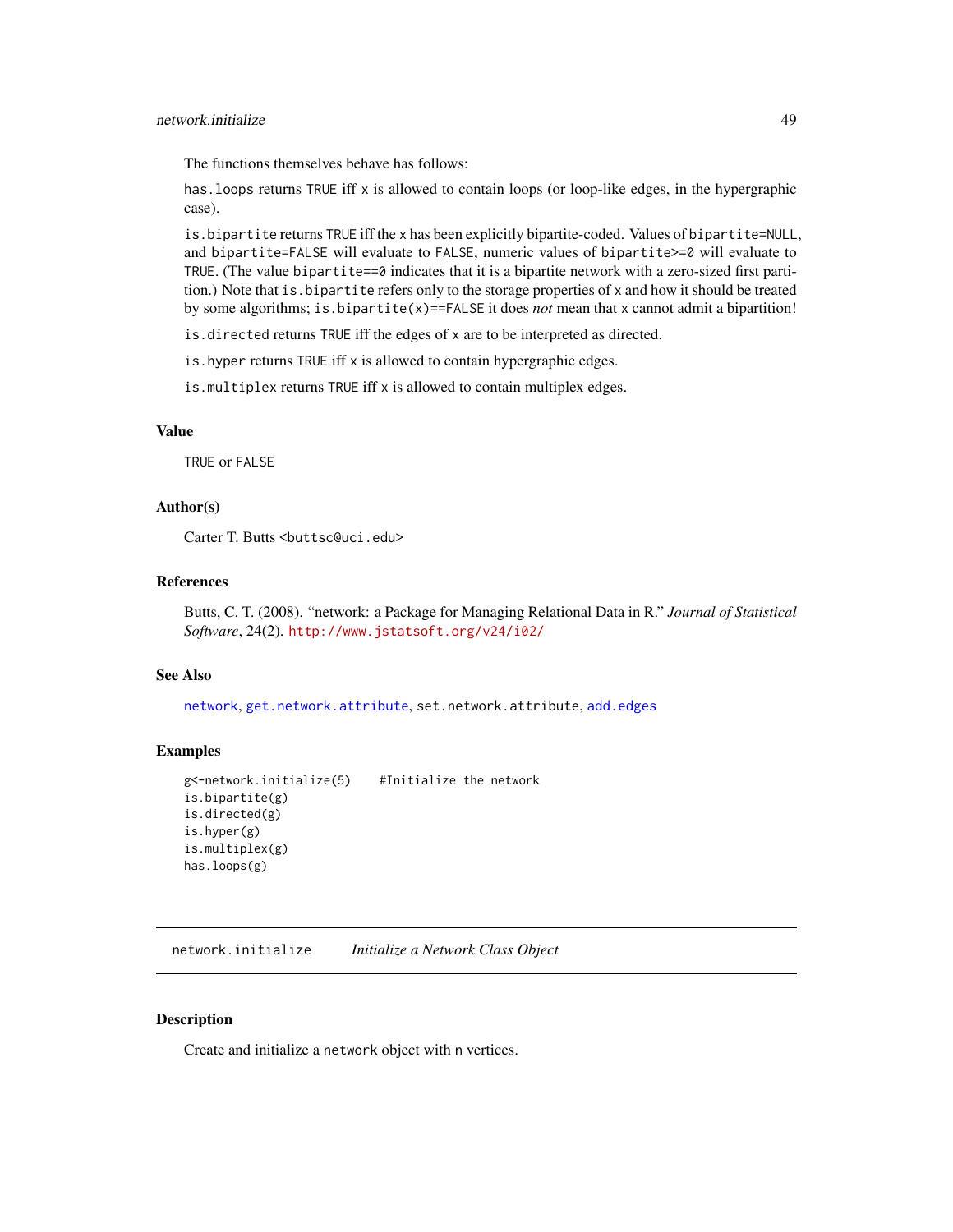# Usage

```
network.initialize(n, directed = TRUE, hyper = FALSE, loops = FALSE,
   multiple = FALSE, bipartite = FALSE)
```
# Arguments

| n         | the number of vertices to initialize.                                                                                                                                                                                                                                                                                                                                                                                                     |
|-----------|-------------------------------------------------------------------------------------------------------------------------------------------------------------------------------------------------------------------------------------------------------------------------------------------------------------------------------------------------------------------------------------------------------------------------------------------|
| directed  | logical; should edges be interpreted as directed?                                                                                                                                                                                                                                                                                                                                                                                         |
| hyper     | logical; are hyperedges allowed?                                                                                                                                                                                                                                                                                                                                                                                                          |
| loops     | logical; should loops be allowed?                                                                                                                                                                                                                                                                                                                                                                                                         |
| multiple  | logical; are multiplex edges allowed?                                                                                                                                                                                                                                                                                                                                                                                                     |
| bipartite | count; should the network be interpreted as bipartite? If present (i.e., non-<br>NULL) it is the count of the number of actors in the first mode of the bipartite<br>network. In this case, the overall number of vertices is equal to the number of<br>'actors' (first mode) plus the number of 'events' (second mode), with the ver-<br>textiles of all actors preceeding all events. The edges are then interpreted as<br>nondirected. |

# Details

Generally, network.initialize is called by other constructor functions as part of the process of creating a network.

# Value

An object of class network

# Author(s)

Carter T. Butts <br/>buttsc@uci.edu>

## References

Butts, C. T. (2008). "network: a Package for Managing Relational Data in R." *Journal of Statistical Software*, 24(2). <http://www.jstatsoft.org/v24/i02/>

# See Also

[network](#page-36-0), [as.network.matrix](#page-12-0)

# Examples

g<-network.initialize(5) #Create an empty graph on 5 vertices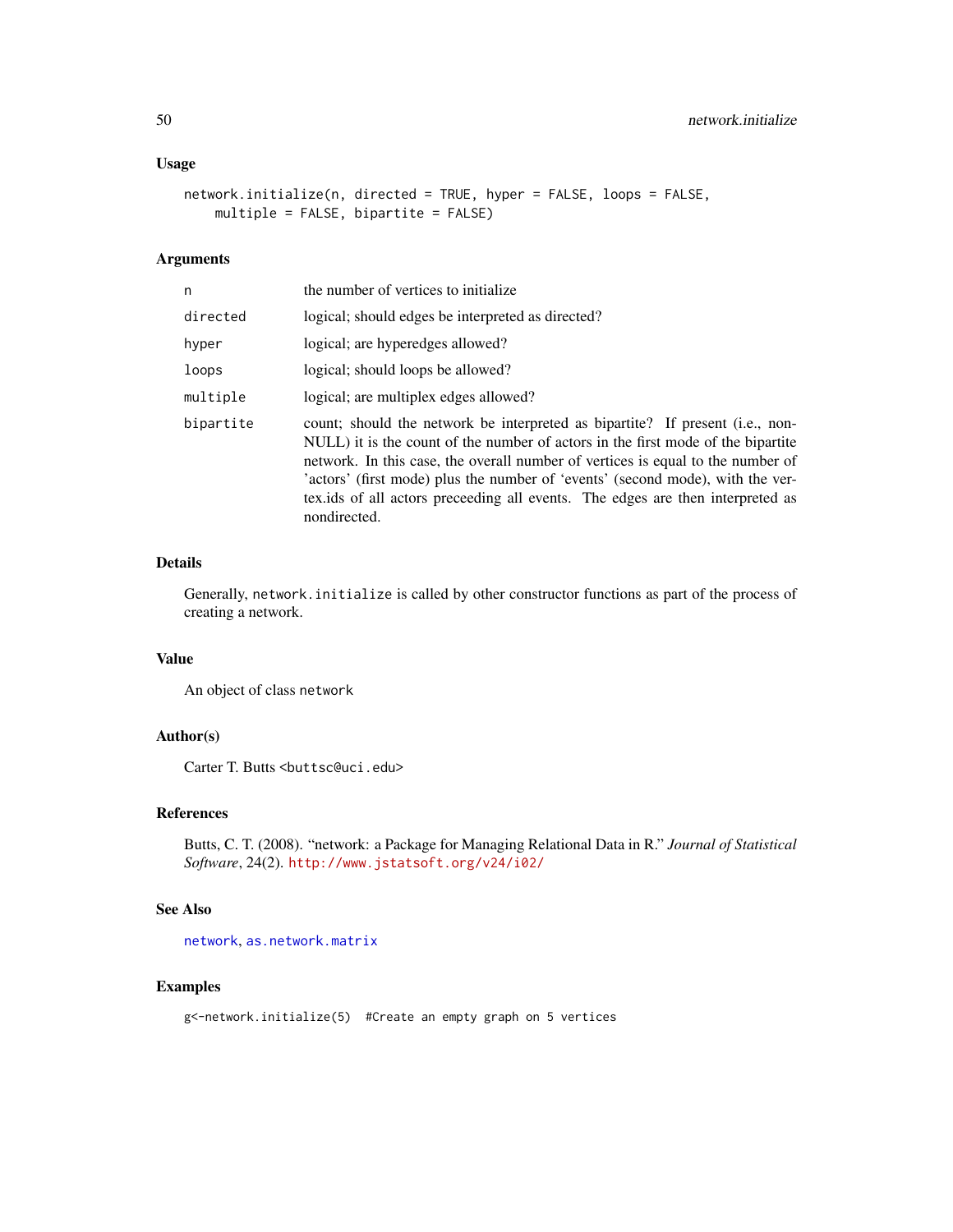<span id="page-50-0"></span>

# **Description**

Various functions which generate vertex layouts for the [plot.network](#page-60-0) visualization routine.

### Usage

```
network.layout.circle(nw, layout.par)
network.layout.fruchtermanreingold(nw, layout.par)
network.layout.kamadakawai(nw, layout.par)
```
## Arguments

| nw         | a network object, as passed by plot. network. |
|------------|-----------------------------------------------|
| layout.par | a list of parameters.                         |

## Details

Vertex layouts for network visualization pose a difficult problem – there is no single, "good" layout algorithm, and many different approaches may be valuable under different circumstances. With this in mind, [plot.network](#page-60-0) allows for the use of arbitrary vertex layout algorithms via the network.layout.\* family of routines. When called, [plot.network](#page-60-0) searches for a network.layout function whose fourth name matches its mode argument (see [plot.network](#page-60-0) help for more information); this function is then used to generate the layout for the resulting plot. In addition to the routines documented here, users may add their own layout functions as needed. The requirements for a network.layout function are as follows:

- 1. the first argument, nw, must be a network object;
- 2. the second argument, layout.par, must be a list of parameters (or NULL, if no parameters are specified); and
- 3. the return value must be a real matrix of dimension  $c(2,network.size(m))$ , whose rows contain the vertex coordinates.

Other than this, anything goes. (In particular, note that layout.par could be used to pass additional matrices or other information, if needed. Alternately, it is possible to make layout methods that respond to covariates on the network object, which are maintained intact by plot.network.)

The network. layout functions currently supplied by default are as follows (with n==network.size(nw)):

circle This function places vertices uniformly in a circle; it takes no arguments.

- fruchtermanreingold This function generates a layout using a variant of Fruchterman and Reingold's force-directed placement algorithm. It takes the following arguments:
	- layout.par\\$niter This argument controls the number of iterations to be employed. Larger values take longer, but will provide a more refined layout. (Defaults to 500.)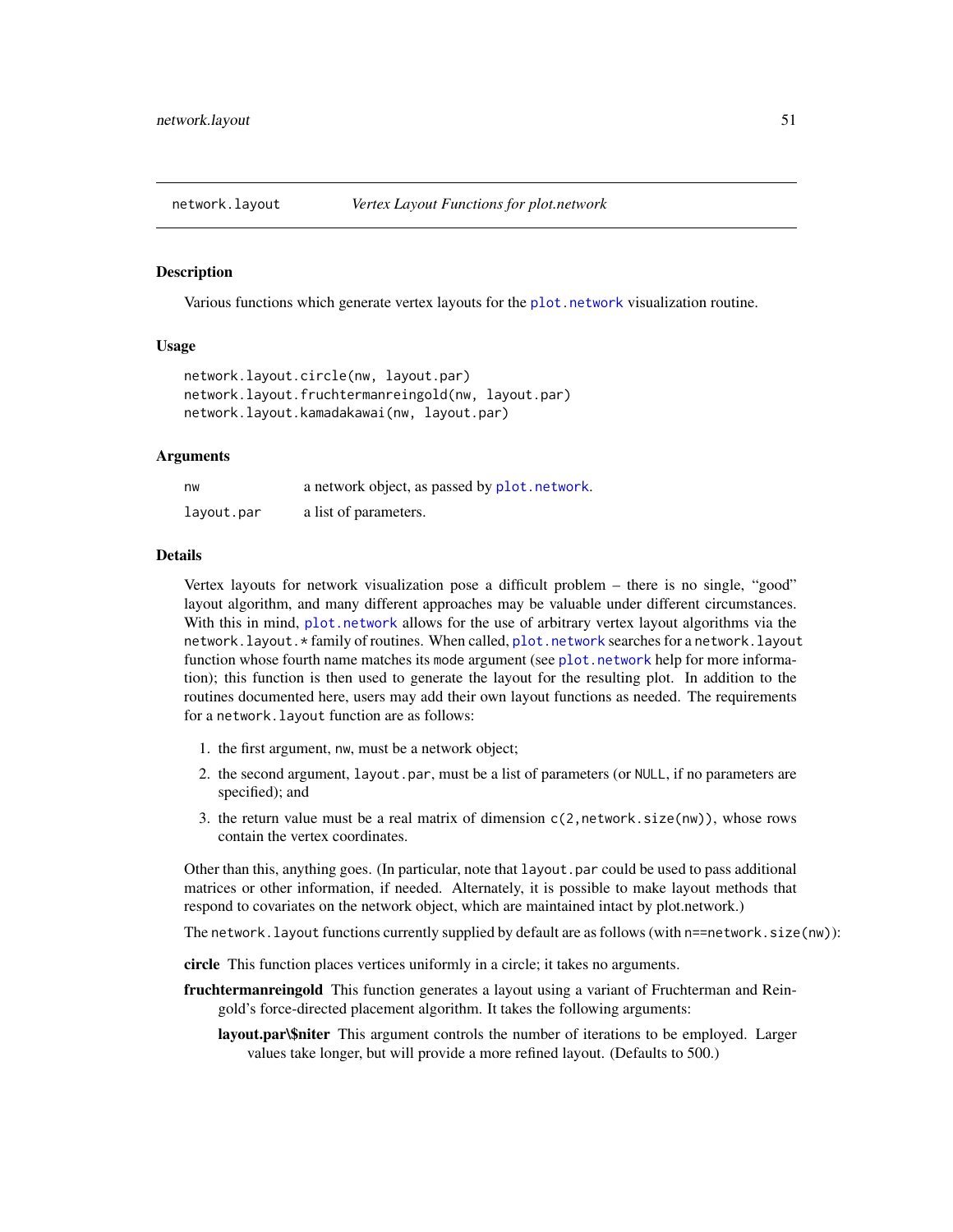- layout.par\\$max.delta Sets the maximum change in position for any given iteration. (Defaults to n.)
- layout.par\\$area Sets the "area" parameter for the F-R algorithm. (Defaults to n^2.)

layout.par\\$cool.exp Sets the cooling exponent for the annealer. (Defaults to 3.)

- layout.par\\$repulse.rad Determines the radius at which vertex-vertex repulsion cancels out attraction of adjacent vertices. (Defaults to area\*log(n).)
- layout.par\\$ncell To speed calculations on large graphs, the plot region is divided at each iteration into ncell by ncell "cells", which are used to define neighborhoods for force calculation. Moderate numbers of cells result in fastest performance; too few cells (down to 1, which produces "pure" F-R results) can yield odd layouts, while too many will result in long layout times. (Defaults to  $n^0$ .4.)
- layout.par\\$cell.jitter Jitter factor (in units of cell width) used in assigning vertices to cells. Small values may generate "grid-like" anomalies for graphs with many isolates. (Defaults to  $(0.5)$
- layout.par\\$cell.pointpointrad Squared "radius" (in units of cells) such that exact point interaction calculations are used for all vertices belonging to any two cells less than or equal to this distance apart. Higher values approximate the true F-R solution, but increase computational cost. (Defaults to 0.)
- layout.par\\$cell.pointcellrad Squared "radius" (in units of cells) such that approximate point/cell interaction calculations are used for all vertices belonging to any two cells less than or equal to this distance apart (and not within the point/point radius). Higher values provide somewhat better approximations to the true F-R solution at slightly increased computational cost. (Defaults to 18.)
- layout.par\\$cell.cellcellrad Squared "radius" (in units of cells) such that approximate cell/cell interaction calculations are used for all vertices belonging to any two cells less than or equal to this distance apart (and not within the point/point or point/cell radii). Higher values provide somewhat better approximations to the true F-R solution at slightly increased computational cost. Note that cells beyond this radius (if any) do not interact, save through edge attraction. (Defaults to ncell<sup>1</sup>2.)
- layout.par\\$seed.coord A two-column matrix of initial vertex coordinates. (Defaults to a random circular layout.)
- kamadakawai This function generates a vertex layout using a version of the Kamada-Kawai forcedirected placement algorithm. It takes the following arguments:
	- layout.par\\$niter This argument controls the number of iterations to be employed. (Defaults to 1000.)
	- layout.par\\$sigma Sets the base standard deviation of position change proposals. (Defaults to  $n/4$ .)
	- layout.par\\$initemp Sets the initial "temperature" for the annealing algorithm. (Defaults to 10.)
	- layout.par\\$cool.exp Sets the cooling exponent for the annealer. (Defaults to 0.99.)
	- layout.par\\$kkconst Sets the Kamada-Kawai vertex attraction constant. (Defaults to n)^2.)
	- layout.par\\$elen Provides the matrix of interpoint distances to be approximated. (Defaults to the geodesic distances of nw after symmetrizing, capped at sqrt(n).)
	- layout.par\\$seed.coord A two-column matrix of initial vertex coordinates. (Defaults to a gaussian layout.)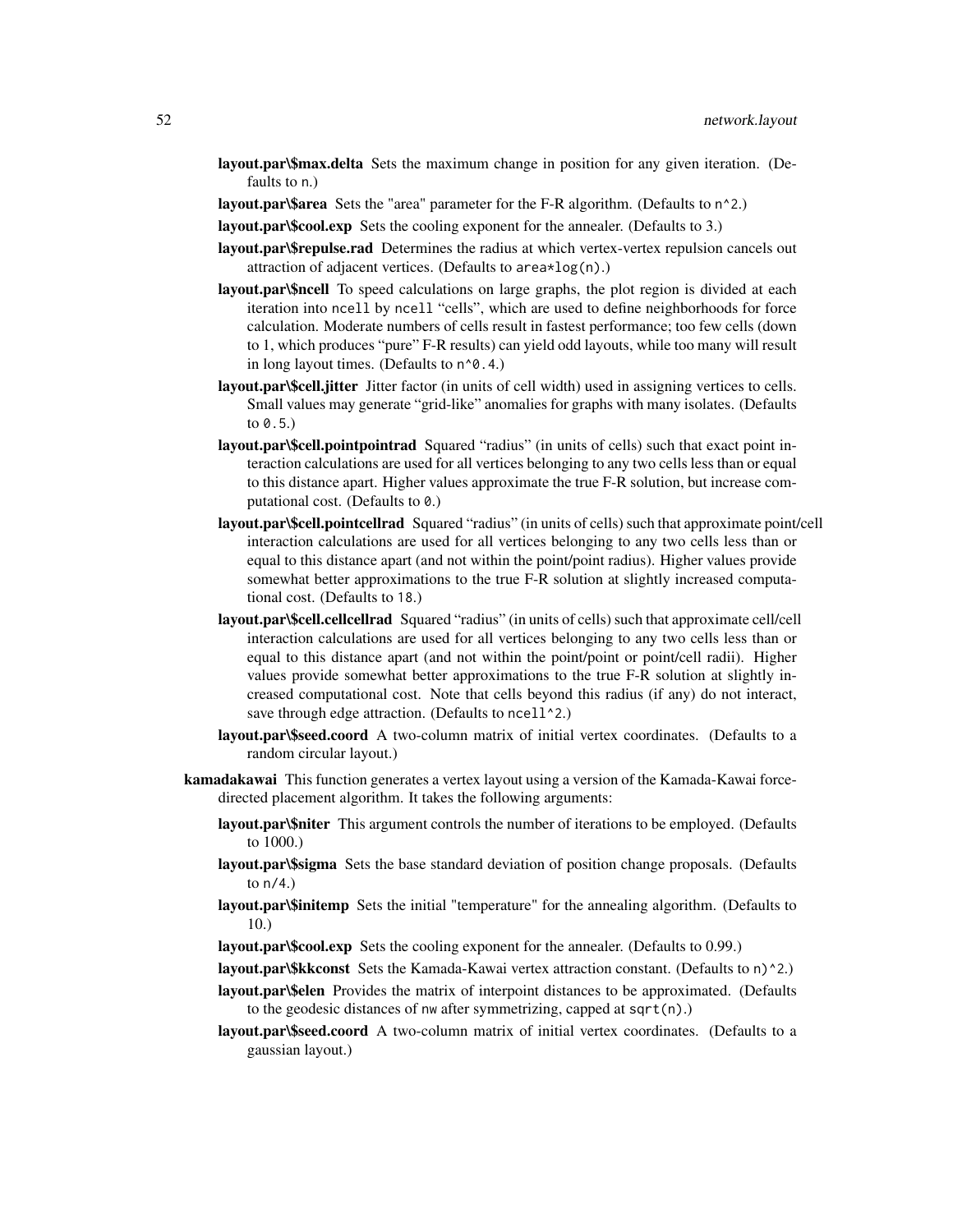# network.loop 53

# Value

A matrix whose rows contain the x,y coordinates of the vertices of d.

## Note

The network. layout routines shown here are adapted directly from the gplot. layout routines of the sna package.

# Author(s)

Carter T. Butts <br/>buttsc@uci.edu>

# References

Butts, C. T. (2008). "network: a Package for Managing Relational Data in R." *Journal of Statistical Software*, 24(2). <http://www.jstatsoft.org/v24/i02/>

Fruchterman, T.M.J. and Reingold, E.M. (1991). "Graph Drawing by Force-directed Placement." *Software - Practice and Experience,* 21(11):1129-1164.

Kamada, T. and Kawai, S. (1989). "An Algorithm for Drawing General Undirected Graphs." *Information Processing Letters,* 31(1):7-15.

# See Also

[plot.network](#page-60-0)

<span id="page-52-0"></span>

|  | Add Loops to a Plot | network.loop |
|--|---------------------|--------------|
|--|---------------------|--------------|

# Description

network.loop draws a "loop" at a specified location; this is used to designate self-ties in [plot.network](#page-60-0).

#### Usage

```
network.logp(x0, y0, length = 0.1, angle = 10, width = 0.01,col = 1, border = 1, lty = 1, offset = 0, edge.steps = 10,
   radius = 1, arrowhead = TRUE, xctr=0, yctr=0, ...)
```
## Arguments

| x0     | a vector of x coordinates for points of origin.                   |
|--------|-------------------------------------------------------------------|
| ν0     | a vector of y coordinates for points of origin.                   |
| length | arrowhead length, in current plotting units.                      |
| angle  | arrowhead angle (in degrees).                                     |
| width  | width for loop body, in current plotting units (can be a vector). |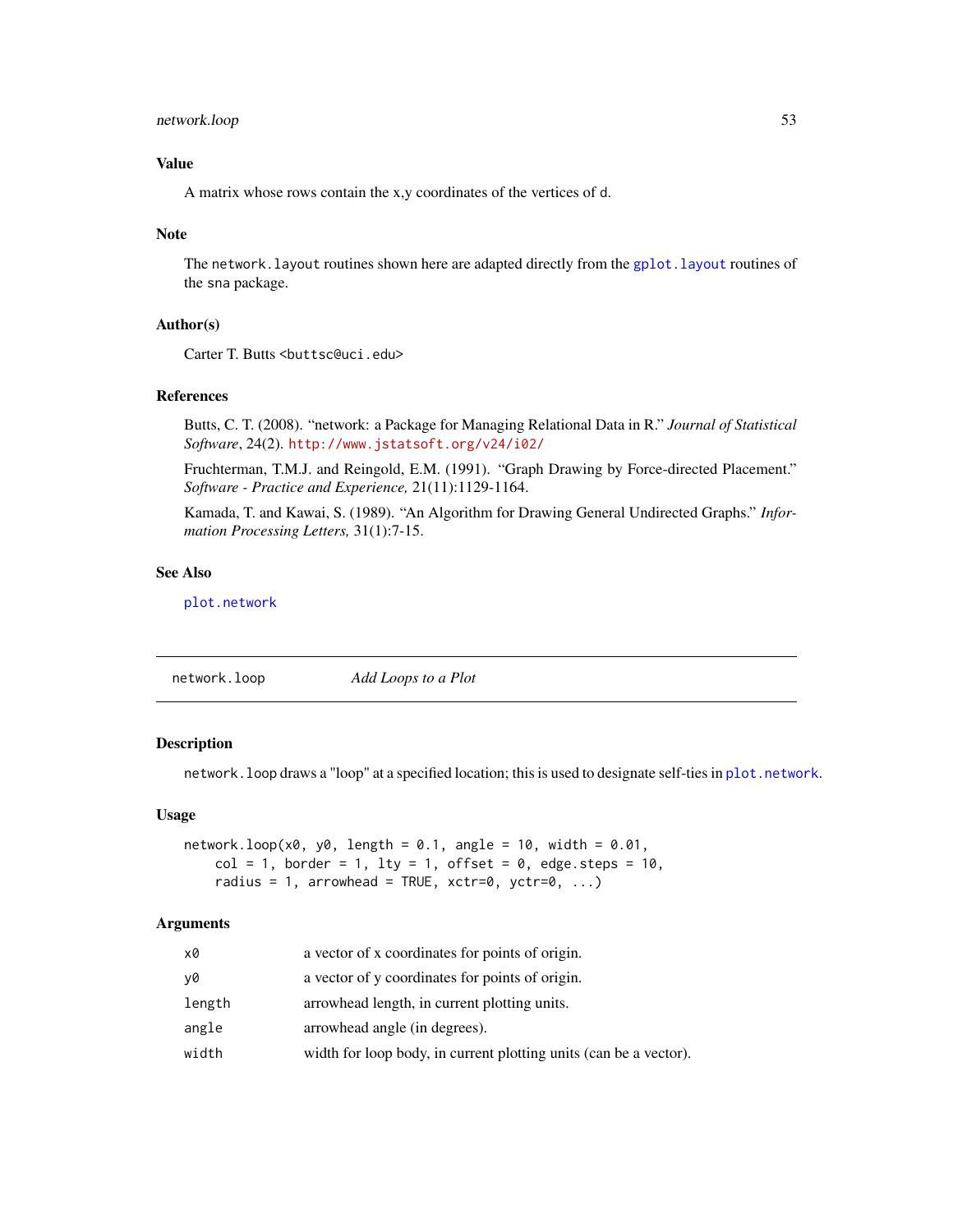| col        | loop body color (can be a vector).                                              |
|------------|---------------------------------------------------------------------------------|
| border     | loop border color (can be a vector).                                            |
| lty        | loop border line type (can be a vector).                                        |
| offset     | offset for origin point (can be a vector).                                      |
| edge.steps | number of steps to use in approximating curves.                                 |
| radius     | loop radius (can be a vector).                                                  |
| arrowhead  | boolean; should arrowheads be used? (Can be a vector.)                          |
| xctr       | x coordinate for the central location away from which loops should be oriented. |
| vctr       | y coordinate for the central location away from which loops should be oriented. |
| $\cdots$   | additional arguments to polygon.                                                |

## Details

network.loop is the companion to [network.arrow](#page-38-0); like the latter, plot elements produced by network.loop are drawn using [polygon](#page-0-0), and as such are scaled based on the current plotting device. By default, loops are drawn so as to encompass a circular region of radius radius, whose center is offset units from  $x0, y0$  and at maximum distance from  $xctr$ ,  $yctr$ . This is useful for functions like [plot.network](#page-60-0), which need to draw loops incident to vertices of varying radii.

# Value

None.

## Note

network.loop is a direct adaptation of [gplot.loop](#page-0-0), from the sna package.

## Author(s)

Carter T. Butts <br/> <br/>buttsc@uci.edu>

# See Also

[network.arrow](#page-38-0), [plot.network](#page-60-0), [polygon](#page-0-0)

## Examples

```
#Plot a few polygons with loops
plot(0,0,type="n",xlim=c(-2,2),ylim=c(-2,2),asp=1)
network.loop(c(0,0),c(1,-1),col=c(3,2),width=0.05,length=0.4,
  offset=sqrt(2)/4,angle=20,radius=0.5,edge.steps=50,arrowhead=TRUE)
polygon(c(0.25,-0.25,-0.25,0.25,NA,0.25,-0.25,-0.25,0.25),
    c(1.25, 1.25, 0.75, 0.75, NA, -1.25, -1.25, -0.75, -0.75), col = c(2,3))
```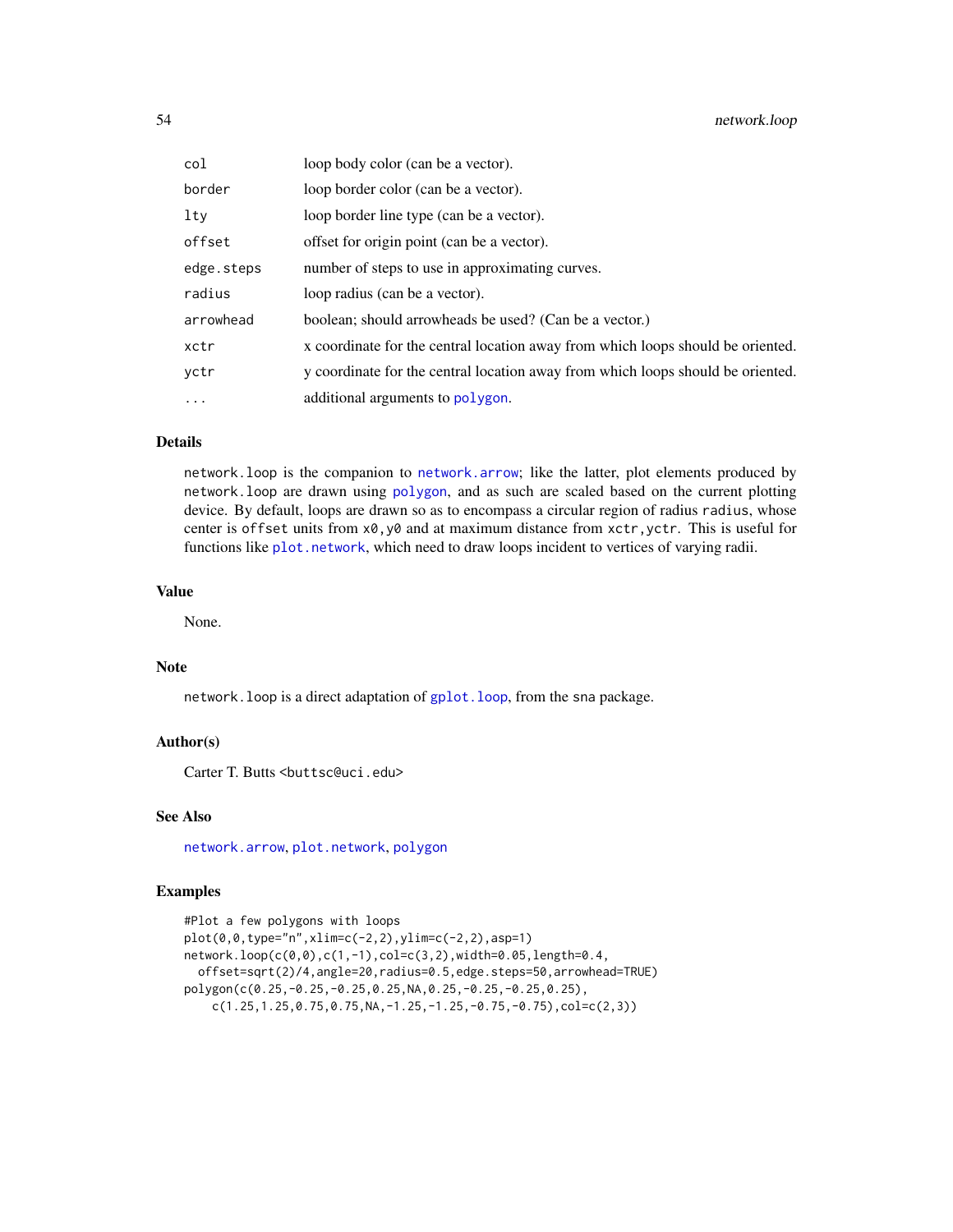#### <span id="page-54-0"></span>**Description**

These operators allow for algebraic manipulation of relational structures.

# Usage

```
## S3 method for class 'network'
e1 + e2## S3 method for class 'network'
e1 - e2
## S3 method for class 'network'
e1 * e2
## S3 method for class 'network'
e1 %c% e2
## S3 method for class 'network'
!e1
## S3 method for class 'network'
e1 | e2
## S3 method for class 'network'
e1 & e2
```
## Arguments

| e1             | an object of class network. |
|----------------|-----------------------------|
| e <sub>2</sub> | another network.            |

## Details

In general, the binary network operators function by producing a new network object whose edge structure is based on that of the input networks. The properties of the new structure depend upon the inputs as follows:

- The size of the new network is equal to the size of the input networks (for all operators save %c%), which must themselves be of equal size. Likewise, the bipartite attributes of the inputs must match, and this is preserved in the output.
- If either input network allows loops, multiplex edges, or hyperedges, the output acquires this property. (If both input networks do not allow these features, then the features are disallowed in the output network.)
- If either input network is directed, the output is directed; if exactly one input network is directed, the undirected input is treated as if it were a directed network in which all edges are reciprocated.
- Supplemental attributes (including vertex names, but not edgwise missingness) are not transferred to the output.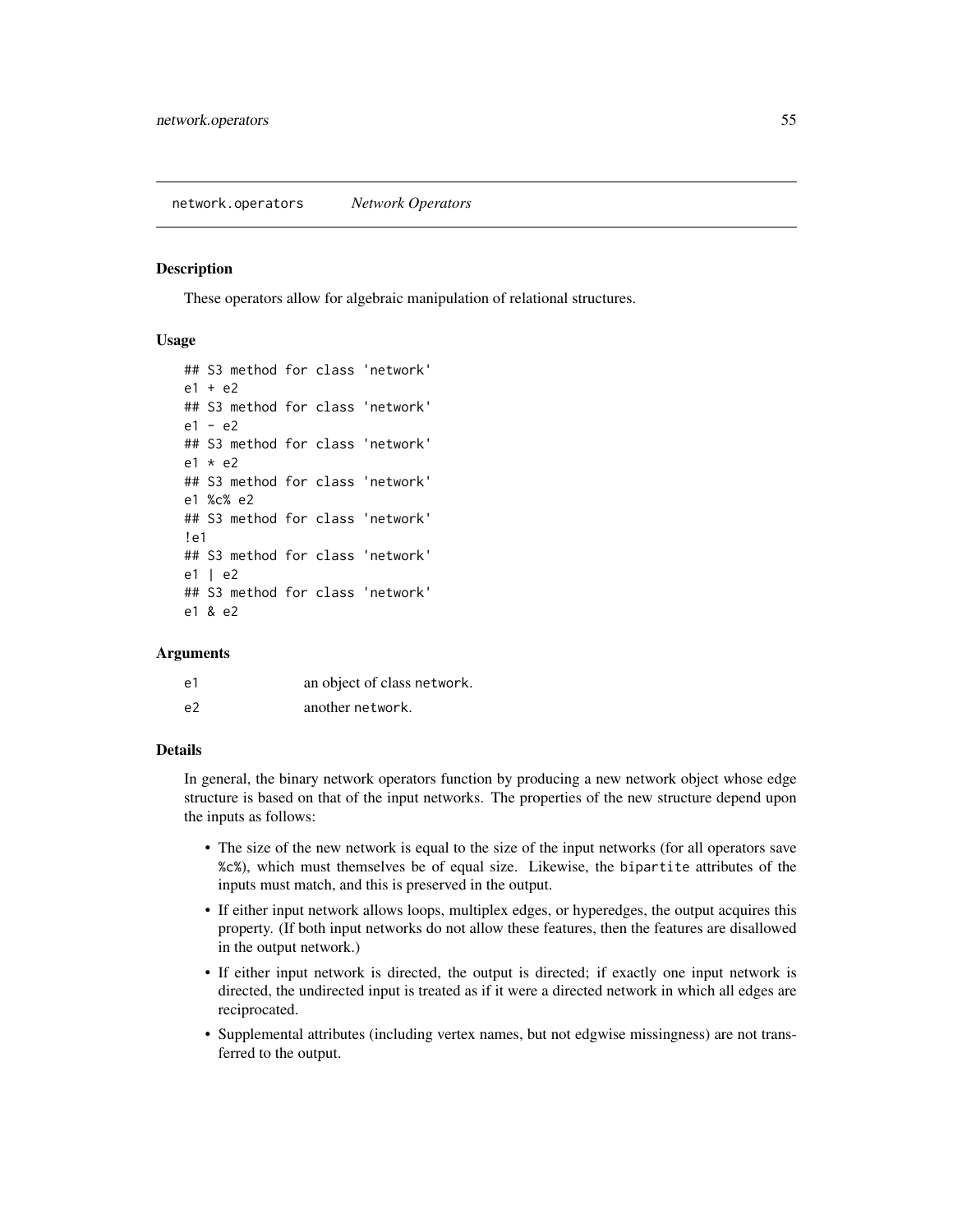The unary operator acts per the above, but with a single input. Thus, the output network has the same properties as the input, with the exception of supplemental attributes.

The behavior of the composition operator, %c%, is somewhat more complex than the others. In particular, it will return a bipartite network whenever either input network is bipartite *or* the vertex names of the two input networks do not match (or are missing). If both inputs are non-bipartite and have identical vertex names, the return value will have the same structure (but with loops). This behavior corresponds to the interpretation of the composition operator as counting walks on labeled sets of vertices.

Hypergraphs are not yet supported by these routines, but ultimately will be (as suggested by the above).

The specific operations carried out by these operators are generally self-explanatory in the nonmultiplex case, but semantics in the latter circumstance bear elaboration. The following summarizes the behavior of each operator:

- $+$  An  $(i, j)$  edge is created in the return graph for every  $(i, j)$  edge in each of the input graphs.
- An  $(i, j)$  edge is created in the return graph for every  $(i, j)$  edge in the first input that is not matched by an  $(i, j)$  edge in the second input; if the second input has more  $(i, j)$  edges than the first, no  $(i, j)$  edges are created in the return graph.
- \* An  $(i, j)$  edge is created for every pairing of  $(i, j)$  edges in the respective input graphs.
- %c% An  $(i, j)$  edge is created in the return graph for every edge pair  $(i, k), (k, j)$  with the first edge in the first input and the second edge in the second input.
- ! An  $(i, j)$  edge is created in the return graph for every  $(i, j)$  in the input not having an edge.
- | An  $(i, j)$  edge is created in the return graph if either input contains an  $(i, j)$  edge.
- & An  $(i, j)$  edge is created in the return graph if both inputs contain an  $(i, j)$  edge.

Semantics for missing-edge cases follow from the above, under the interpretation that edges with na==TRUE are viewed as having an unknown state. Thus, for instance,  $x*y$  with x having 2  $(i, j)$ non-missing and 1 missing edge and y having 3 respective non-missing and 2 missing edges will yield an output network with 6 non-missing and 9 missing  $(i, j)$  edges.

## Value

The resulting network.

## **Note**

Currently, there is a naming conflict between the composition operator and the %c% operator in the [sna](#page-0-0) package. This will be resolved in future releases; for the time being, one can determine which version of %c% is in use by varying which package is loaded first.

# Author(s)

Carter T. Butts < buttsc@uci.edu>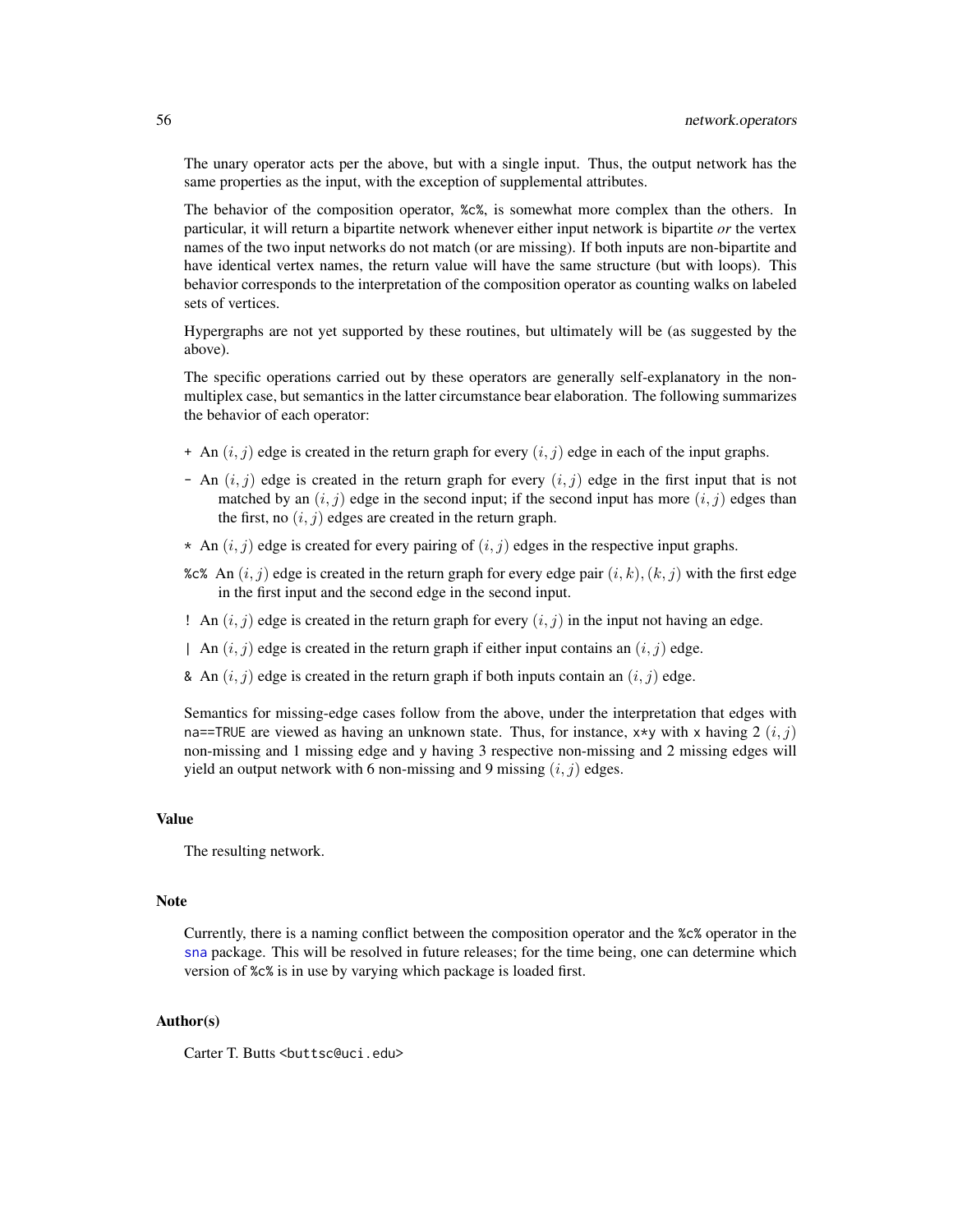#### network.size 57

# References

Butts, C. T. (2008). "network: a Package for Managing Relational Data in R." *Journal of Statistical Software*, 24(2). <http://www.jstatsoft.org/v24/i02/>

Wasserman, S. and Faust, K. (1994). *Social Network Analysis: Methods and Applications.* Cambridge: University of Cambridge Press.

# See Also

[network.extraction](#page-45-0)

## Examples

```
#Create an in-star
m<-matrix(0,6,6)
m[2:6,1]<-1
g<-network(m)
plot(g)
#Compose g with its transpose
gcgt<-g %c% (network(t(m)))
plot(gcgt)
gcgt
#Show the complement of g
!g
#Perform various arithmatic and logical operations<br>(g+gcgt)[,] == (g|gcgt)[,] #All TRUE
(g+gcgt)[,] == (g|gcgt)[,](g-gcgt)[,] == (g&((gcgt)))[,](g * g cgt)[,] == (g\&gcgt)[,]
```
<span id="page-56-0"></span>network.size *Return the Size of a Network*

# Description

network.size returns the order of its argument (i.e., number of vertices).

## Usage

```
network.size(x)
```
## Arguments

x an object of class network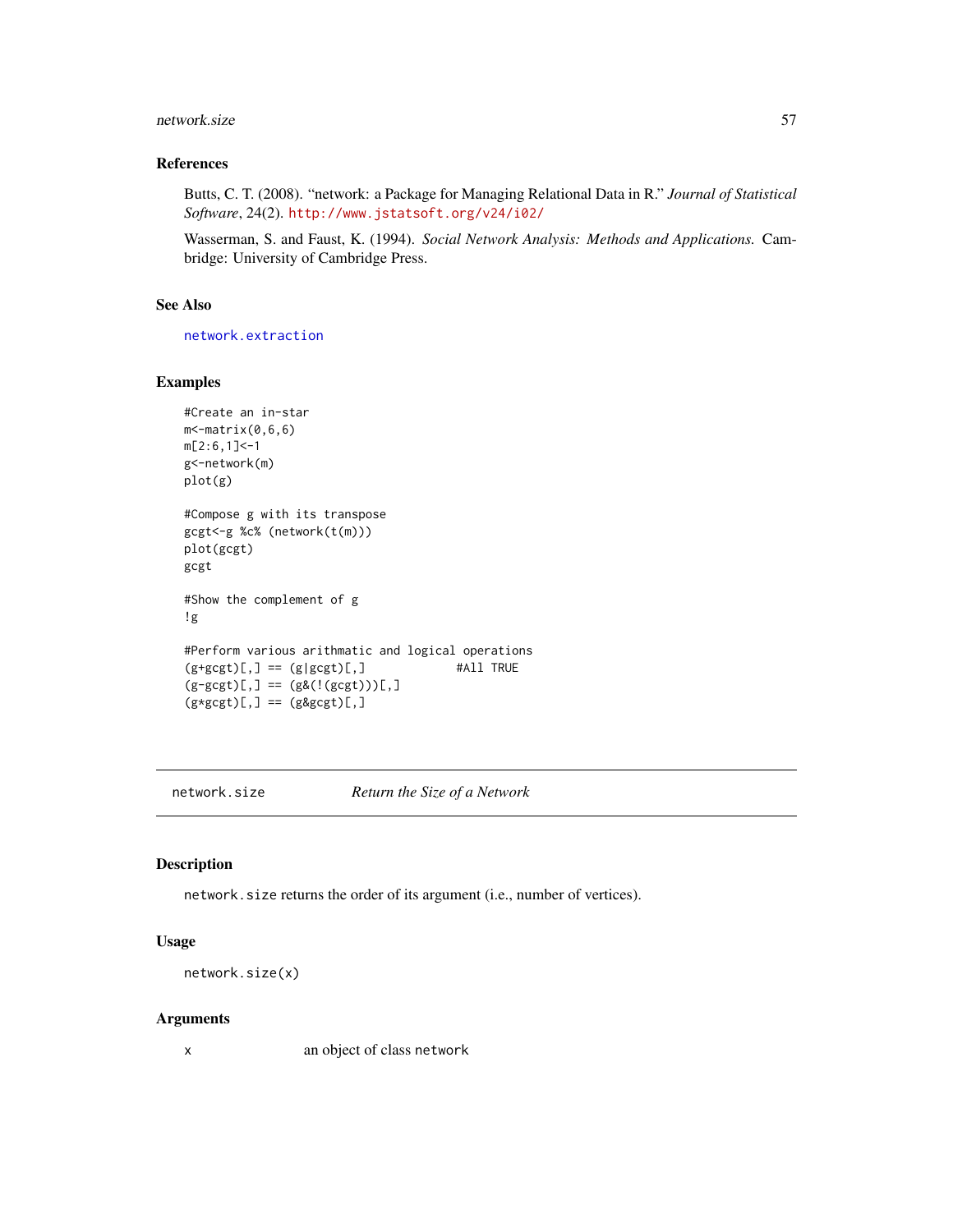# Details

network.size(x) is equivalent to get.network.attribute(x,"n"); the function exists as a convenience.

# Value

The network size

## Author(s)

Carter T. Butts <br/>buttsc@uci.edu>

# References

Butts, C. T. (2008). "network: a Package for Managing Relational Data in R." *Journal of Statistical Software*, 24(2). <http://www.jstatsoft.org/v24/i02/>

# See Also

[get.network.attribute](#page-15-0)

# Examples

```
#Initialize a network
g<-network.initialize(7)
network.size(g)
```
<span id="page-57-0"></span>network.vertex *Add Vertices to a Plot*

# Description

network.vertex adds one or more vertices (drawn using [polygon](#page-0-0)) to a plot.

# Usage

```
network.vertex(x, y, radius = 1, sides = 4, border = 1, col = 2,
    lty = NULL, rot = 0, lwd = 1, ...)
```
#### Arguments

| X      | a vector of x coordinates.                                       |
|--------|------------------------------------------------------------------|
| У      | a vector of y coordinates.                                       |
| radius | a vector of vertex radii.                                        |
| sides  | a vector containing the number of sides to draw for each vertex. |
| border | a vector of vertex border colors.                                |
| col    | a vector of vertex interior colors.                              |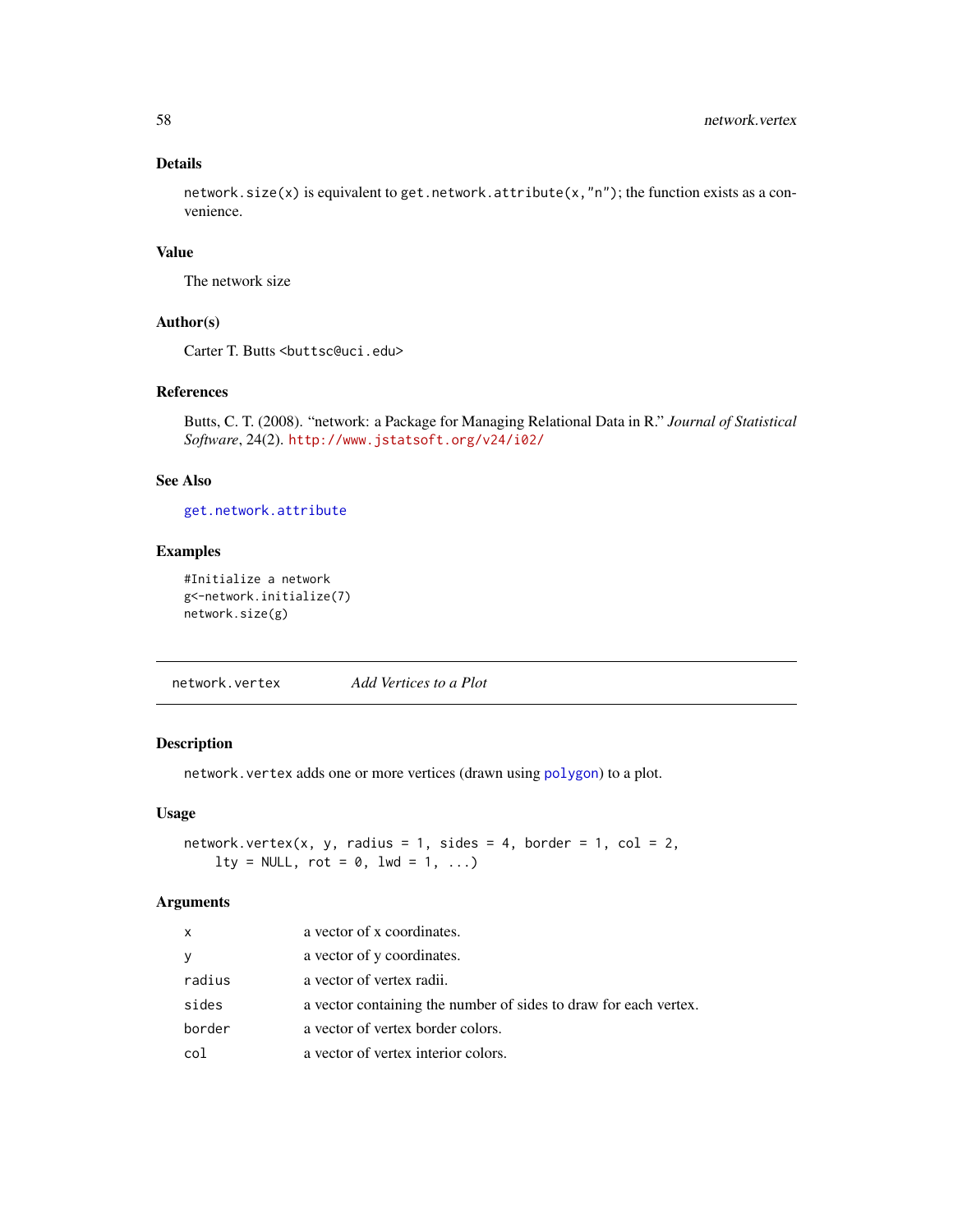# network.vertex 59

| ltv | a vector of vertex border line types.            |
|-----|--------------------------------------------------|
| rot | a vector of vertex rotation angles (in degrees). |
| lwd | a vector of vertex border line widths.           |
|     | Additional arguments to polygon                  |

# Details

network.vertex draws regular polygons of specified radius and number of sides, at the given coordinates. This is useful for routines such as [plot.network](#page-60-0), which use such shapes to depict vertices.

# Value

None

## Note

network. vertex is a direct adaptation of gplot. vertex from the sna package.

#### Author(s)

Carter T. Butts <br/>buttsc@uci.edu>

## References

Butts, C. T. (2008). "network: a Package for Managing Relational Data in R." *Journal of Statistical Software*, 24(2). <http://www.jstatsoft.org/v24/i02/>

# See Also

[plot.network](#page-60-0), [polygon](#page-0-0)

# Examples

```
#Open a plot window, and place some vertices
plot(0,0,type="n",xlim=c(-1.5,1.5),ylim=c(-1.5,1.5),asp=1)
network.vertex(cos((1:10)/10*2*pi),sin((1:10)/10*2*pi),col=1:10,
    sides=3:12,radius=0.1)
```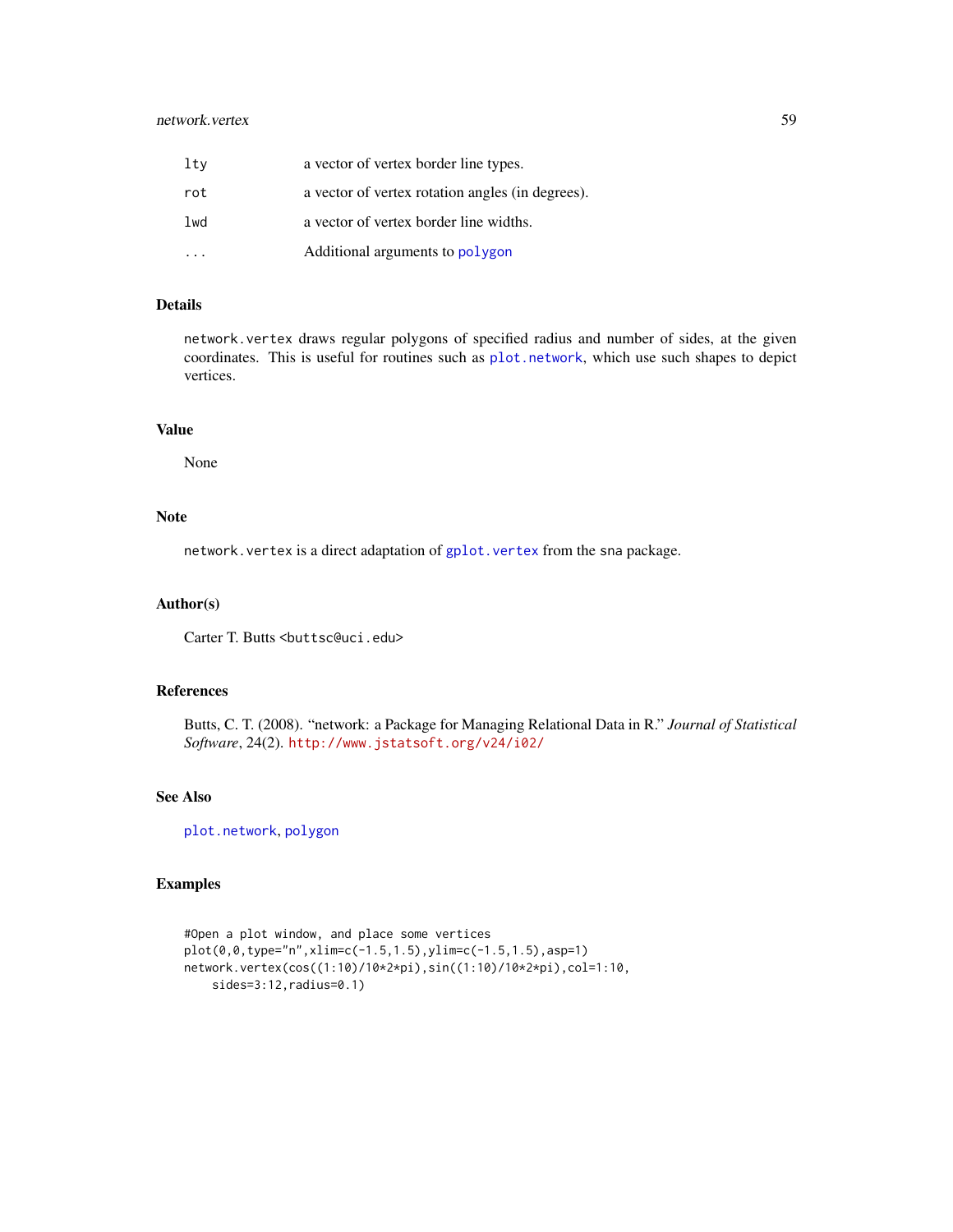# Description

permute.vertexIDs permutes the vertices within a given network in the specified fashion. Since this occurs internally (at the level of vertex IDs), it is rarely of interest to end-users.

## Usage

```
permute.vertexIDs(x, vids)
```
### Arguments

|      | an object of class network.                                            |
|------|------------------------------------------------------------------------|
| vids | a vector of vertex IDs, in the order to which they are to be permuted. |

## Details

permute.vertexIDs alters the internal ordering of vertices within a [network](#page-36-0). For most practical applications, this should not be necessary – de facto permutation can be accomplished by altering the appropriate vertex attributes. permute.vertexIDs is needed for certain other routines (such as [delete.vertices](#page-19-1)), where it is used in various arcane and ineffable ways.

# Value

Invisibly, a pointer to the permuted network. permute.vertexIDs modifies its argument in place.

## Author(s)

Carter T. Butts <br/> <br/>buttsc@uci.edu>

# References

Butts, C. T. (2008). "network: a Package for Managing Relational Data in R." *Journal of Statistical Software*, 24(2). <http://www.jstatsoft.org/v24/i02/>

# See Also

## [network](#page-36-0)

# Examples

| data(flo)                                 | #Load the Florentine Families data |
|-------------------------------------------|------------------------------------|
| nflo<-network(flo)                        | #Create a network object           |
| n<-network.size(nflo)                     | #Get the number of vertices        |
| permute.vertexIDs(nflo.n:1)               | #Reverse the vertices              |
| $all(flo[n:1,n:1]==as.sociomatrix(nflo))$ | #Should be TRUE                    |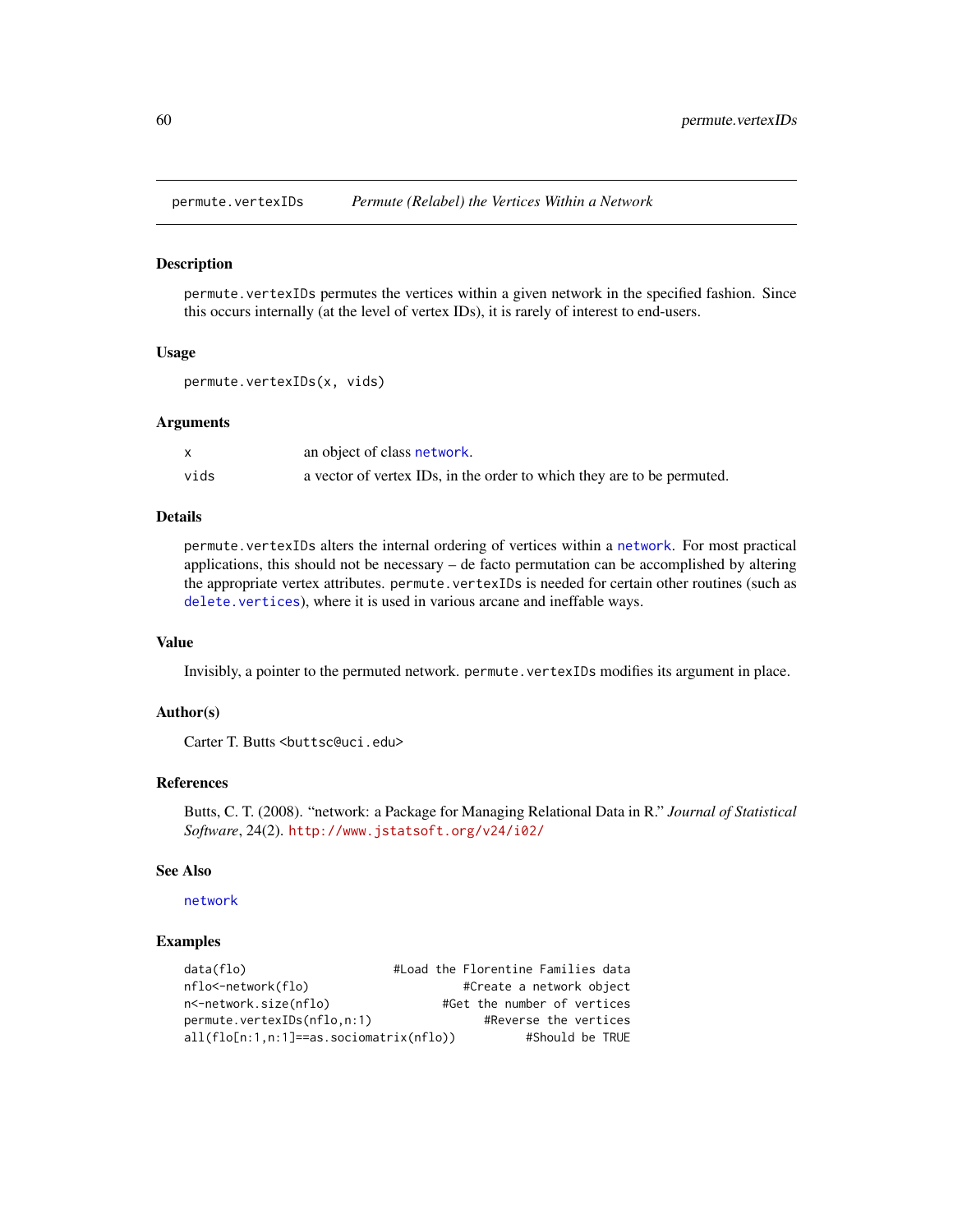plot.network.default *Two-Dimensional Visualization for Network Objects*

#### <span id="page-60-0"></span>Description

plot.network produces a simple two-dimensional plot of network x, using optional attribute attrname to set edge values. A variety of options are available to control vertex placement, display details, color, etc.

#### Usage

```
## S3 method for class 'network'
plot(x, \ldots)
```
## Default S3 method:

```
plot.network(x, attrname = NULL,
   label = network.vertex.name(x), coord = NULL, jitter = TRUE,thresh = 0, usearrows = TRUE, mode = "fruchtermanreingold",
   displayisolates = TRUE, interactive = FALSE, xlab = NULL,
   ylab = NULL, xlim = NULL, ylim = NULL, pad = 0.2, label.pad = 0.5,
   displaylabels = !missing(label), boxed.labels = FALSE, label.pos = 0,
    label.bg = "white", vertex.sides = 50, vertex.rot = 0, vertex.lwd=1,
    arrowhead. cex = 1, label.cex = 1, loop.cex = 1, vertex.cex = 1,
    edge.col = 1, label.col = 1, vertex.col = 2, label.border = 1,
    vertex.border = 1, edge.lty = 1, label.lty = NULL, vertex.lty = 1,
   edge.lwd = 0, edge.label = NULL, edge.label.cex = 1,
    edge.label.col = 1, label.lwd = par("lwd"), edge.len = 0.5,
    edge.curve = 0.1, edge.steps = 50, loop.steps = 20,
    object.scale = 0.01, uselen = FALSE, usecurve = FALSE,
    suppress.axes = TRUE, vertices.last = TRUE, new = TRUE,
    layout.par = NULL, \ldots)
```
## Arguments

| $\mathsf{x}$ | an object of class network.                                                                                                                                                                                                                                                                            |
|--------------|--------------------------------------------------------------------------------------------------------------------------------------------------------------------------------------------------------------------------------------------------------------------------------------------------------|
| attrname     | an optional edge attribute, to be used to set edge values.                                                                                                                                                                                                                                             |
| label        | a vector of vertex labels, if desired; defaults to the vertex labels returned by<br>network, vertex, names. If label has one element and it matches with a vertex<br>attribute name, the value of the attribute will be used. Note that labels may be<br>set but hidden by the displaylabels argument. |
| coord        | user-specified vertex coordinates, in an network.size $(x)x2$ matrix. Where this is<br>specified, it will override the mode setting.                                                                                                                                                                   |
| jitter       | boolean; should the output be jittered?                                                                                                                                                                                                                                                                |
| thresh       | real number indicating the lower threshold for tie values. Only ties of value<br>>thresh are displayed. By default, thresh=0.                                                                                                                                                                          |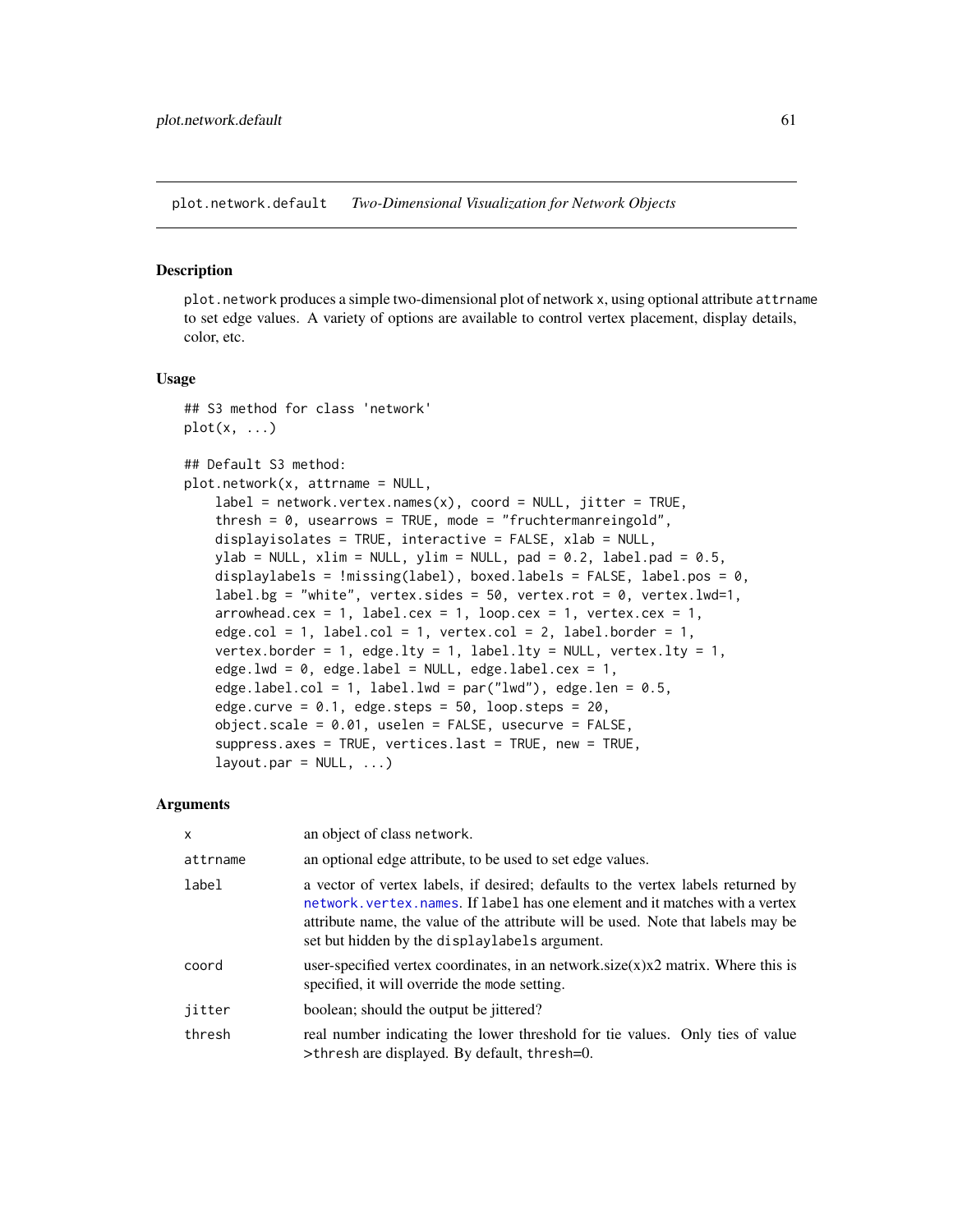| usearrows       | boolean; should arrows (rather than line segments) be used to indicate edges?                                                                                                                                                                                                                                                                                                               |
|-----------------|---------------------------------------------------------------------------------------------------------------------------------------------------------------------------------------------------------------------------------------------------------------------------------------------------------------------------------------------------------------------------------------------|
| mode            | the vertex placement algorithm; this must correspond to a network. layout<br>function.                                                                                                                                                                                                                                                                                                      |
| displayisolates |                                                                                                                                                                                                                                                                                                                                                                                             |
|                 | boolean; should isolates be displayed?                                                                                                                                                                                                                                                                                                                                                      |
| interactive     | boolean; should interactive adjustment of vertex placement be attempted?                                                                                                                                                                                                                                                                                                                    |
| xlab            | x axis label.                                                                                                                                                                                                                                                                                                                                                                               |
| ylab            | y axis label.                                                                                                                                                                                                                                                                                                                                                                               |
| xlim            | the x limits (min, max) of the plot.                                                                                                                                                                                                                                                                                                                                                        |
| ylim            | the y limits of the plot.                                                                                                                                                                                                                                                                                                                                                                   |
| pad             | amount to pad the plotting range; useful if labels are being clipped.                                                                                                                                                                                                                                                                                                                       |
| label.pad       | amount to pad label boxes (if boxed. labels==TRUE), in character size units.                                                                                                                                                                                                                                                                                                                |
| displaylabels   | boolean; should vertex labels be displayed?                                                                                                                                                                                                                                                                                                                                                 |
| boxed.labels    | boolean; place vertex labels within boxes?                                                                                                                                                                                                                                                                                                                                                  |
| label.pos       | position at which labels should be placed, relative to vertices. 0 results in labels<br>which are placed away from the center of the plotting region; 1, 2, 3, and 4<br>result in labels being placed below, to the left of, above, and to the right of<br>vertices (respectively); and label.pos>=5 results in labels which are plotted<br>with no offset (i.e., at the vertex positions). |
| label.bg        | background color for label boxes (if boxed. labels==TRUE); may be a vector, if<br>boxes are to be of different colors.                                                                                                                                                                                                                                                                      |
| vertex.sides    | number of polygon sides for vertices; may be given as a vector or a vertex at-<br>tribute name, if vertices are to be of different types. As of v1.12, radius of<br>polygons are scaled so that all shapes have equal area                                                                                                                                                                  |
| vertex.rot      | angle of rotation for vertices (in degrees); may be given as a vector or a vertex<br>attribute name, if vertices are to be rotated differently.                                                                                                                                                                                                                                             |
| vertex.lwd      | line width of vertex borders; may be given as a vector or a vertex attribute name,<br>if vertex borders are to have different line widths.                                                                                                                                                                                                                                                  |
| arrowhead.cex   | expansion factor for edge arrowheads.                                                                                                                                                                                                                                                                                                                                                       |
| label.cex       | character expansion factor for label text.                                                                                                                                                                                                                                                                                                                                                  |
| loop.cex        | expansion factor for loops; may be given as a vector or a vertex attribute name,<br>if loops are to be of different sizes.                                                                                                                                                                                                                                                                  |
| vertex.cex      | expansion factor for vertices; may be given as a vector or a vertex attribute name,<br>if vertices are to be of different sizes.                                                                                                                                                                                                                                                            |
| edge.col        | color for edges; may be given as a vector, adjacency matrix, or edge attribute<br>name, if edges are to be of different colors.                                                                                                                                                                                                                                                             |
| label.col       | color for vertex labels; may be given as a vector or a vertex attribute name, if<br>labels are to be of different colors.                                                                                                                                                                                                                                                                   |
| vertex.col      | color for vertices; may be given as a vector or a vertex attribute name, if vertices<br>are to be of different colors.                                                                                                                                                                                                                                                                      |
| label.border    | label border colors (if boxed. labels==TRUE); may be given as a vector, if label<br>boxes are to have different colors.                                                                                                                                                                                                                                                                     |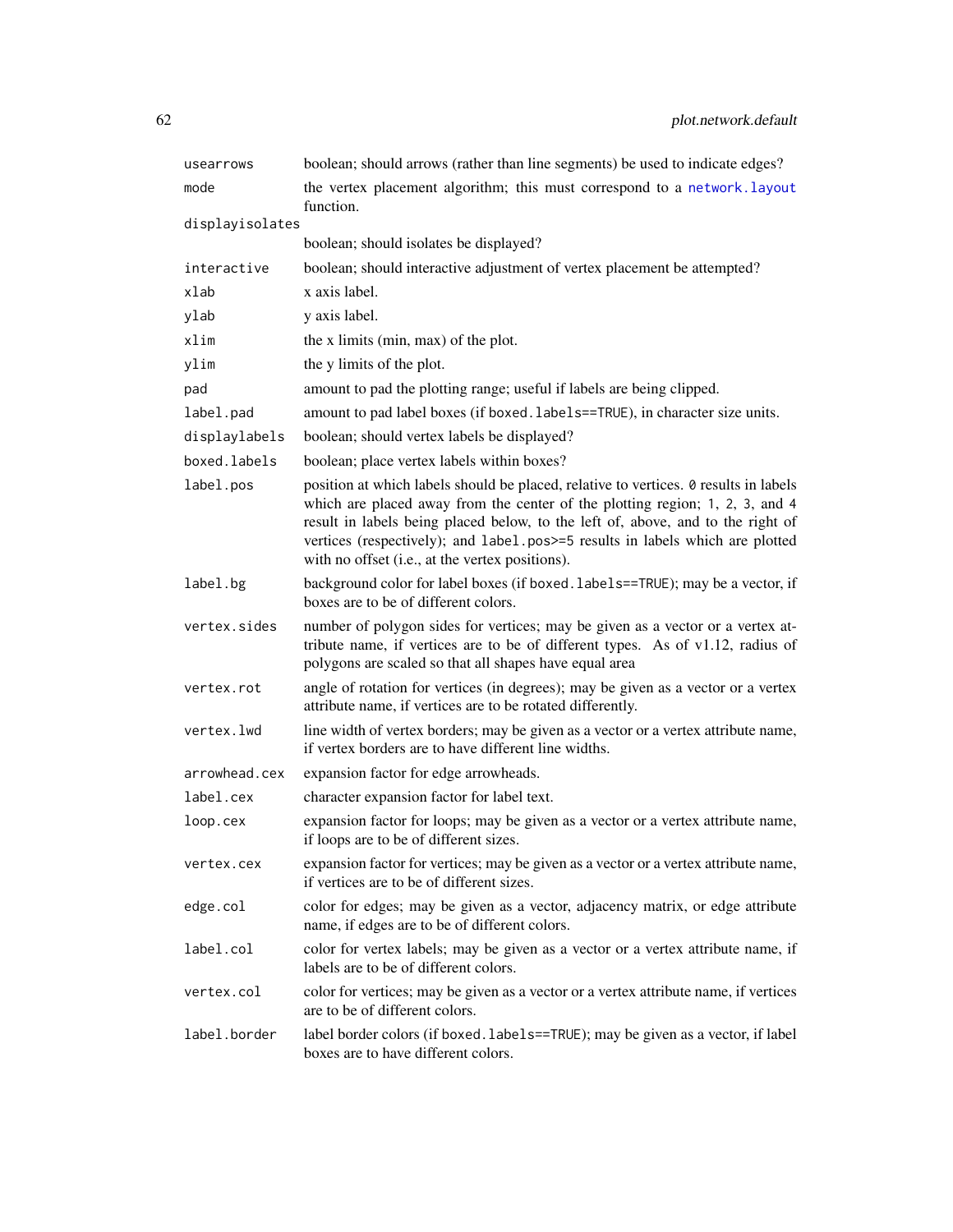| vertex.border | border color for vertices; may be given as a vector or a vertex attribute name, if<br>vertex borders are to be of different colors.                                                                                                                                 |
|---------------|---------------------------------------------------------------------------------------------------------------------------------------------------------------------------------------------------------------------------------------------------------------------|
| edge.lty      | line type for edge borders; may be given as a vector, adjacency matrix, or edge<br>attribute name, if edge borders are to have different line types.                                                                                                                |
| label.lty     | line type for label boxes (if boxed. labels==TRUE); may be given as a vector, if<br>label boxes are to have different line types.                                                                                                                                   |
| vertex.lty    | line type for vertex borders; may be given as a vector or a vertex attribute name,<br>if vertex borders are to have different line types.                                                                                                                           |
| edge.lwd      | line width scale for edges; if set greater than 0, edge widths are scaled by<br>edge. lwd*dat. May be given as a vector, adjacency matrix, or edge attribute<br>name, if edges are to have different line widths.                                                   |
| edge.label    | if non-NULL, labels for edges will be drawn. May be given as a vector, adjacency<br>matrix, or edge attribute name, if edges are to have different labels. A single<br>value of TRUE will use edge ids as labels. NOTE: currently doesn't work for<br>curved edges. |
|               | edge. label. cex character expansion factor for edge label text; may be given as a vector or a edge<br>attribute name, if edge labels are to have different sizes.                                                                                                  |
|               | edge. label. col color for edge labels; may be given as a vector or a edge attribute name, if labels<br>are to be of different colors.                                                                                                                              |
| label.lwd     | line width for label boxes (if boxed.labels==TRUE); may be given as a vector,<br>if label boxes are to have different line widths.                                                                                                                                  |
| edge.len      | if uselen==TRUE, curved edge lengths are scaled by edge.len.                                                                                                                                                                                                        |
| edge.curve    | if usecurve==TRUE, the extent of edge curvature is controlled by edge.curv.<br>May be given as a fixed value, vector, adjacency matrix, or edge attribute name,<br>if edges are to have different levels of curvature.                                              |
| edge.steps    | for curved edges (excluding loops), the number of line segments to use for the<br>curve approximation.                                                                                                                                                              |
| loop.steps    | for loops, the number of line segments to use for the curve approximation.                                                                                                                                                                                          |
| object.scale  | base length for plotting objects, as a fraction of the linear scale of the plotting<br>region. Defaults to 0.01.                                                                                                                                                    |
| uselen        | boolean; should we use edge. len to rescale edge lengths?                                                                                                                                                                                                           |
| usecurve      | boolean; should we use edge.curve?                                                                                                                                                                                                                                  |
| suppress.axes | boolean; suppress plotting of axes?                                                                                                                                                                                                                                 |
| vertices.last | boolean; plot vertices after plotting edges?                                                                                                                                                                                                                        |
| new           | boolean; create a new plot? If new==FALSE, vertices and edges will be added to<br>the existing plot.                                                                                                                                                                |
| layout.par    | parameters to the network. layout function specified in mode.                                                                                                                                                                                                       |
|               | additional arguments to plot.                                                                                                                                                                                                                                       |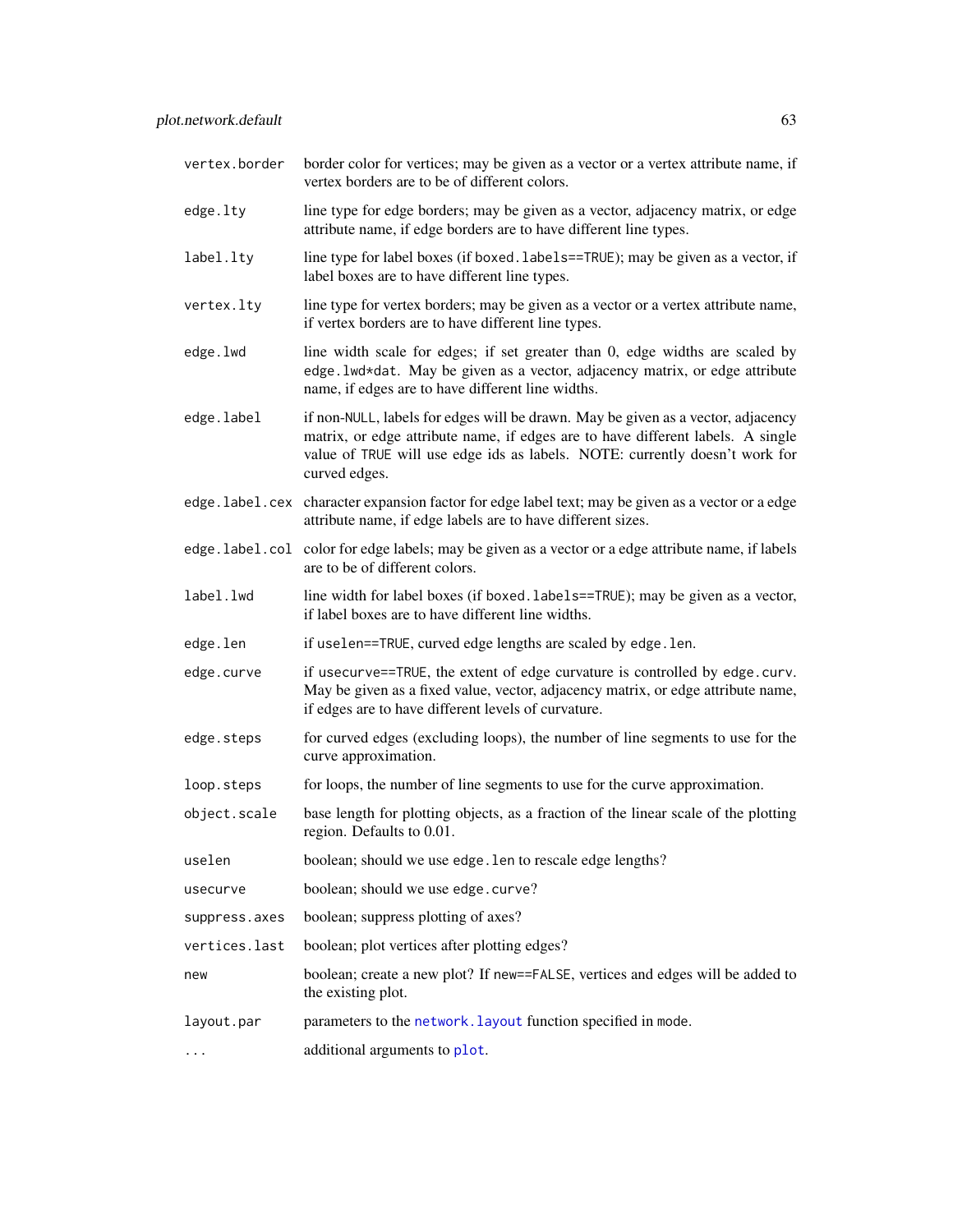## Details

plot.network is the standard visualization tool for the network class. By means of clever selection of display parameters, a fair amount of display flexibility can be obtained. Vertex layout – if not specified directly using coord – is determined via one of the various available algorithms. These should be specified via the mode argument; see [network.layout](#page-50-0) for a full list. User-supplied layout functions are also possible – see the aforementioned man page for details.

Note that where is hyper $(x)$ ==TRUE, the network is converted to bipartite adjacency form prior to computing coordinates. If interactive==TRUE, then the user may modify the initial network layout by selecting an individual vertex and then clicking on the location to which this vertex is to be moved; this process may be repeated until the layout is satisfactory.

#### Value

A two-column matrix containing the vertex positions as x,y coordinates

#### **Note**

plot.network is adapted (with minor modifications) from the [gplot](#page-0-0) function of the sna library (authors: Carter T. Butts and Alex Montgomery); eventually, these two packages will be integrated.

## Author(s)

Carter T. Butts <br/>buttsc@uci.edu>

#### References

Butts, C. T. (2008). "network: a Package for Managing Relational Data in R." *Journal of Statistical Software*, 24(2). <http://www.jstatsoft.org/v24/i02/>

Wasserman, S., and Faust, K. (1994). *Social Network Analysis: Methods and Applications.* Cambridge: Cambridge University Press.

## See Also

[network](#page-36-0), [network.arrow](#page-38-0), [network.loop](#page-52-0), [network.vertex](#page-57-0)

## Examples

```
#Construct a sparse graph
m<-matrix(rbinom(100,1,1.5/9),10)
diag(m) <- 0
g<-network(m)
```
#Plot the graph plot(g)

```
#Load Padgett's marriage data
data(flo)
nflo<-network(flo)
#Display the network, indicating degree and flagging the Medicis
plot(nflo, vertex.cex=apply(flo,2,sum)+1, usearrows=FALSE,
```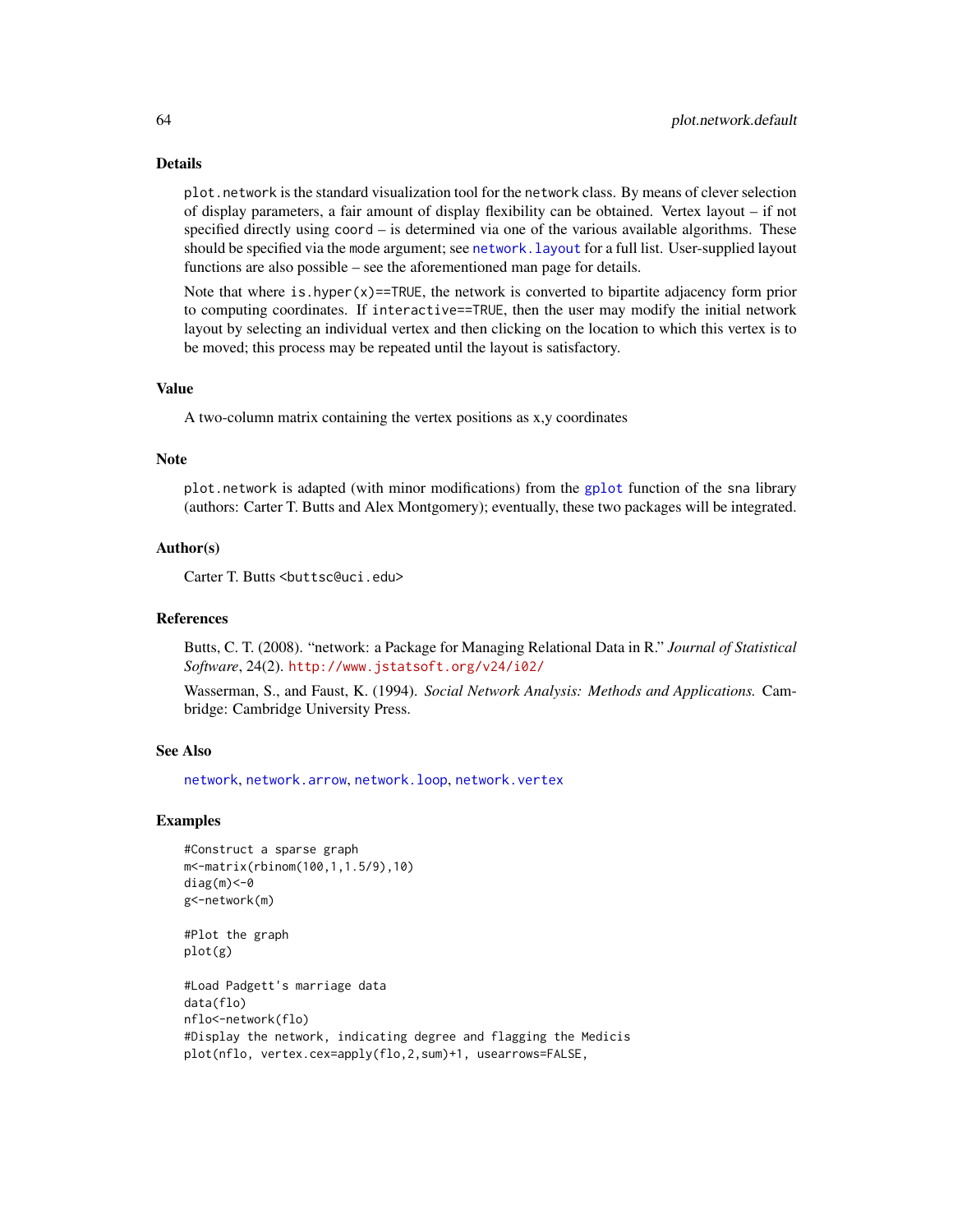# plotArgs.network 65

```
vertex.sides=3+apply(flo,2,sum),
vertex.col=2+(network.vertex.names(nflo)=="Medici"))
```

| plotArgs.network | Expand and transform attributes of networks to values appropriate for |
|------------------|-----------------------------------------------------------------------|
|                  | <i>aguments to plot.network</i>                                       |

# Description

This is primairly an internal function called by plot.network or by external packages such as ndtv that want to prepare plot.network graphic arguments in a standardized way.

#### Usage

```
plotArgs.network(x, argName, argValue, d = NULL, edgetouse = NULL)
```
# Arguments

| X         | a network object which is going to be plotted                                                                                                                                                                                                     |
|-----------|---------------------------------------------------------------------------------------------------------------------------------------------------------------------------------------------------------------------------------------------------|
| argName   | character, the name of plot. network graphic parameter                                                                                                                                                                                            |
| argValue  | value for the graphic paramter named in argName which to be transformed/prepared.<br>For many attributes, if this is a single character vector it will be assumed to be<br>the name of a vertex or edge attribute to be extracted and transformed |
| d         | is an edgelist matrix of edge values optionally used by some edge attribute func-<br>tions                                                                                                                                                        |
| edgetouse | numeric vector giving set of edge ids to be used (in case some edges are not<br>being shown) required by some attributes                                                                                                                          |

## Details

Given a network object, the name of graphic parameter argument to plot.network and value, it will if necessary transform the value, or extract it from the network, according to the description in [plot.network](#page-60-0). For some attributes, if the value is the name of a vertex or edge attribute, the appropriate values will be extracted from the network before transformation.

#### Value

returns a vector with length corresponding to the number of vertices or edges (depending on the paramter type) giving the appropriately prepared values for the parameter type. If the values or specified attribute can not be processed correctly, and Error may occur.

# Author(s)

skyebend@uw.edu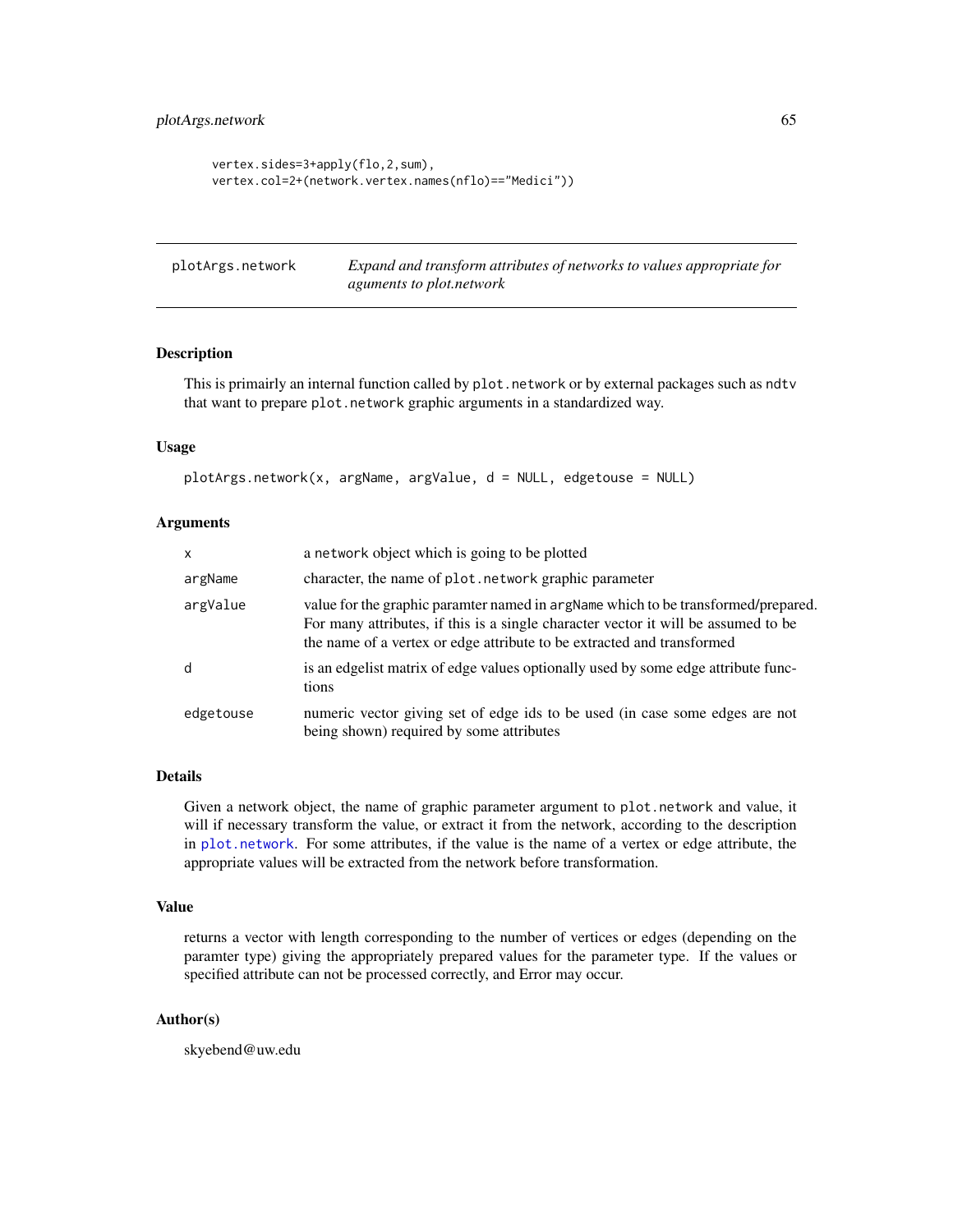# See Also

See also [plot.network](#page-60-0)

## Examples

```
net<-network.initialize(3)
set.vertex.attribute(net,'color',c('red','green','blue'))
set.vertex.attribute(net,'charm',1:3)
# replicate a single colorname value
plotArgs.network(net,'vertex.col','purple')
# map the 'color' attribute to color
plotArgs.network(net,'vertex.col','color')
# similarly for a numeric attribute ...
plotArgs.network(net,'vertex.cex',12)
plotArgs.network(net,'vertex.cex','charm')
```
prod.network *Combine Networks by Edge Value Multiplication*

## **Description**

Given a series of networks, prod.network attempts to form a new network by multiplication of edges. If a non-null attrname is given, the corresponding edge attribute is used to determine and store edge values.

## Usage

## S3 method for class 'network'  $prod(...,$  attrname = NULL, na.rm = FALSE)

#### Arguments

| $\cdot$ $\cdot$ $\cdot$ | one or more network objects.                                                 |
|-------------------------|------------------------------------------------------------------------------|
| attrname                | the name of an edge attribute to use when assessing edge values, if desired. |
| na.rm                   | logical; should edges with missing data be ignored?                          |

#### Details

The network product method attempts to combine its arguments by edgewise multiplication (*not* composition) of their respective adjacency matrices; thus, this method is only applicable for networks whose adjacency coercion is well-behaved. Multiplication is effectively boolean unless attrname is specified, in which case this is used to assess edge values – net values of 0 will result in removal of the underlying edge.

Other network attributes in the return value are carried over from the first element in the list, so some persistence is possible (unlike the multiplication operator). Note that it is sometimes possible to "multiply" networks and raw adjacency matrices using this routine (if all dimensions are correct), but more exotic combinations may result in regrettably exciting behavior.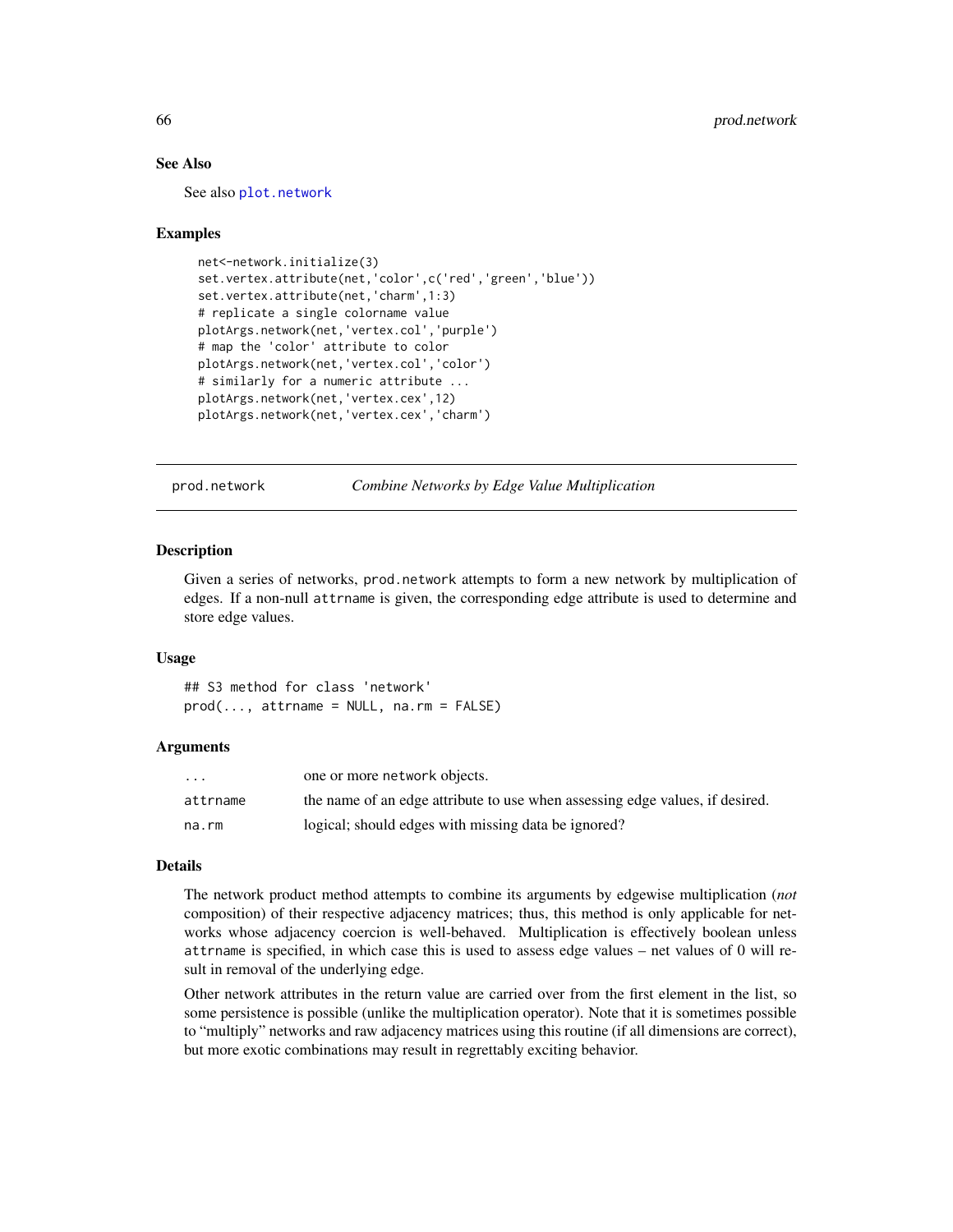#### read.paj 67

# Value

A [network](#page-36-0) object.

# Author(s)

Carter T. Butts <br/>buttsc@uci.edu>

# References

Butts, C. T. (2008). "network: a Package for Managing Relational Data in R." *Journal of Statistical Software*, 24(2). <http://www.jstatsoft.org/v24/i02/>

## See Also

[network.operators](#page-54-0)

## Examples

```
#Create some networks
g<-network.initialize(5)
h<-network.initialize(5)
i<-network.initialize(5)
g[1:3,,names.eval="marsupial",add.edges=TRUE]<-1
h[1:2,,names.eval="marsupial",add.edges=TRUE]<-2
i[1,,names.eval="marsupial",add.edges=TRUE]<-3
#Combine by addition
pouch<-prod(g,h,i,attrname="marsupial")
pouch[,] \qquad \qquad \qquad \qquad \qquad \qquad \qquad \qquad \qquad \qquad \qquad \qquad \qquad \qquad \qquad \qquad \qquad \qquad \qquad \qquad \qquad \qquad \qquad \qquad \qquad \qquad \qquad \qquad \qquad \qquad \qquad \qquad \qquad \qquad \qquad \qas.sociomatrix(pouch,attrname="marsupial") #Recover the marsupial
```
read.paj *Read a Pajek Project or Network File and Convert to an R 'Network' Object*

# Description

Return a (list of) [network](#page-36-0) object(s) after reading a corresponding .net or .paj file. The code accepts ragged array edgelists, but cannot currently handle 2-mode, multirelational (e.g. KEDS), or networks with entries for both edges and arcs (e.g. GD-a99m). See network, statnet, or sna for more information.

## Usage

```
read.paj(file, verbose = FALSE, debug = FALSE, edge.name = NULL,
    simplify = FALSE, time.format=c('pajekTiming','networkDynamic'))
```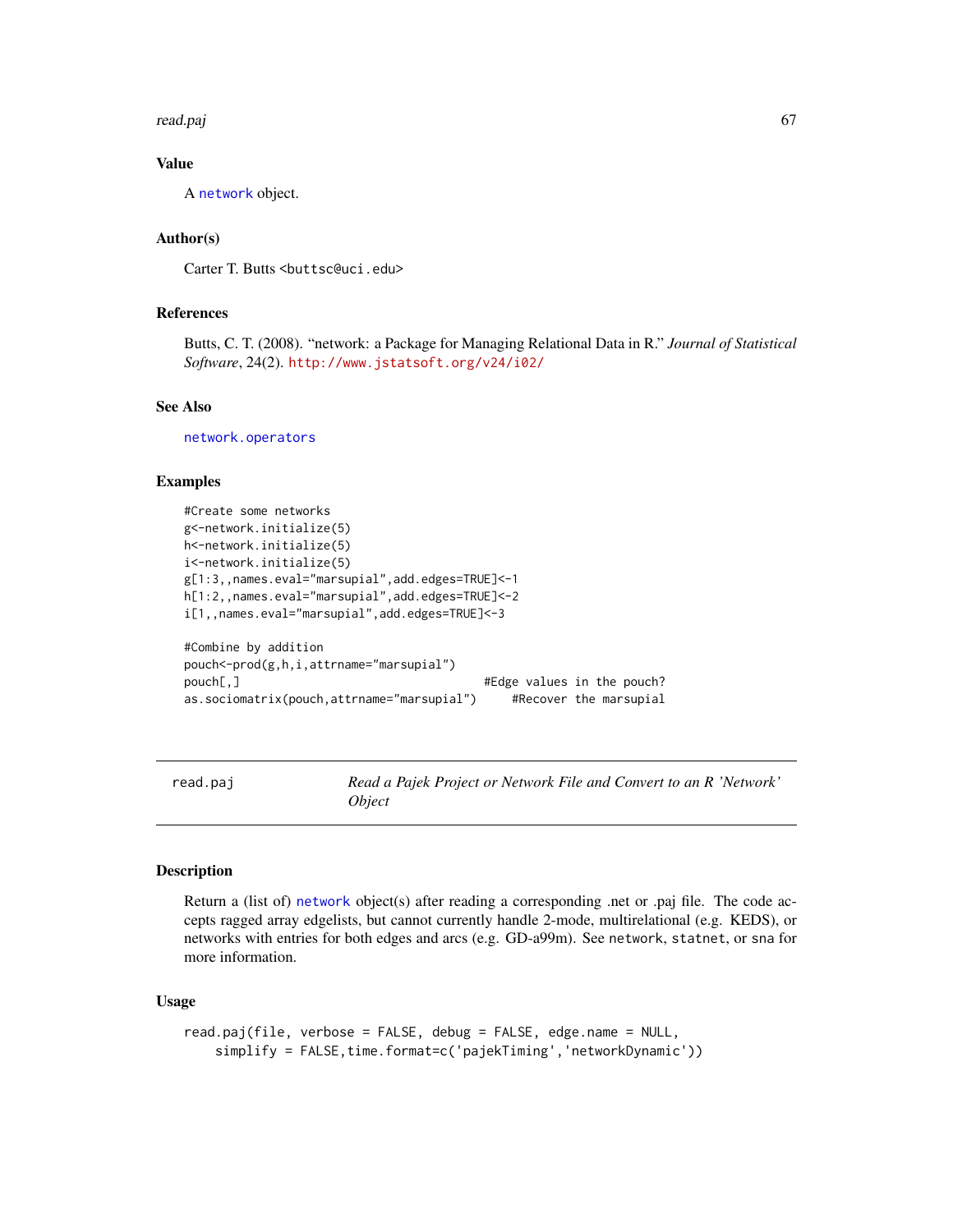## **Arguments**

| file        | the name of the file whence the data are to be read. If it does not contain an ab-<br>solute path, the file name is relative to the current working directory (as returned<br>by getwd). file can also be a complete URL.                                                                                                                                                                           |
|-------------|-----------------------------------------------------------------------------------------------------------------------------------------------------------------------------------------------------------------------------------------------------------------------------------------------------------------------------------------------------------------------------------------------------|
| verbose     | logical: Should longer descriptions of the reading and coercion process be printed<br>out?                                                                                                                                                                                                                                                                                                          |
| debug       | logical: Should very detailed descriptions of the reading and coercion process be<br>printed out? This is typically used to debug the reading of files that are corrupted<br>on coercion.                                                                                                                                                                                                           |
| edge.name   | optional name for the edge variable read from the file. The default is to use the<br>value in the project file if found.                                                                                                                                                                                                                                                                            |
| simplify    | Should the returned network be simplified as much as possible and saved? The<br>values specifies the name of the file which the data are to be stored. If it does<br>not contain an absolute path, the file name is relative to the current working<br>directory (see getwd). If specify is TRUE the file name is the name file.                                                                    |
| time.format | if the network has timing information attached to edges/vertices, how should it<br>be processed? 'pajekTiming' will attach the timing information unchanged<br>in an attribute named pajek.timing. 'networkDynamic' will translate it to<br>a spell matrix format, attach it as an 'activity' attribute and add the class<br>'networkDynamic' – formating it for use by the networkDynamic package. |

# Details

If the \*Vertices block includes the optional graphic attributes (coordinates, shape, size, etc.) they will be read attached to the network as vertex attributes but values will not be interperted (i.e. Pajek's color names will not be translated to R color names). Vertex attributes included in a \*Vector block will be attached as vertex attributes.

Edges or Arc weights in the \*Arcs or \*Edges block are include in the network as an attribute with the same name as the network. If no weight is included, a default weight of 1 is used. Optional graphic attributes or labels will be attached as edge attributes.

If the file contains an empty Arcs block, an undirected network will be returned. Otherwise the network will be directed, with two edges (one in each direction) added for every row in the \*Edges block.

If the \*Vertices, \*Arcs or \*Edges blocks having timing information included in the rows (indicated by '[...]' tokens), it will be attached to the vertices with behavior determined by the time.format option. If the 'networkDynamic' format is used, times will be translated to networkDynamic's spell model with the assumtion that the original Pajek representation was indicating discrete time chunks. For example " $[5-10]$ " will become the spell  $[5,11]$ , " $[2-x]$ " will become  $[2,Inf]$  and "[7]" will become [7,8]. See documentation for networkDynamic's ?activity.attribute for details.

The \*Arcslist, \*Edgelist and \*Events blocks are not yet supported.

As there is no known single complete specification for the file format, parsing behavior has been infered from references and examples below.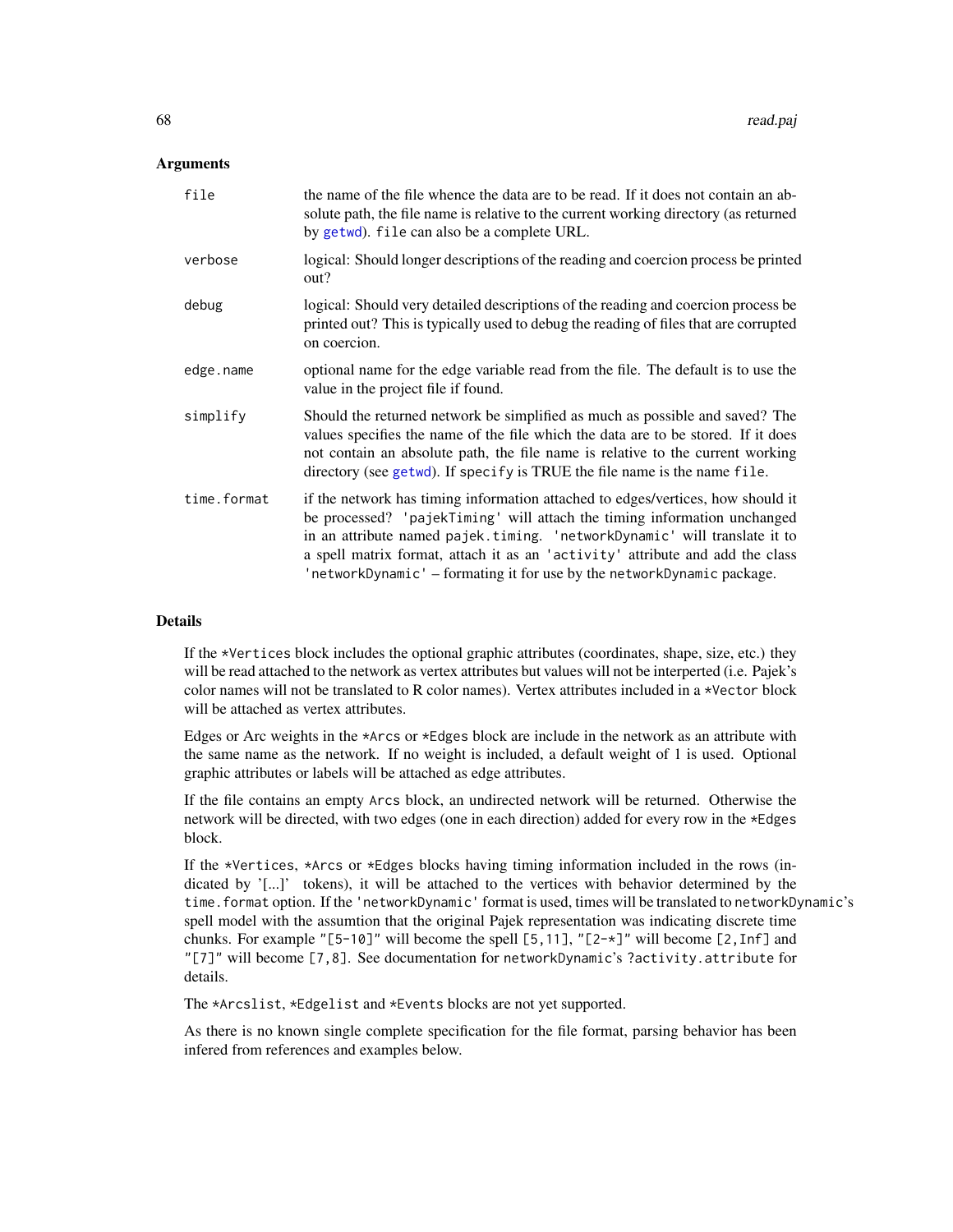#### read.paj 69

# Value

The structure of the object returned by read.paj depends on the contents of the file it parses.

- if input file contains information about a single 'network' object (i.e .net input file) a single network object is returned with attribute data set appropriately if possible. or a list of networks (for .paj input).
- if input file contains multiple sets of relations for a single network, a list of network objects ('network.series') is returned, along with a formula object?.
- if input .paj file contains additional information (like partition information), or multiple \*Network definitions a two element list is returned. The first element is a list of all the network objects created, and the second is a list of partitions, etc. (how are these matched up)

## Author(s)

Dave Schruth <dschruth@u.washington.edu>, Mark S. Handcock <handcock@stat.washington.edu> (with additional input from Alex Montgomery <ahm@reed.edu>), Skye Bender-deMoll <skyebend@uw.edu>

## References

Batagelj, Vladimir and Mrvar, Andrej (2011) Pajek Reference Manual version 2.05 [http://vlado.](http://vlado.fmf.uni-lj.si/pub/networks/pajek/doc/pajekman.pdf) [fmf.uni-lj.si/pub/networks/pajek/doc/pajekman.pdf](http://vlado.fmf.uni-lj.si/pub/networks/pajek/doc/pajekman.pdf) Section 5.3 pp 73-79

Batageli, Vladimir (2008) "Network Analysis Description of Networks" [http://vlado.fmf.uni-l](http://vlado.fmf.uni-lj.si/pub/networks/doc/ECPR/08/ECPR01.pdf)j. [si/pub/networks/doc/ECPR/08/ECPR01.pdf](http://vlado.fmf.uni-lj.si/pub/networks/doc/ECPR/08/ECPR01.pdf)

Pajek Datasets <http://vlado.fmf.uni-lj.si/pub/networks/data/esna/>

## See Also

[network](#page-36-0)

## Examples

```
require(network)
```
par(mfrow=c(2,2))

```
test.net.1 <- read.paj("http://vlado.fmf.uni-lj.si/pub/networks/data/GD/gd98/A98.net")
plot(test.net.1,main=test.net.1%n%'title')
```

```
test.net.2 <- read.paj("http://vlado.fmf.uni-lj.si/pub/networks/data/mix/USAir97.net")
# plot using coordinates from the file in the file
plot(test.net.2,main=test.net.2%n%'title',
              coord=cbind(test.net.2%v%'x',
              test.net.2%v%'y'),
              jitter=FALSE)
```

```
# read .paj project file
# notice output has $networks and $partitions
read.paj('http://vlado.fmf.uni-lj.si/vlado/podstat/AO/net/Tina.paj')
```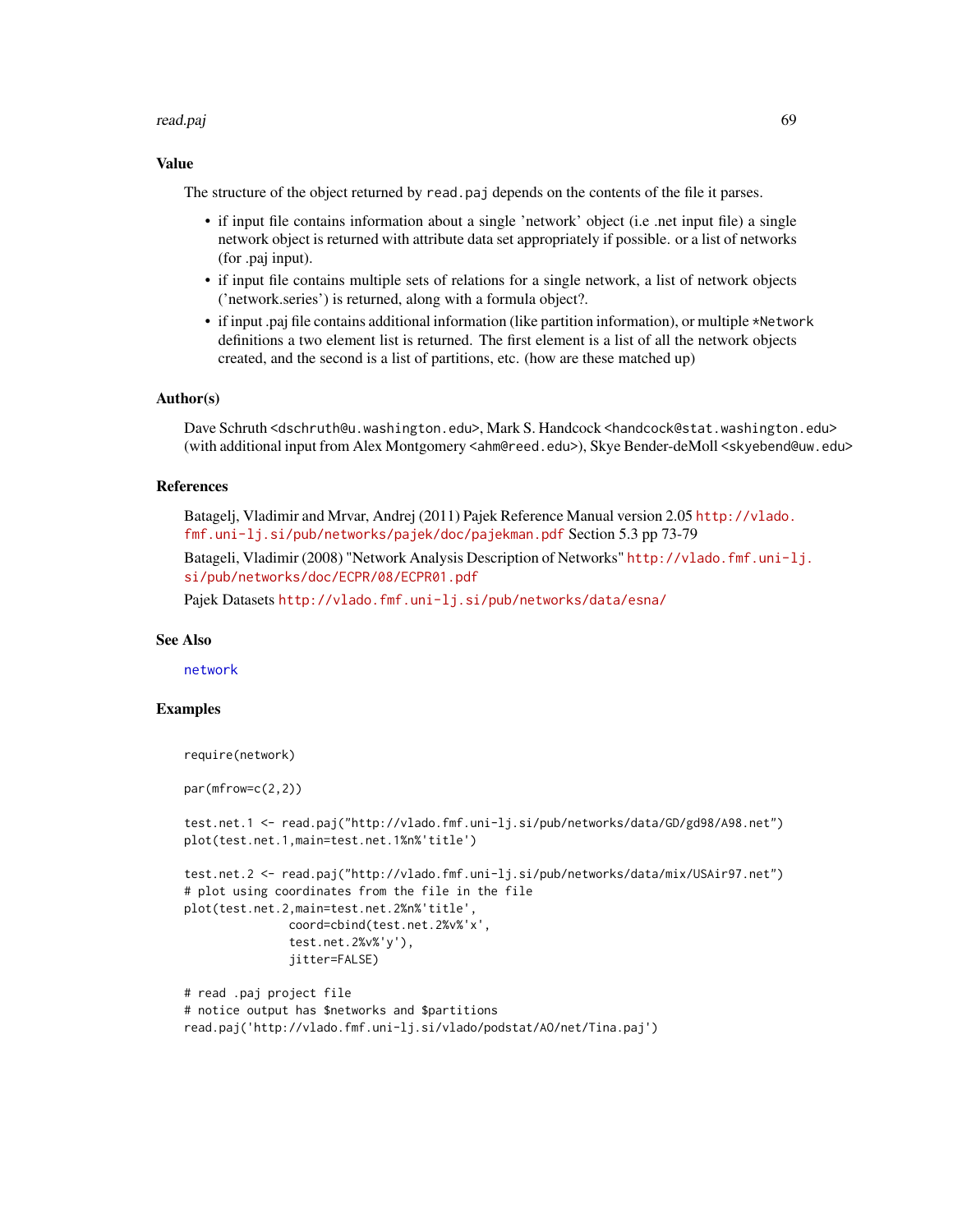#### Description

Given a series of networks, sum.network attempts to form a new network by accumulation of edges. If a non-null attrname is given, the corresponding edge attribute is used to determine and store edge values.

## Usage

## S3 method for class 'network'  $sum(..., attrname = NULL, na.rm = FALSE)$ 

#### Arguments

| $\cdot$ $\cdot$ $\cdot$ | one or more network objects.                                                 |
|-------------------------|------------------------------------------------------------------------------|
| attrname                | the name of an edge attribute to use when assessing edge values, if desired. |
| na.rm                   | logical; should edges with missing data be ignored?                          |

## Details

The network summation method attempts to combine its arguments by addition of their respective adjacency matrices; thus, this method is only applicable for networks whose adjacency coercion is well-behaved. Addition is effectively boolean unless attrname is specified, in which case this is used to assess edge values – net values of 0 will result in removal of the underlying edge.

Other network attributes in the return value are carried over from the first element in the list, so some persistence is possible (unlike the addition operator). Note that it is sometimes possible to "add" networks and raw adjacency matrices using this routine (if all dimensions are correct), but more exotic combinations may result in regrettably exciting behavior.

#### Value

A [network](#page-36-0) object.

## Author(s)

Carter T. Butts <br/>buttsc@uci.edu>

# References

Butts, C. T. (2008). "network: a Package for Managing Relational Data in R." *Journal of Statistical Software*, 24(2). <http://www.jstatsoft.org/v24/i02/>

#### See Also

[network.operators](#page-54-0)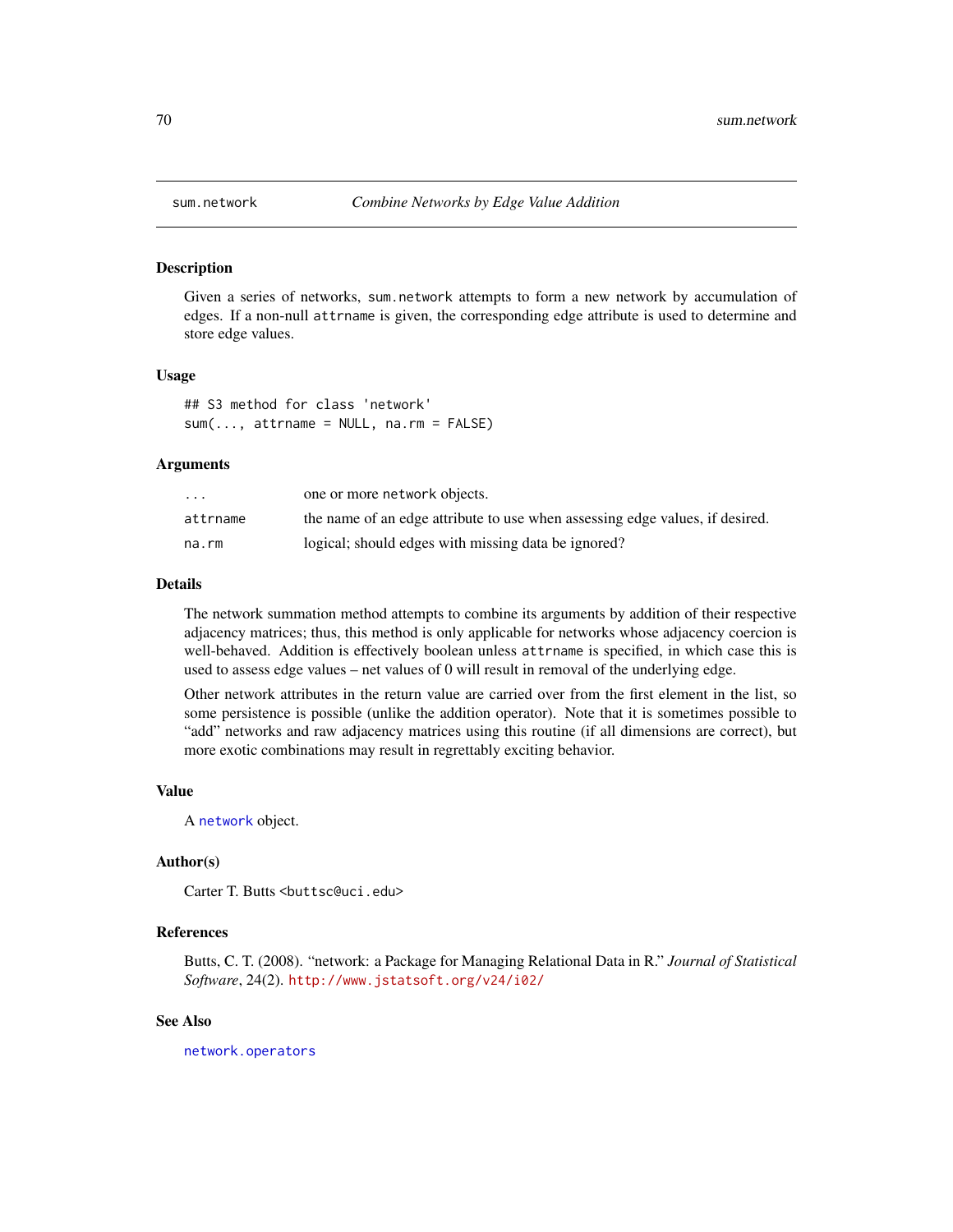#### valid.eids 71

## Examples

```
#Create some networks
g<-network.initialize(5)
h<-network.initialize(5)
i<-network.initialize(5)
g[1,,names.eval="marsupial",add.edges=TRUE]<-1
h[1:2,,names.eval="marsupial",add.edges=TRUE]<-2
i[1:3,,names.eval="marsupial",add.edges=TRUE]<-3
#Combine by addition
pouch<-sum(g,h,i,attrname="marsupial")
pouch[,] pouch[,]
as.sociomatrix(pouch,attrname="marsupial") #Recover the marsupial
```
valid.eids *Get the ids of all the edges that are valid in a network*

## Description

Returns a vector of valid edge ids (corresponding to non-NULL edges) for a network that may have some deleted edges.

## Usage

valid.eids(x)

#### Arguments

x a network object, possibly with some deleted edges.

# Details

The edge ids used in the network package are positional indices on the internal "mel" list. When edges are removed using delete. edges NULL elements are left on the list. The function valid.eids returns the ids of all the valid (non-null) edge ids for its network argument.

# Value

a vector of integer ids corresponding to the non-null edges in x

# Note

If it is known that x has no deleted edges, seq\_along( $x$ \$mel) is a faster way to generate the sequence of possible edge ids.

## Author(s)

skyebend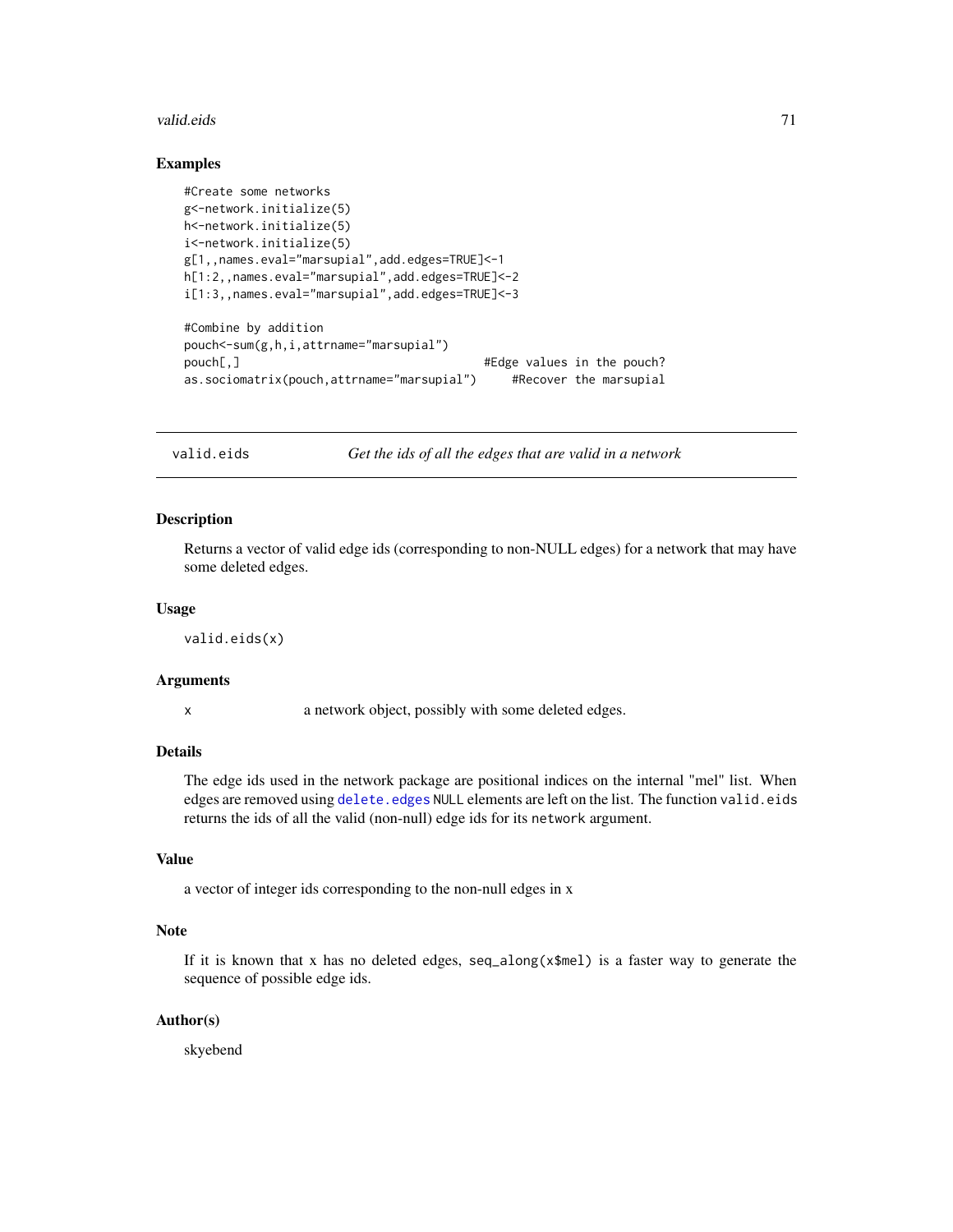# See Also

See also [delete.edges](#page-19-1)

## Examples

```
net<-network.initialize(100)
add.edges(net,1:99,2:100)
delete.edges(net,eid=5:95)
# get the ids of the non-deleted edges
valid.eids(net)
```
which.matrix.type *Heuristic Determination of Matrix Types for Network Storage*

## **Description**

which.matrix.type attempts to choose an appropriate matrix expression for a network object, or (if its argument is a matrix) attempts to determine whether the matrix is of type adjacency, incidence, or edgelist.

#### Usage

which.matrix.type(x)

## Arguments

x a matrix, or an object of class network

# Details

The heuristics used to determine matrix types are fairly arbitrary, and should be avoided where possible. This function is intended to provide a modestly intelligent fallback option when explicit identification by the user is not possible.

## Value

```
One of "adjacency", "incidence", or "edgelist"
```
## Author(s)

David Hunter <dhunter@stat.psu.edu>

## References

Butts, C. T. (2008). "network: a Package for Managing Relational Data in R." *Journal of Statistical Software*, 24(2). <http://www.jstatsoft.org/v24/i02/>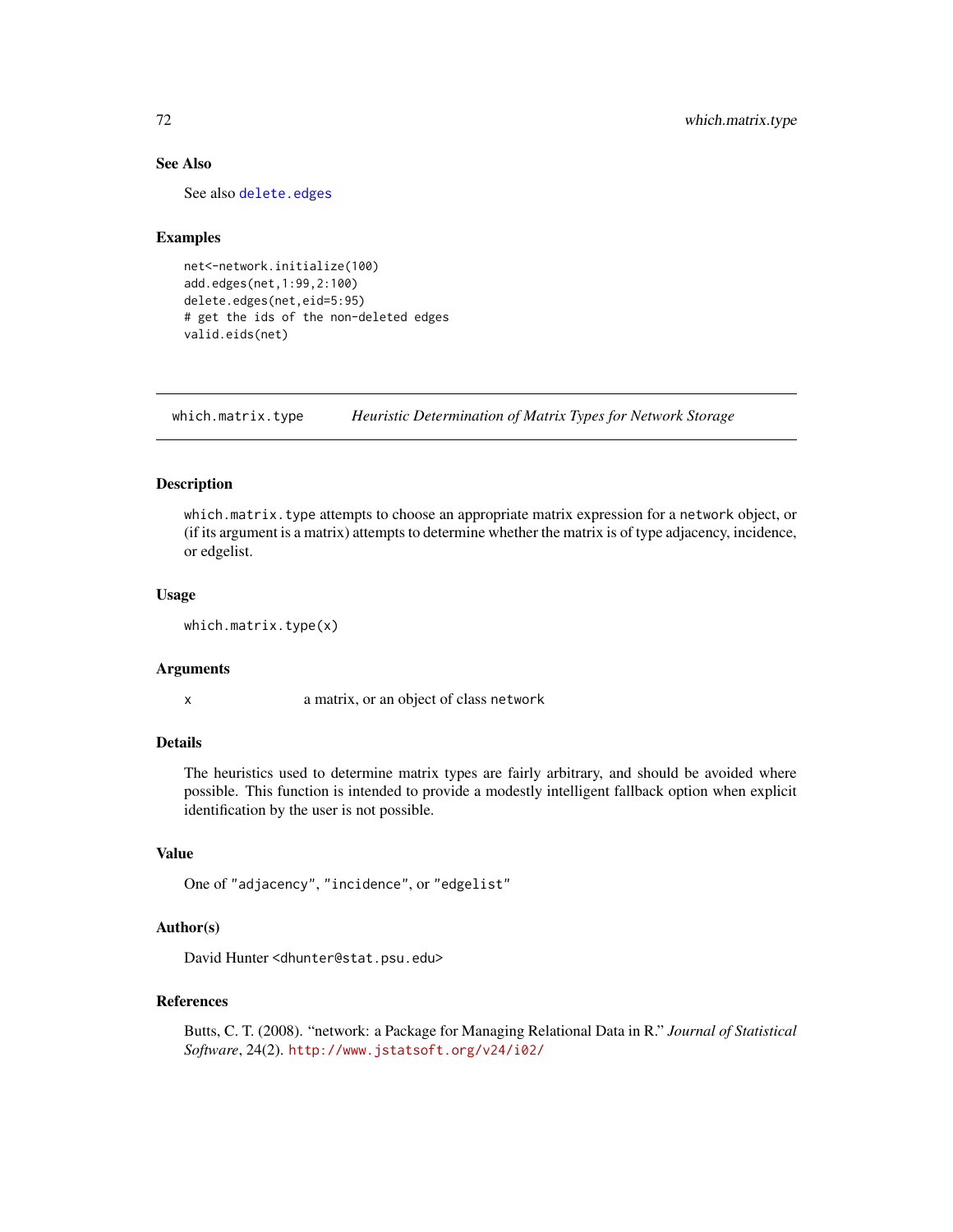## <span id="page-72-0"></span>which.matrix.type 73

## See Also

[as.matrix.network](#page-10-0), [as.network.matrix](#page-12-0)

### Examples

#Create an arbitrary adjacency matrix m<-matrix(rbinom(25,1,0.5),5,5) diag(m)<-0

```
#Can we guess the type?
which.matrix.type(m)
```

```
#Try the same thing with a network
g<-network(m)
which.matrix.type(g)
which.matrix.type(as.matrix.network(g,matrix.type="incidence"))
which.matrix.type(as.matrix.network(g,matrix.type="edgelist"))
```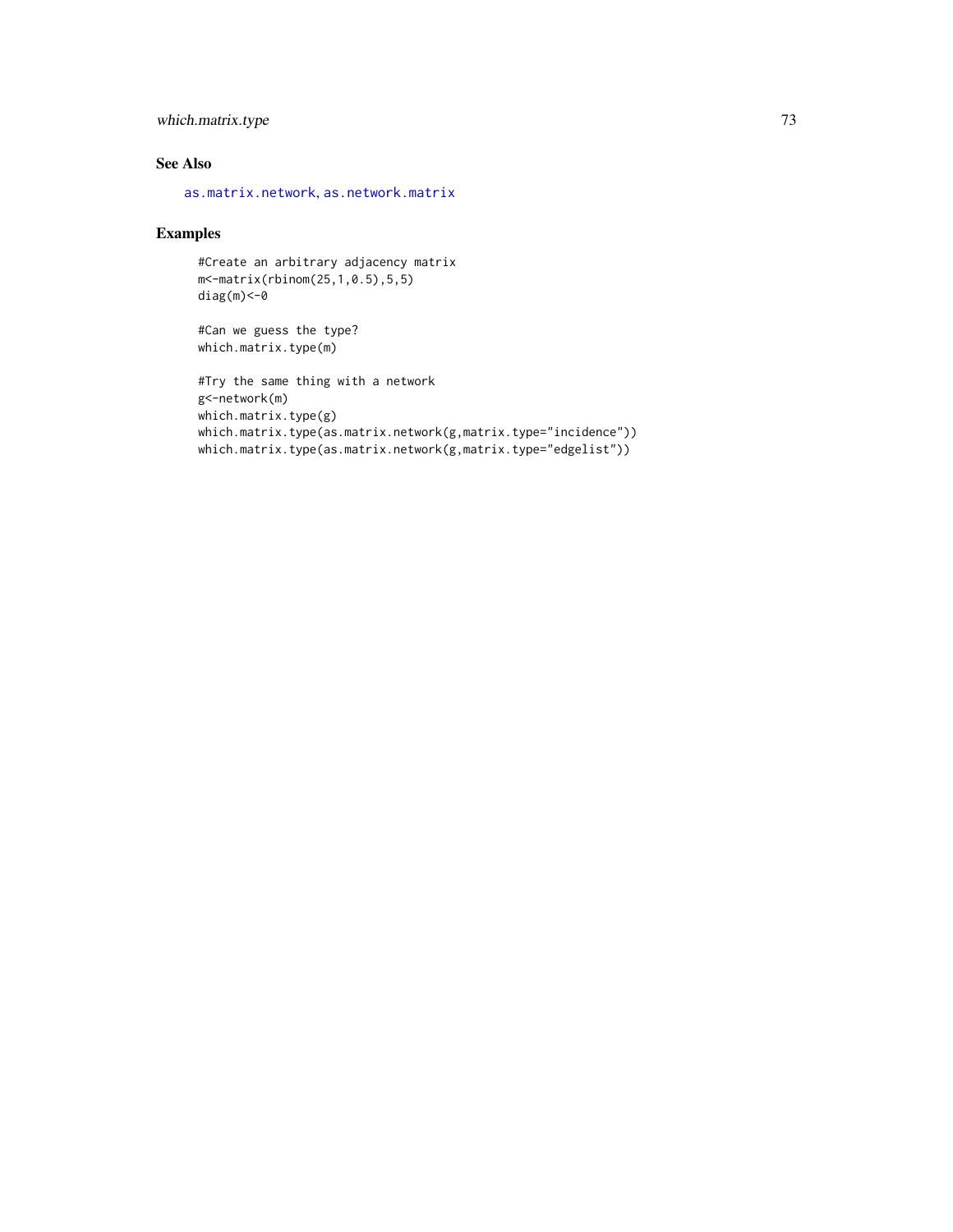# **Index**

!.network *(*network.operators*)*, [55](#page-54-0) ∗Topic aplot network.arrow, [39](#page-38-0) network.loop, [53](#page-52-0) network.vertex, [58](#page-57-0) ∗Topic arith prod.network, [66](#page-65-0) sum.network, [70](#page-69-0) ∗Topic classes add.edges, [4](#page-3-0) add.vertices, [6](#page-5-0) as.matrix.network, [11](#page-10-1) as.network.matrix, [13](#page-12-1) attribute.methods, [16](#page-15-0) deletion.methods, [20](#page-19-0) edgeset.constructors, [21](#page-20-0) get.edges, [26](#page-25-0) loading.attributes, [32](#page-31-0) missing.edges, [36](#page-35-0) network, [37](#page-36-0) network.dyadcount, [42](#page-41-0) network.edgecount, [43](#page-42-0) network.indicators, [48](#page-47-0) network.initialize, [49](#page-48-0) network.size, [57](#page-56-0) ∗Topic datasets emon, [23](#page-22-0) flo, [25](#page-24-0) read.paj, [67](#page-66-0) ∗Topic dplot network.layout, [51](#page-50-0) ∗Topic graphs add.edges, [4](#page-3-0) add.vertices, [6](#page-5-0) as.matrix.network, [11](#page-10-1) as.network.matrix, [13](#page-12-1) as.sociomatrix, [15](#page-14-0) attribute.methods, [16](#page-15-0) deletion.methods, [20](#page-19-0)

edgeset.constructors, [21](#page-20-0) get.edges, [26](#page-25-0) get.inducedSubgraph, [27](#page-26-0) get.neighborhood, [29](#page-28-0) is.adjacent, [31](#page-30-0) loading.attributes, [32](#page-31-0) missing.edges, [36](#page-35-0) network, [37](#page-36-0) network.arrow, [39](#page-38-0) network.density, [41](#page-40-0) network.dyadcount, [42](#page-41-0) network.edgecount, [43](#page-42-0) network.extraction, [46](#page-45-0) network.indicators, [48](#page-47-0) network.initialize, [49](#page-48-0) network.layout, [51](#page-50-0) network.loop, [53](#page-52-0) network.operators, [55](#page-54-0) network.size, [57](#page-56-0) network.vertex, [58](#page-57-0) permute.vertexIDs, [60](#page-59-0) plot.network.default, [61](#page-60-0) prod.network, [66](#page-65-0) sum.network, [70](#page-69-0) which.matrix.type, [72](#page-71-0) ∗Topic hplot plot.network.default, [61](#page-60-0) ∗Topic manip as.sociomatrix, [15](#page-14-0) get.inducedSubgraph, [27](#page-26-0) network.extraction, [46](#page-45-0) permute.vertexIDs, [60](#page-59-0) ∗Topic math network.operators, [55](#page-54-0) ∗Topic package network-package, [2](#page-1-0) \*.network *(*network.operators*)*, [55](#page-54-0) +.network *(*network.operators*)*, [55](#page-54-0) -.network *(*network.operators*)*, [55](#page-54-0)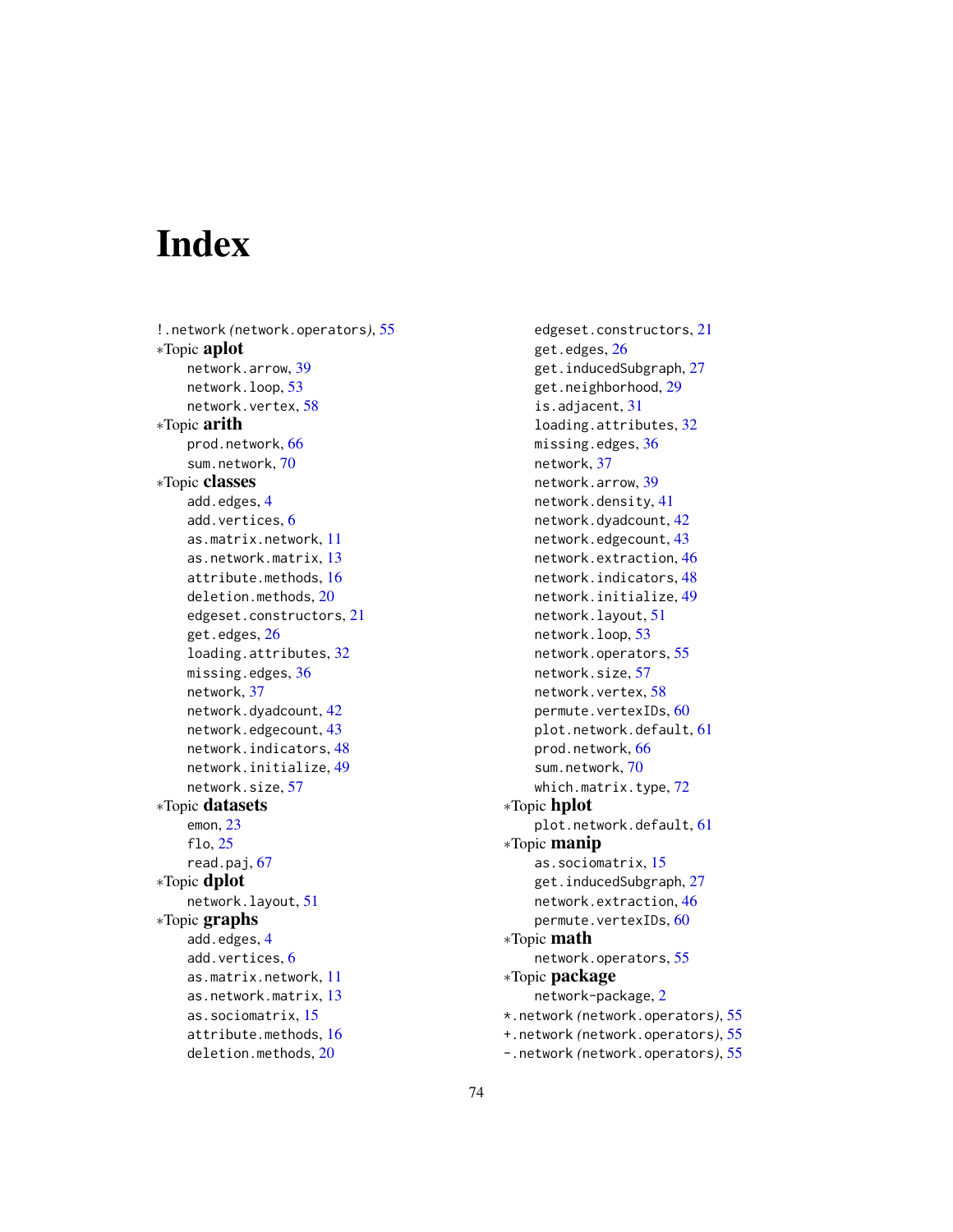#### INDEX 75

<-.network *(*network*)*, [37](#page-36-0) [.network *(*network.extraction*)*, [46](#page-45-0) [<-.network *(*network.extraction*)*, [46](#page-45-0) \$<-.network *(*network*)*, [37](#page-36-0) %c% *(*network.operators*)*, [55](#page-54-0) %e% *(*network.extraction*)*, [46](#page-45-0) %e%<- *(*network.extraction*)*, [46](#page-45-0) %eattr% *(*network.extraction*)*, [46](#page-45-0) %eattr%<- *(*network.extraction*)*, [46](#page-45-0) %n% *(*network.extraction*)*, [46](#page-45-0) %n%<- *(*network.extraction*)*, [46](#page-45-0) %nattr% *(*network.extraction*)*, [46](#page-45-0) %nattr%<- *(*network.extraction*)*, [46](#page-45-0) %s% *(*get.inducedSubgraph*)*, [27](#page-26-0) %v% *(*network.extraction*)*, [46](#page-45-0) %v%<- *(*network.extraction*)*, [46](#page-45-0) %vattr% *(*network.extraction*)*, [46](#page-45-0) %vattr%<- *(*network.extraction*)*, [46](#page-45-0) &.network *(*network.operators*)*, [55](#page-54-0)

```
add.edge (add.edges), 4
add.edges, 4, 22, 47–49
add.vertices, 6, 6
adjustcolor, 9
arrows, 39, 40
as.color, 8
as.edgelist, 9, 12, 13
as.matrix.network, 11, 15, 16, 19, 33, 39, 73
as.matrix.network.edgelist, 10, 11
as.network (network), 37
as.network.default (as.network.matrix),
         13
as.network.matrix, 12, 13, 19, 33, 39, 50, 73
as.network.numeric, 38
as.sociomatrix, 15, 19, 33, 47
attribute.methods, 16, 31–33, 39, 47
```
colors, *[9](#page-8-0)*

data.frame, *[33](#page-32-0)* delete.edge.attribute *(*attribute.methods*)*, [16](#page-15-0) delete.edges, *[6](#page-5-0)*, *[71,](#page-70-0) [72](#page-71-0)* delete.edges *(*deletion.methods*)*, [20](#page-19-0) delete.network.attribute *(*attribute.methods*)*, [16](#page-15-0) delete.vertex.attribute *(*attribute.methods*)*, [16](#page-15-0) delete.vertices, *[60](#page-59-0)*

delete.vertices *(*deletion.methods*)*, [20](#page-19-0) deletion.methods, [20,](#page-19-0) *[39](#page-38-0)* edgelist *(*as.edgelist*)*, [9](#page-8-0) edgeset.constructors, *[14](#page-13-0)*, [21,](#page-20-0) *[38,](#page-37-0) [39](#page-38-0)* emon, [23](#page-22-0) factor, *[33](#page-32-0)* flo, [25](#page-24-0) get.dyads.eids *(*get.edges*)*, [26](#page-25-0) get.edge.attribute *(*attribute.methods*)*, [16](#page-15-0) get.edge.value *(*attribute.methods*)*, [16](#page-15-0) get.edgeIDs, *[20,](#page-19-0) [21](#page-20-0)* get.edgeIDs *(*get.edges*)*, [26](#page-25-0) get.edges, [26,](#page-25-0) *[30](#page-29-0)* get.inducedSubgraph, [27,](#page-26-0) *[47](#page-46-0)* get.neighborhood, *[27](#page-26-0)*, [29,](#page-28-0) *[32](#page-31-0)* get.network.attribute, *[37](#page-36-0)*, *[43,](#page-42-0) [44](#page-43-0)*, *[49](#page-48-0)*, *[58](#page-57-0)* get.network.attribute *(*attribute.methods*)*, [16](#page-15-0) get.vertex.attribute, *[8](#page-7-0)* get.vertex.attribute *(*attribute.methods*)*, [16](#page-15-0) getwd, *[68](#page-67-0)* gplot, *[64](#page-63-0)* gplot.arrow, *[40](#page-39-0)* gplot.layout, *[53](#page-52-0)* gplot.loop, *[54](#page-53-0)* gplot.vertex, *[59](#page-58-0)* has.edges, [30](#page-29-0) has.loops *(*network.indicators*)*, [48](#page-47-0)

is.adjacent, *[30](#page-29-0)*, [31,](#page-30-0) *[47](#page-46-0)* is.bipartite *(*network.indicators*)*, [48](#page-47-0) is.color *(*as.color*)*, [8](#page-7-0) is.directed, *[43](#page-42-0)* is.directed *(*network.indicators*)*, [48](#page-47-0) is.edgelist *(*as.edgelist*)*, [9](#page-8-0) is.hyper *(*network.indicators*)*, [48](#page-47-0) is.isolate *(*has.edges*)*, [30](#page-29-0) is.multiplex *(*network.indicators*)*, [48](#page-47-0) is.na, *[37](#page-36-0)* is.na.network *(*missing.edges*)*, [36](#page-35-0) is.network *(*network*)*, [37](#page-36-0)

list.edge.attributes *(*attribute.methods*)*, [16](#page-15-0)